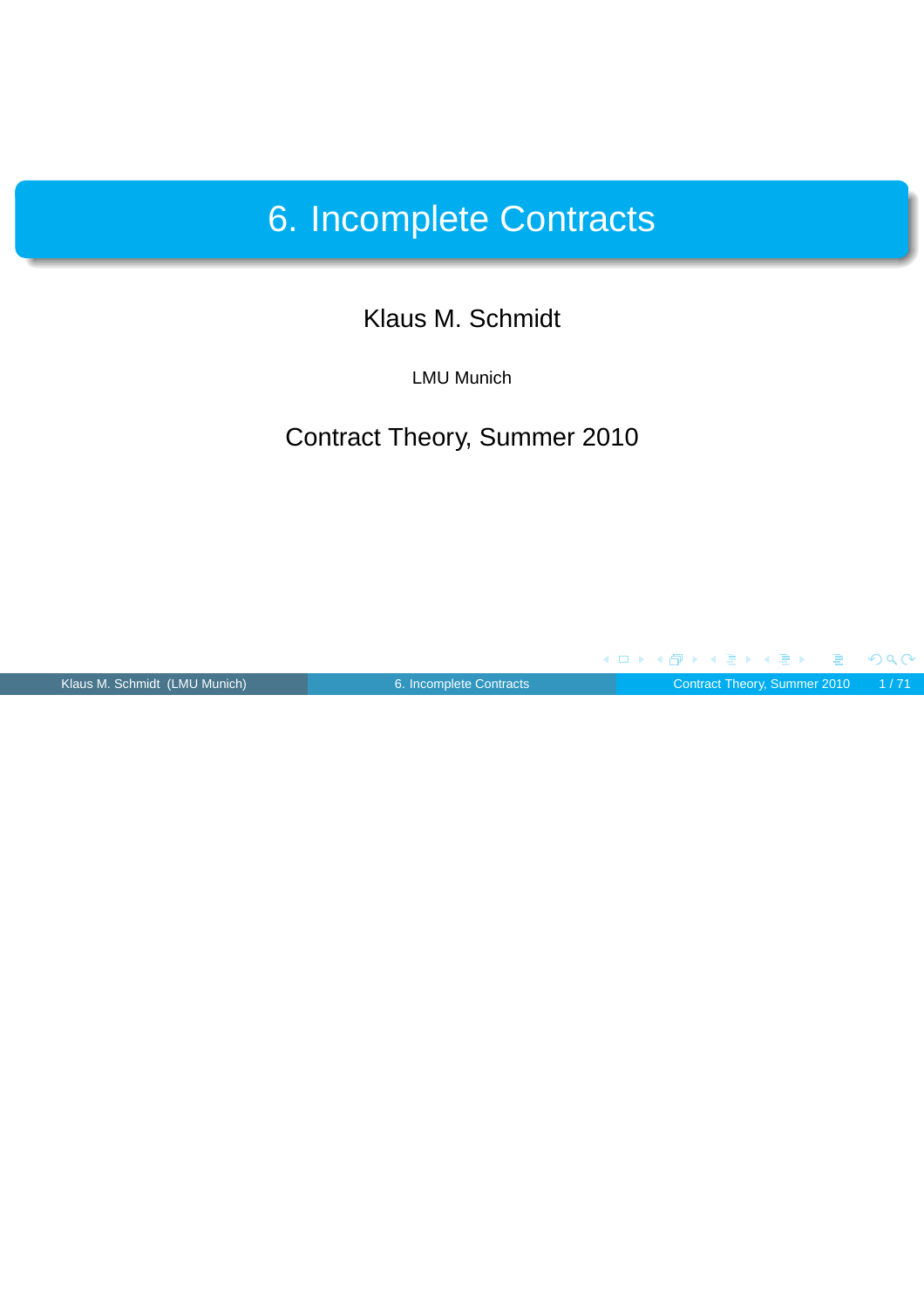## **Basic Readings**

Textbooks:

- Bolton and Dewatripont (2005), Chapters 11 and 12
- **•** Hart (1995)
- **•** Che (2008)
- Schmidt (1995), Chapter 6 and 7

Papers:

- **Grossman and Hart (1986)**
- Hart and Moore (1990)
- Nöldeke and Schmidt (1995, 1998)

| Klaus M. Schmidt (LMU Munich) |  |  |
|-------------------------------|--|--|
|-------------------------------|--|--|

<span id="page-1-0"></span>

[6. Incomplete Contracts](#page-0-0) **Contract Contract Theory, Summer 2010** 2/71

E

 $PQQ$ 

**K 何 ▶ K 君 ▶ K 君 ▶** 

 $\leftarrow$   $\Box$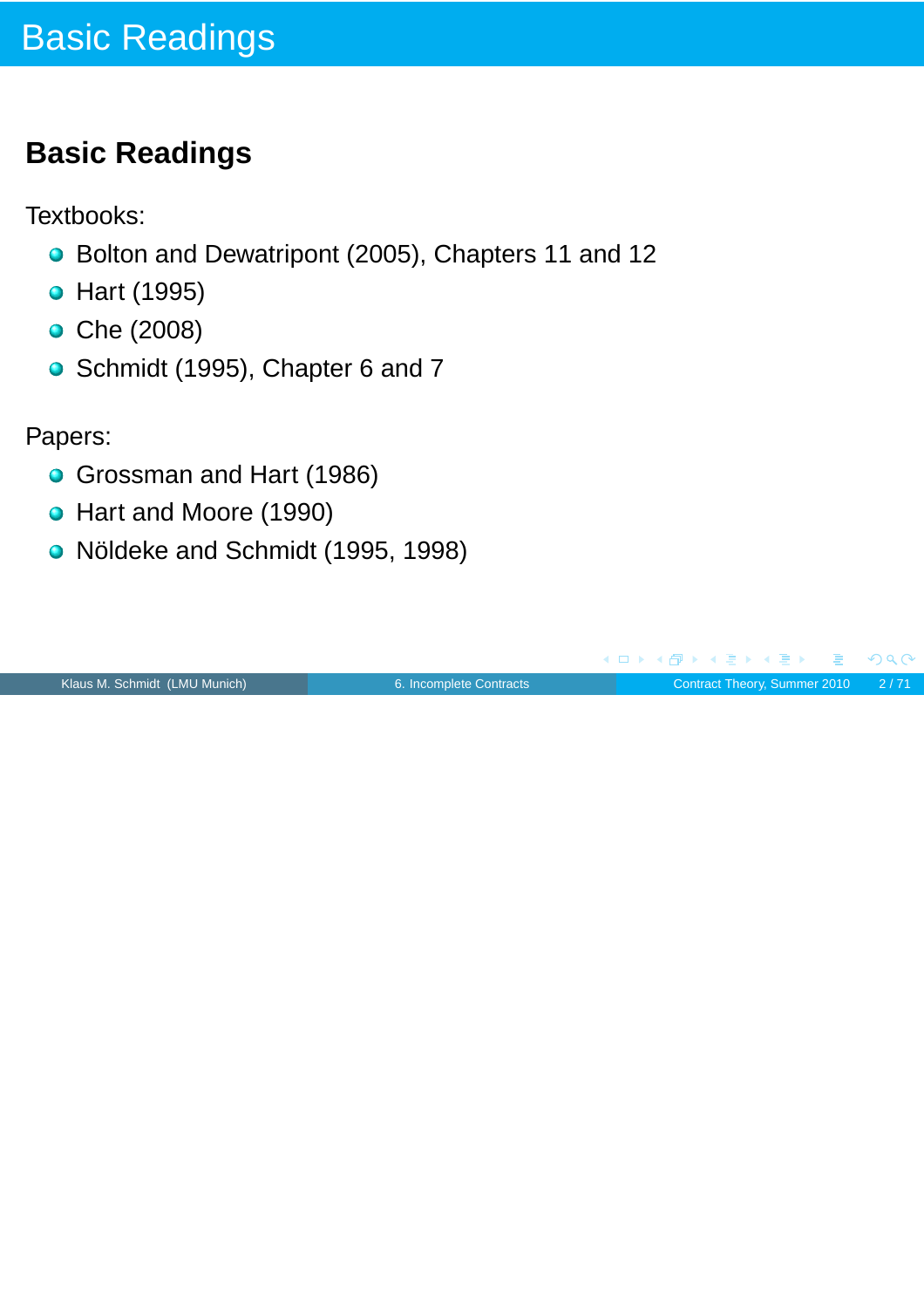# **Introduction**

## **Introduction**

We have to carefully distinguish:

- "complete, state contingent contracts" (Arrow, Debreu)
- "comprehensive contracts" (principal agent theory)
- "incomplete contracts"

## Definition 1 (Incomplete Contracts)

"An incomplete contract has gaps, missing provisions, and ambiguities and has to be completed (by renegotiation or by the courts) with strictly positive probability in some states of the world." (Hart, 1995)

According to this definition most real world contracts are incomplete:

- **o** they are not contingent on all relevant, publicly available information
- they are short-term
- they are renegotiated frequently
- they are interpreted and completed by the cou[rts](#page-1-0)

Klaus M. Schmidt (LMU Munich) **[6. Incomplete Contracts](#page-0-0)** Contract Theory, Summer 2010 3/71

 $PQC$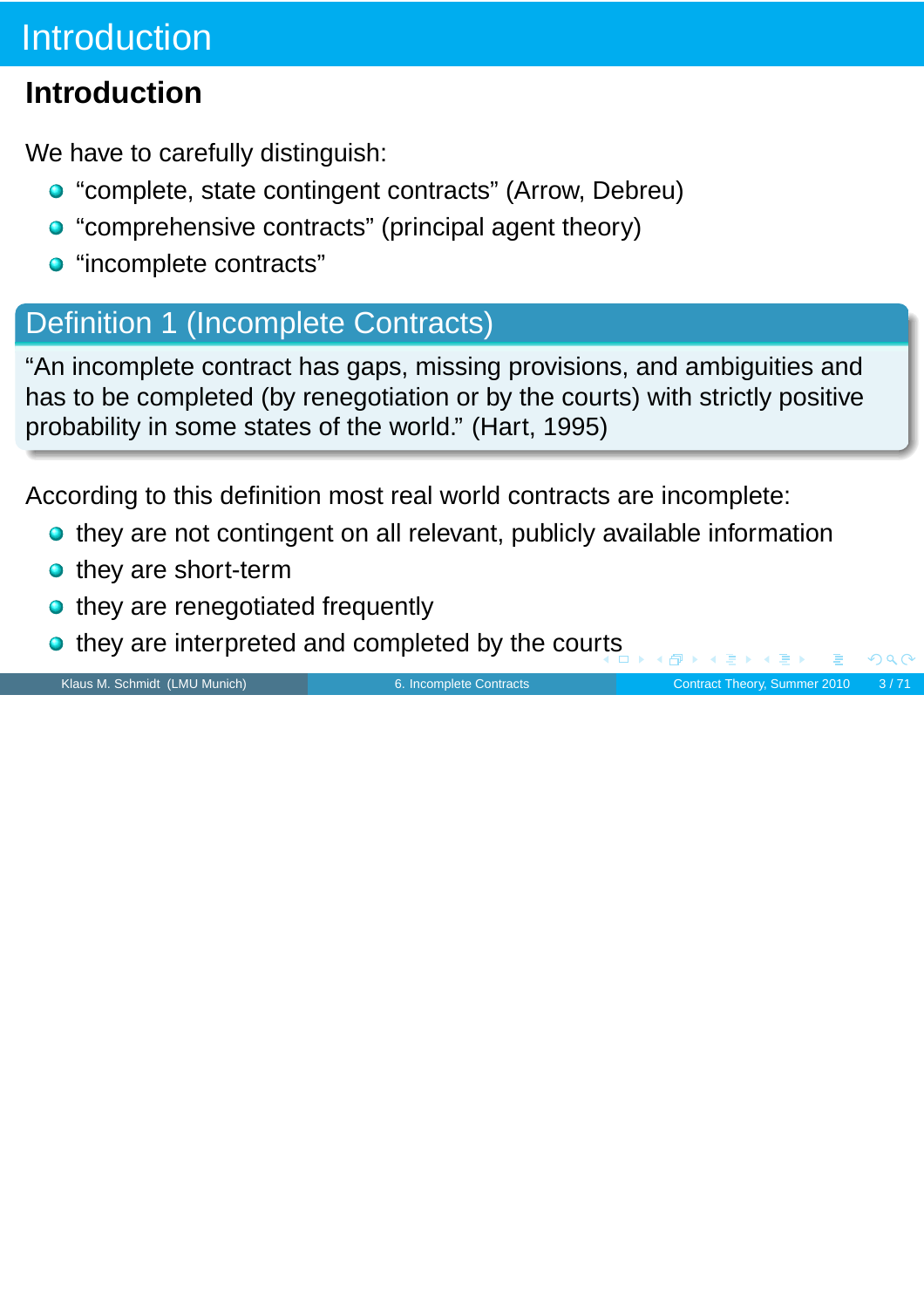The theory of incomplete contracts is closely related to the theory of firm:

- If complete contingent contracts could be written, we would not need firms. All transactions that are carried out within firms could be carried out between independent contractors.
- The firm is an attempt to deal with the problems that arise when contracts are incomplete.
- But what exactly is the difference between a transaction carried out within a firm and between two separate firms?
- Which input goods should be produced in-house and which should be contracted out to independent suppliers?
- What determines the degree of vertical and horizontal integration?

To address these questions we start out with a short overview on different theories of the firm.

Klaus M. Schmidt (LMU Munich) [6. Incomplete Contracts](#page-0-0) Contract Theory, Summer 2010 4/71

Þ

 $PQQ$ 

(ロト (伊) (ミ) (ヨ)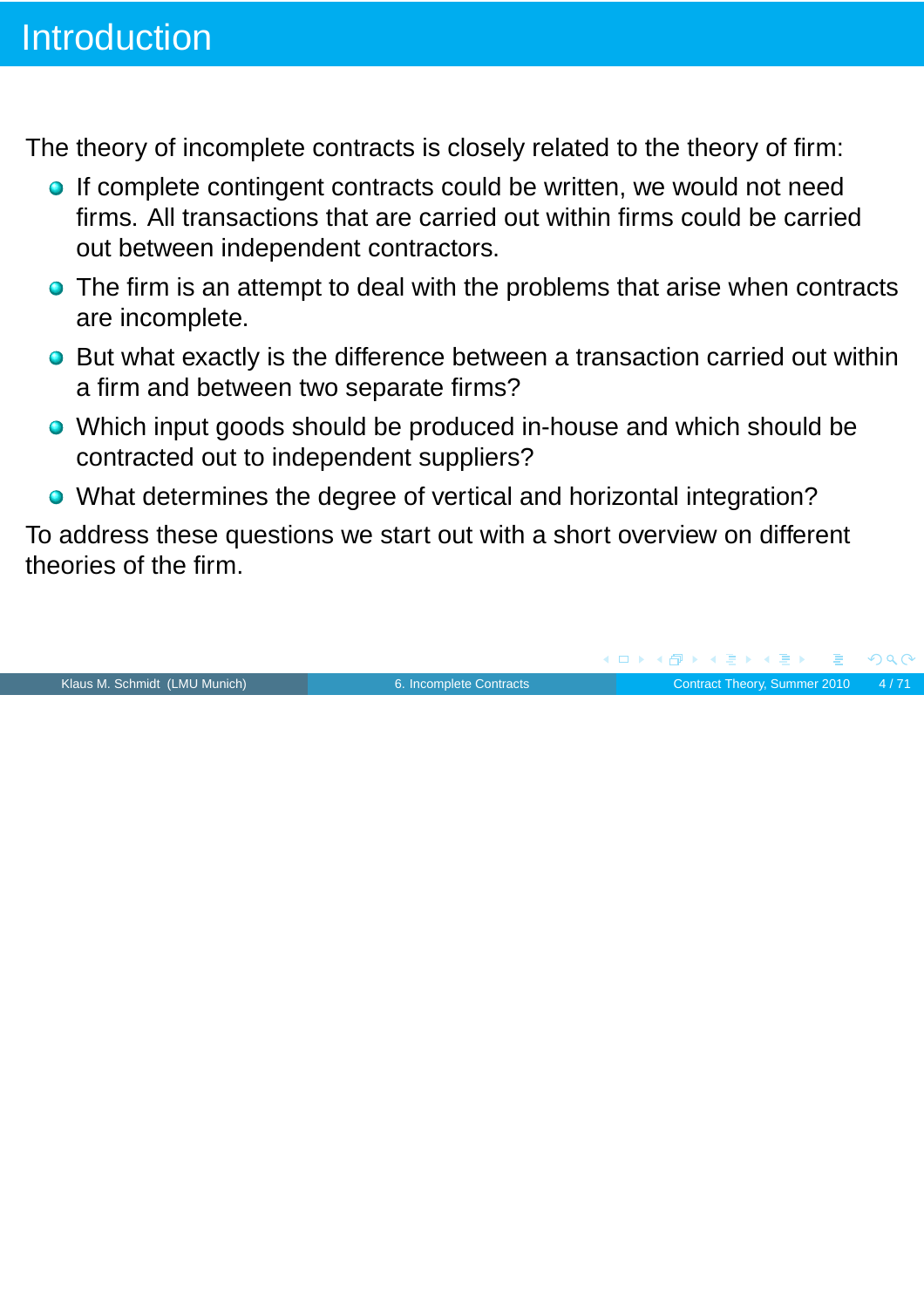## **Neoclassical Theory of the Firm**

- A firm is a production function (black box) that transforms inputs into outputs.
- Manager of the firm maximizes profits
- No incentive problems within the firm
- U-shaped average cost function (because some factors of production cannot be redoubled)  $\Rightarrow$  boundaries of the firm are determined by the minimum of the average cost curve.



E

 $PQC$ 

(ロ) (伊) (ミ) (ヨ)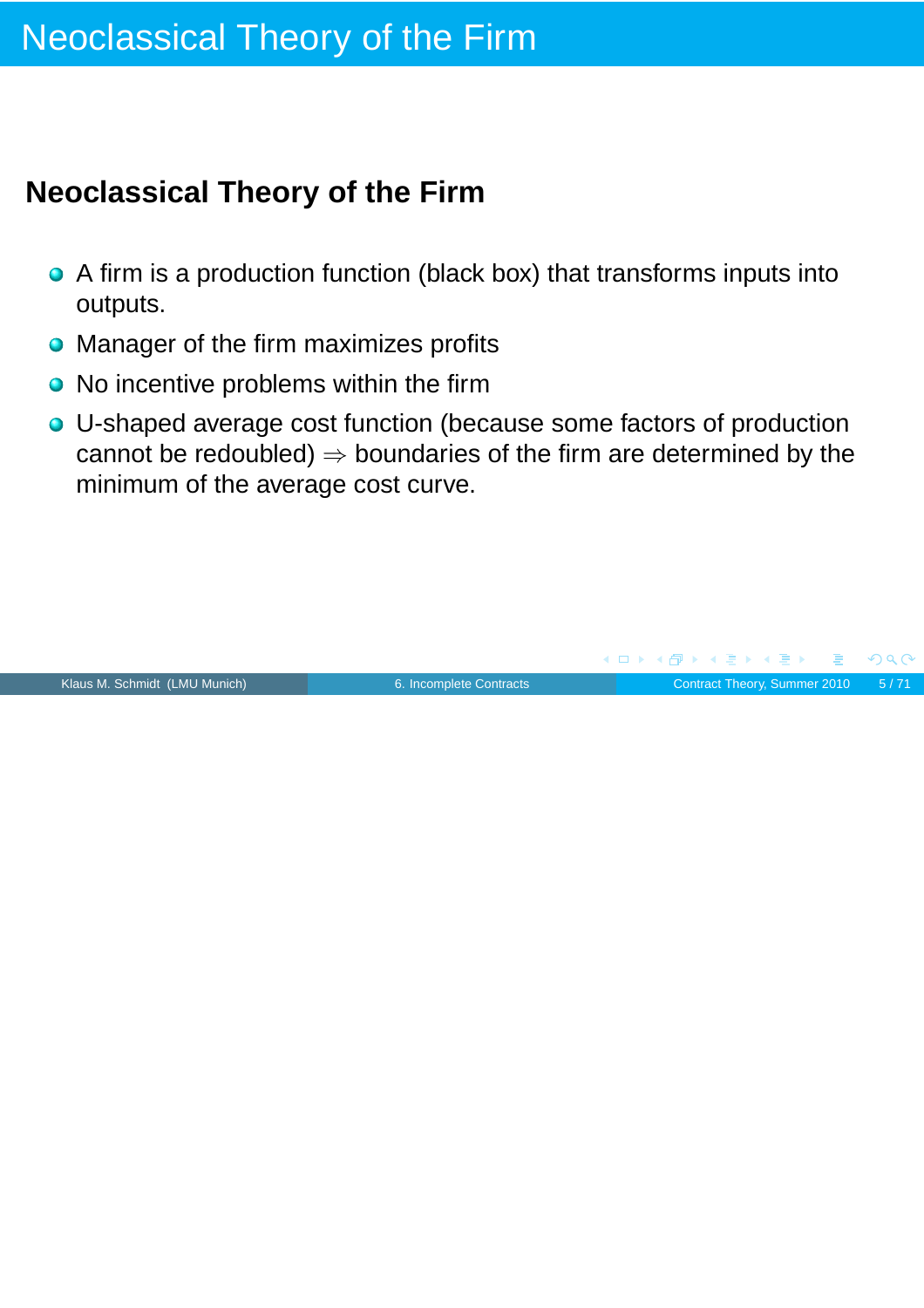#### **Problems:**

- Theory explains the size of a production plant but not the size of the firm.
- "Selective intervention": Why isn't is always optimal to merge two firms? ("Williamson Puzzle")
- The "firm" itself is not well defined. What is the difference between a contract of the owner of the firm with his workers and a contract of the owner with his suppliers? Why do the workers belong to the firm, while the suppliers are outside of the firm? What determines the boundary of the firm?
- Samuelson: In a neoclassical world it does not make a difference whether the capitalists hire workers or whether the workers hire capitalists.

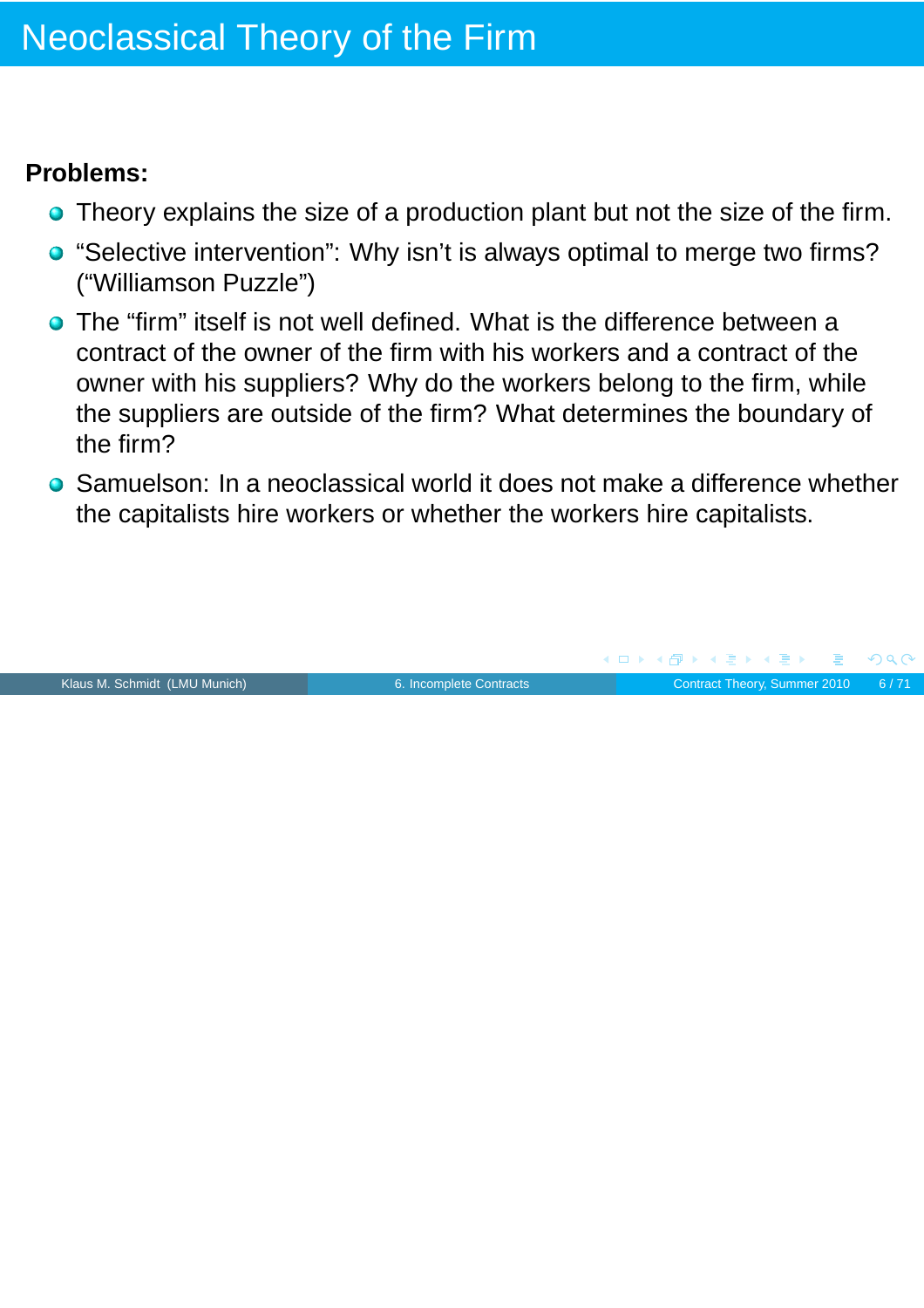## **Principal-Agent Theory**

Principal-agent theory deals with conflicts of interest and asymmetric information:

- Incentives problems are taken seriously and modeled explicitly.
- Theory characterizes the optimal structure of a "comprehensive" contract.

#### **Problems:**

- There is no difference between an incentive contract within a firm and an incentive contract between two seperate firms. Example: General Motors and Fisher Body.
- No solution to the "Williamson Puzzle".

**Conclusion:** If comprehensive contracts are being written, the organizational structure does not play a role. Any allocation that can be implemented through a given organizational structure could be implemented within any other organizational structure through the appropriate choice of a comprehensive contract.

Klaus M. Schmidt (LMU Munich) [6. Incomplete Contracts](#page-0-0) Contract Theory, Summer 2010 7/71

 $\overline{AB}$   $\rightarrow$   $\overline{AB}$   $\rightarrow$   $\overline{AB}$   $\rightarrow$ 

 $PQQ$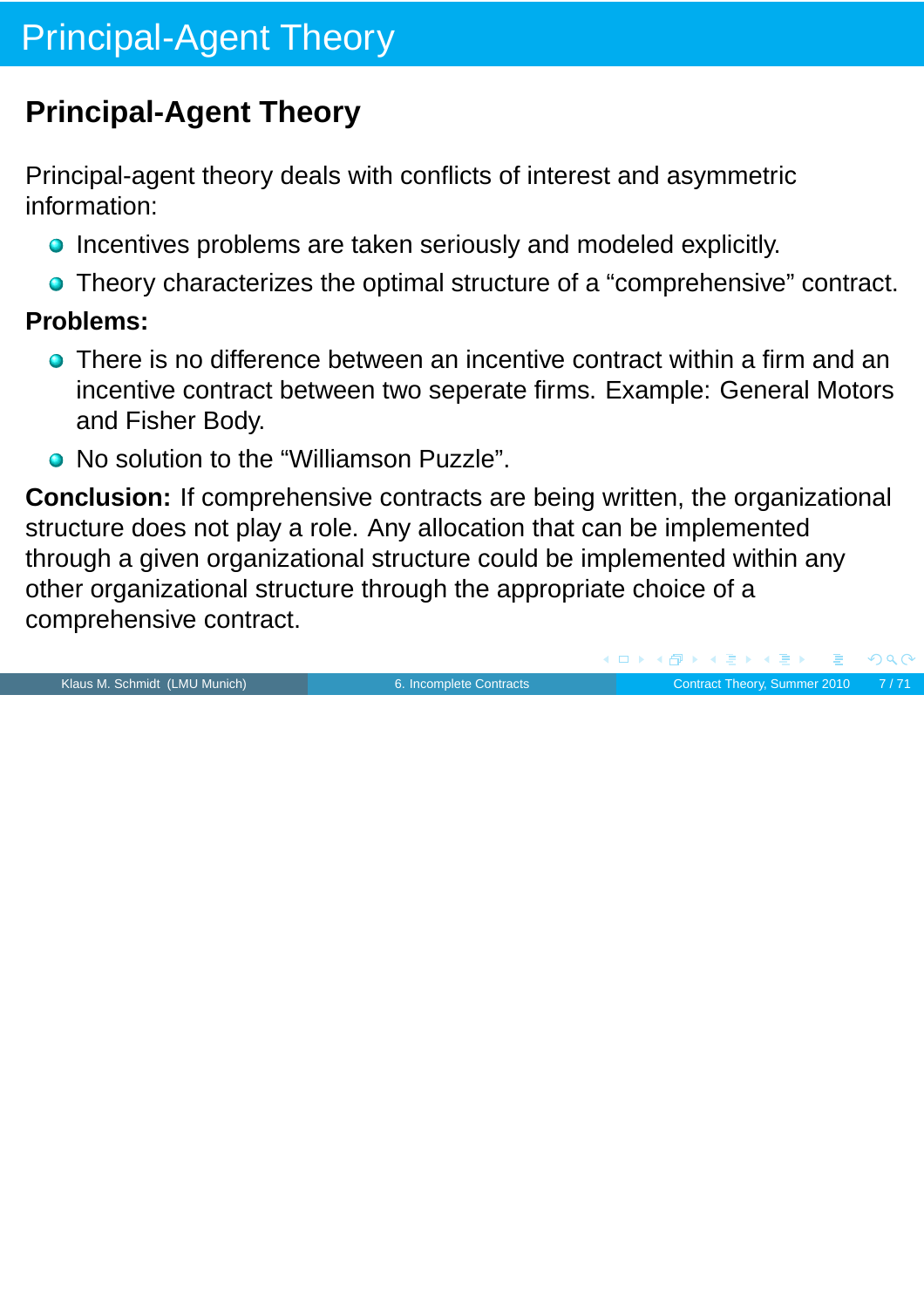## **Transaction Cost Approach**

- 1. **Coase (1937):** When does a transaction take place within a firm and when is it carried out on a market?
	- Markets: Allocation through the price mechanism
	- **•** Firms: Allocation by fiat

Different allocation mechanisms give rise to different transaction costs. In small groups fiat is the more efficient allocation mechanism. But: the larger the group (the "firm"), the higher are "bureaucracy costs" and the more efficient is the price mechanism.

#### 2. **Alchian and Demsetz (1972):**

- No difference between prices and fiat: Grocer story.
- Theory of property rights based on monitoring. Who monitors the monitor? The owner.



 $PQQ$ 

**K 何 ▶ ★ ヨ ▶ ★ ヨ ▶**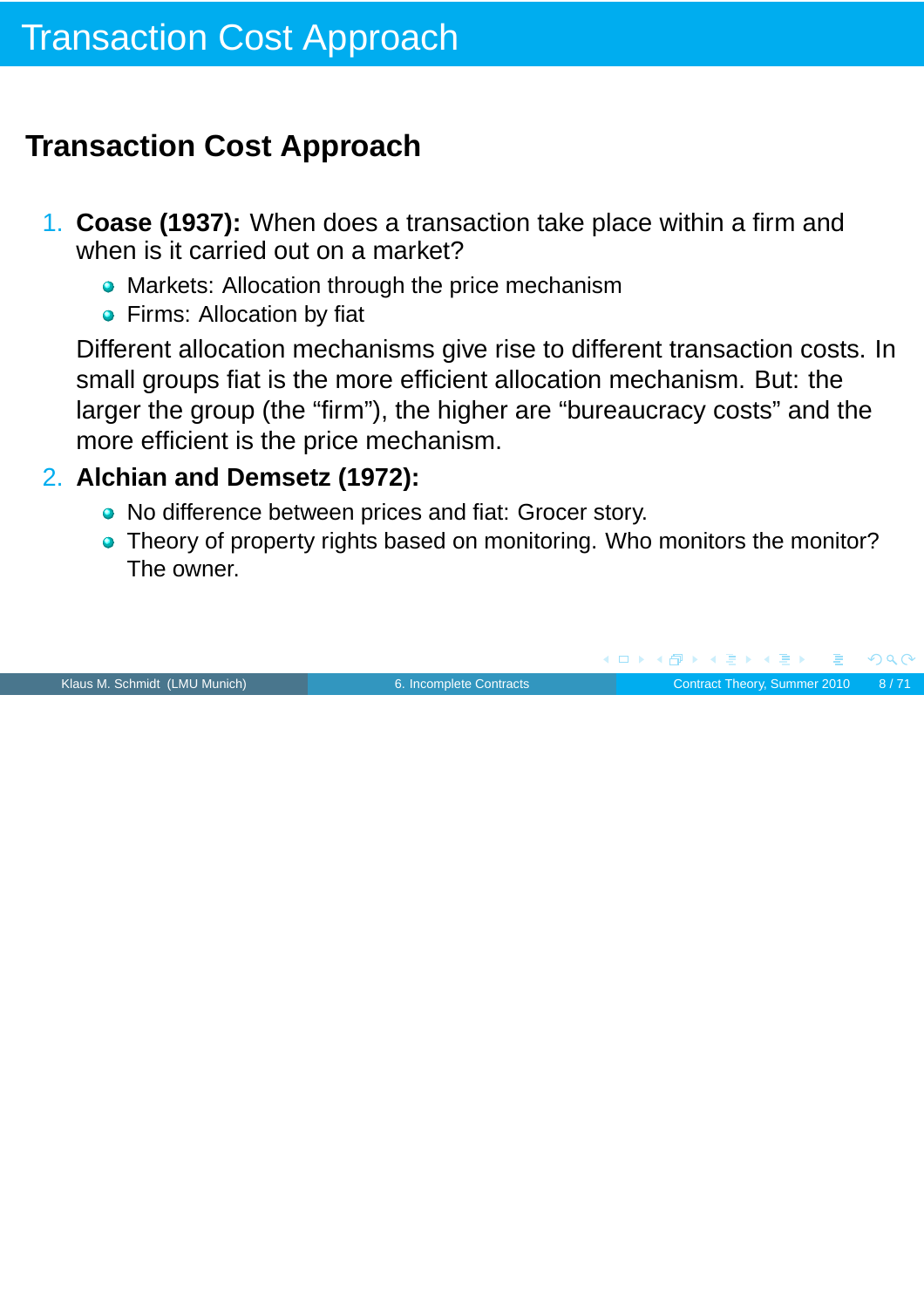### 3. **Klein, Crawford and Alchian (1978), Williamson (1975, 1985):**

Transaction costs in writing a contract induce parties to write incomplete contracts:

- Costs to think through all possible states of the world.
- Costs to write down all possible contingencies (using legal code)
- Difficulty to describe a contingency unambiguously so that it can verified by the courts even if the contingency is obvious to the contracting parties

Hence, parties write incomplete contracts ex ante that have to be completed and renegotiated as they go along.

However, this will yield inefficiencies for several reasons:

- Haggling in renegotiation yields delay and inefficient decisions
- Asymmetric information may arise during the relationship which prevents the implementation of an ex post efficient allocation.
- These costs would not matter very much, if the parties could easily switch to alternative contracting parties. However, in many situations the parties are locked in with each other and a break up would be very inefficient. In these situations, the **hold-up problem** arises.

Klaus M. Schmidt (LMU Munich) [6. Incomplete Contracts](#page-0-0) Contract Theory, Summer 2010 9/71

 $\overline{AB}$   $\rightarrow$   $\overline{AB}$   $\rightarrow$   $\overline{AB}$   $\rightarrow$ 

4 0 K

 $OQ$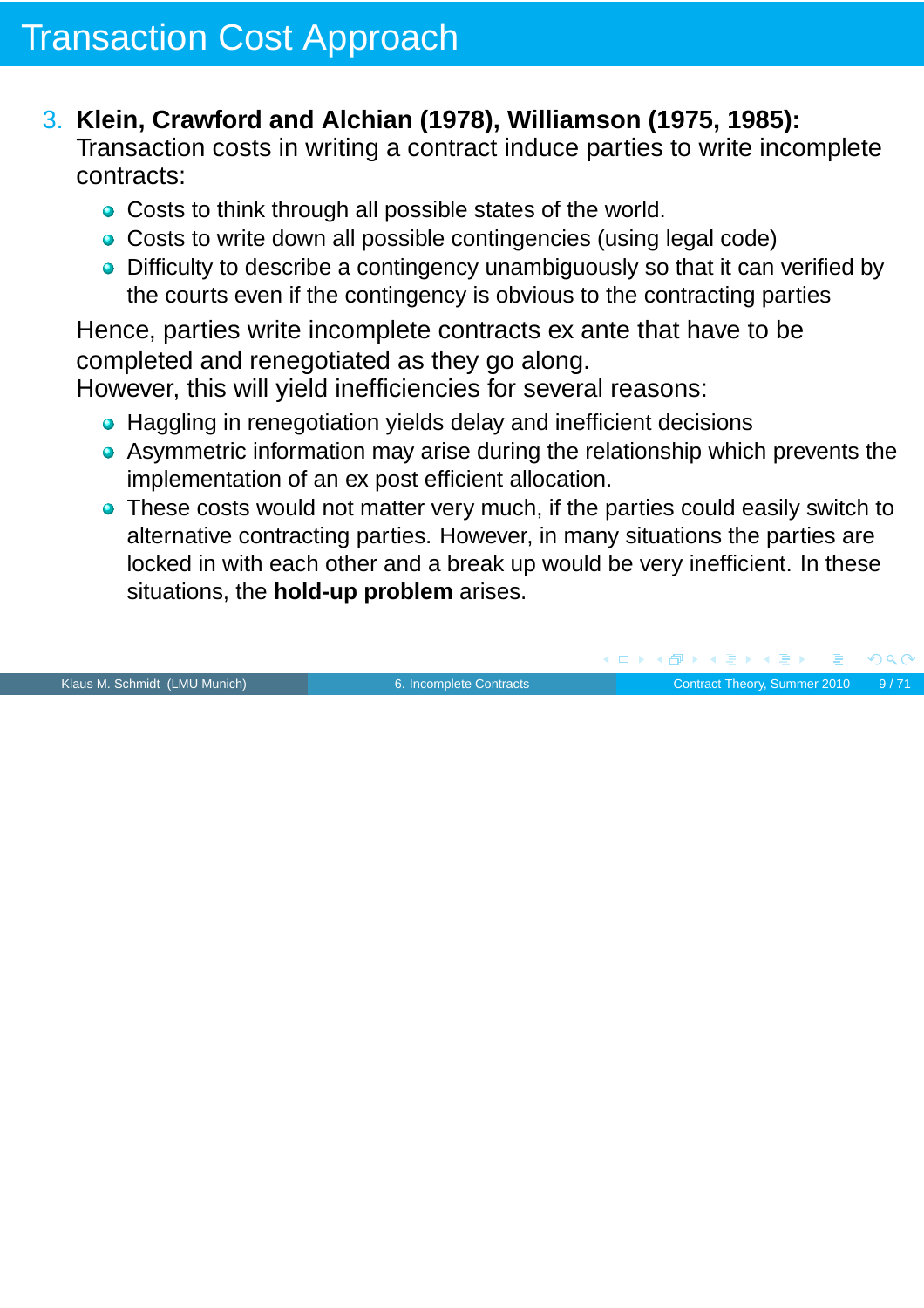## **The Hold-Up Problem**

The hold-up problem can be described as follows:

- The parties must make "relationship specific investments" ex ante that increase the potential surplus that can be generated in their relationship. These investments are (at least partially) sunk and lose their value when the relationship breaks up.
- It is not possible to contract ex ante on the investments nor on how to share the surplus ex post.
- When the parties negotiate on how to share the surplus ex post, the ex ante investments are already sunk and do not affect the bargaining outcome. Hence, the parties get wrong investment incentives.

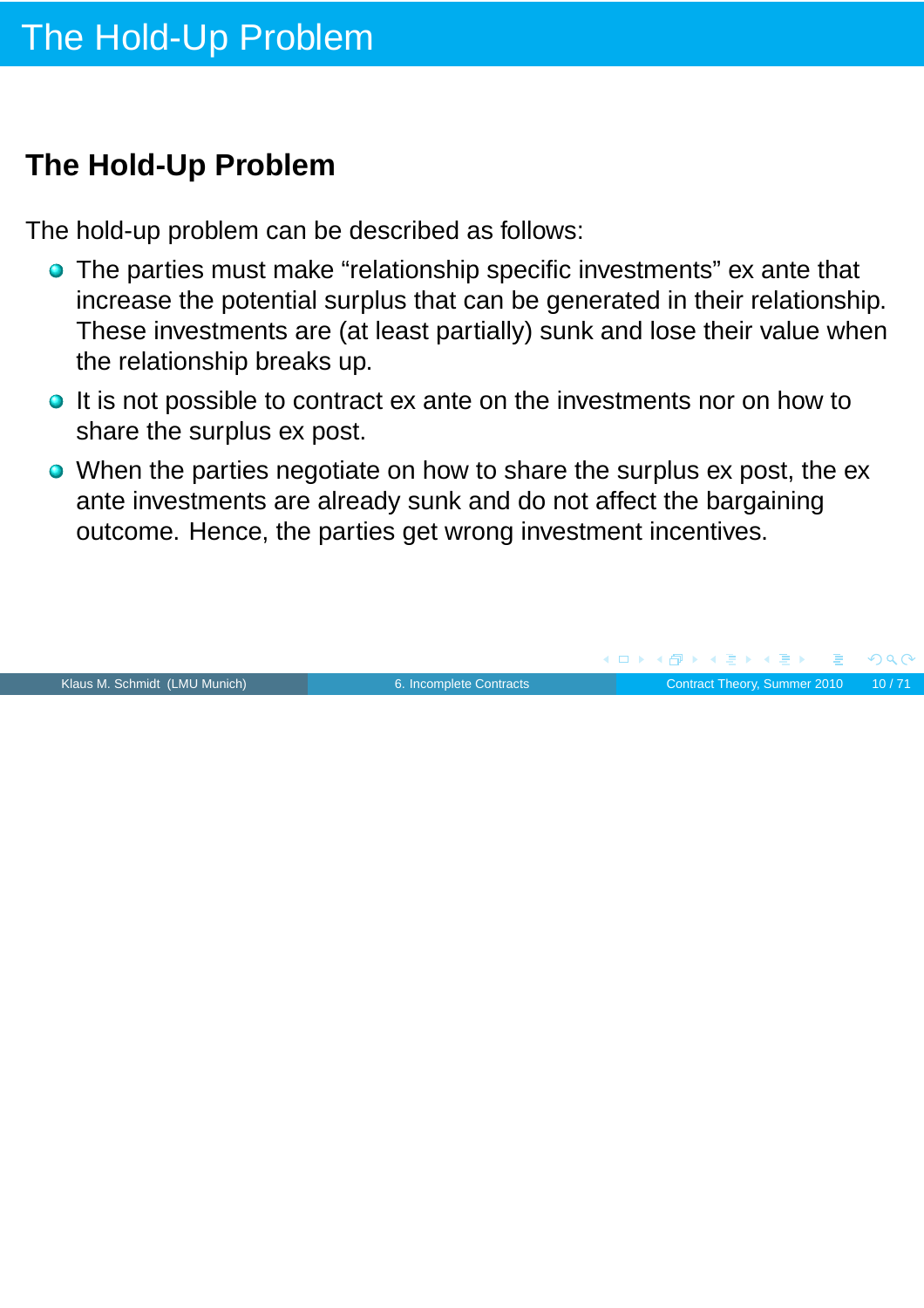#### **Examples for relationship specific investments:**

- a worker acquires specific skills that are valuable only in one particular firm,
- a worker builds his house close to the firm he works for,
- a company invests in capacity that can only be used for one particular customer,
- a company develops a product that is specific to the needs of one particular customer, etc.

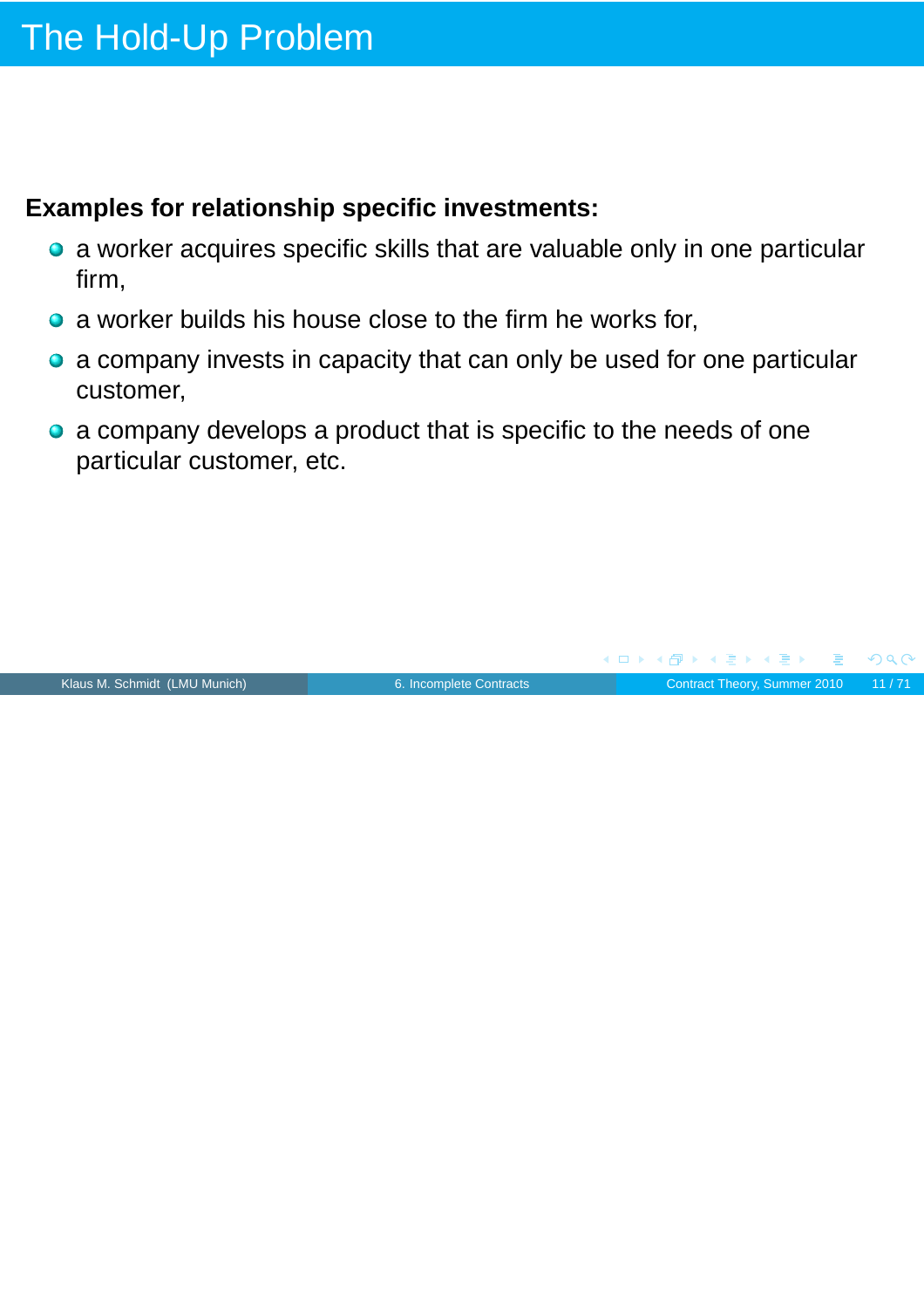### **A Formal Hold-Up Model**

A buyer (B) and a seller (S) can trade quantity  $q \in [0, \overline{q}]$  of a good at some future date 2. At date 1 the seller can make an investment at cost I that reduces his production cost and/or increases the buyer's valuation.

- If the seller invests, his production cost is  $c<sub>1</sub>(q)$  and the buyer's valuation is  $v_1(q)$ . In this case the optimal quantity of trade is  $q_1 = \arg \max \{v_1(q) - c_1(q)\}\$  and the gross social surplus is  $W_1 = v_1(q_1) - c_1(q_1).$
- If the seller does not invest, his production cost is  $c_0(q)$  and the buyer's valuation is  $v_0(q)$ . In this case the optimal quantity of trade is  $q_0 = \arg \max \{ v_0(q) - c_0(q) \}$  and the gross social surplus is  $W_0 = v_0(q_0) - c_0(q_0).$

Assume that the investment is efficient, i.e.  $W_1 - I > W_0$ .

|                               |                         | - ◀ ㅁ ▶ ◀ 何 ▶ ◀ 로 ▶ ◀ 로 ▶ - 로 - ∽ 이 ٩ (∿- |  |
|-------------------------------|-------------------------|-------------------------------------------|--|
| Klaus M. Schmidt (LMU Munich) | 6. Incomplete Contracts | Contract Theory, Summer 2010 12/71        |  |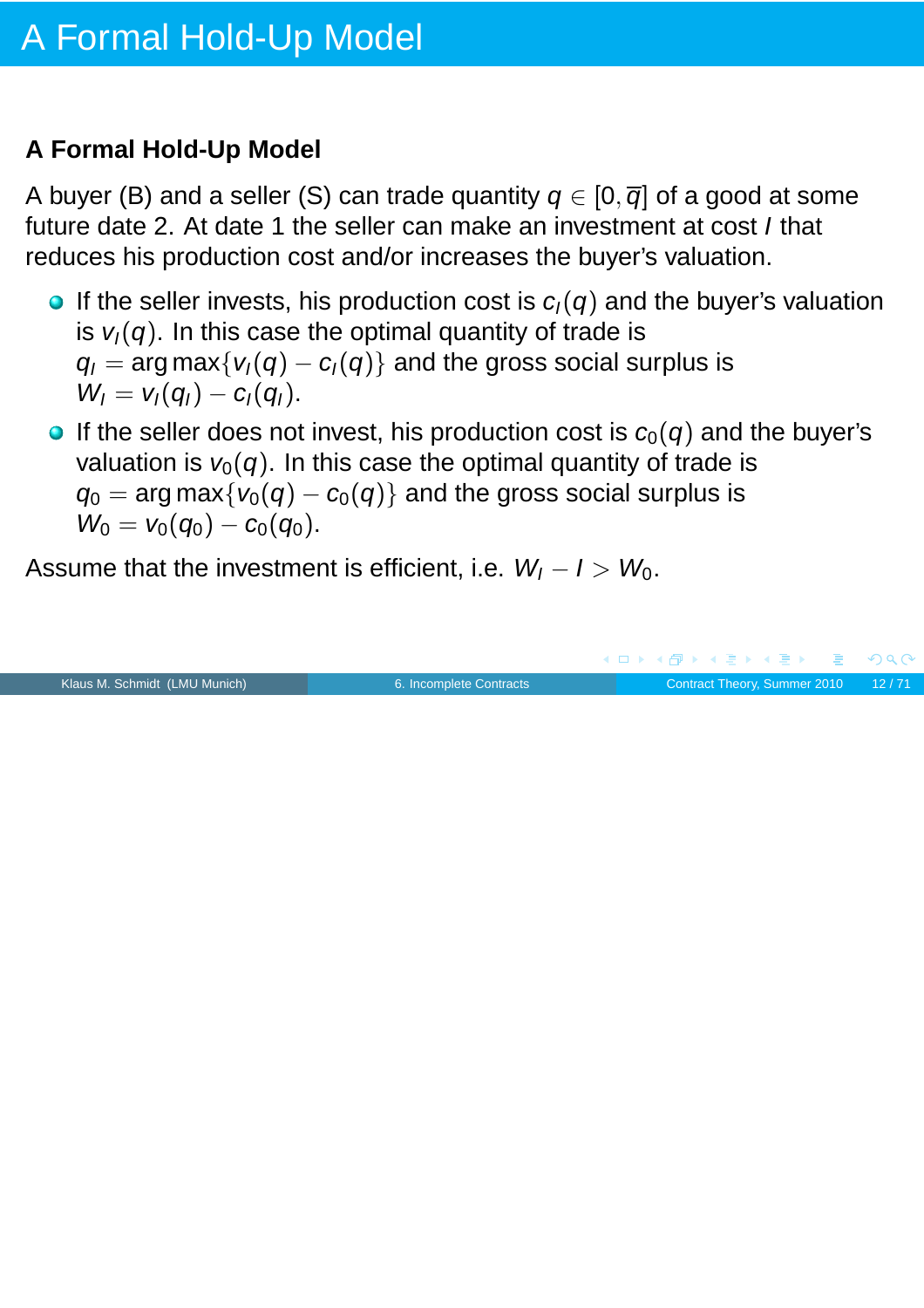# A Formal Hold-Up Model

Suppose the buyer and the seller cannot contract on the investment. Furthermore, they can contract on how much to trade only after the investment has been sunk. Nash bargaining results in efficient trade and each party getting half of the gross social surplus:

- If the seller invested the buyer gets  $U_B(I) = \frac{1}{2}W_I$  and the seller gets  $U_{\rm S}(I) = \frac{1}{2}W_I - I.$
- If the seller did not invest the buyer gets  $U_B(0) = \frac{1}{2}W_0$  and the seller gets  $U_{S}(0) = \frac{1}{2}W_{0}.$

Thus, the seller will not invest if

$$
\frac{1}{2}W_I-I<\frac{1}{2}W_0
$$

even if the investment is efficient. The reason is that he has to bear the full cost of investment but gets only half of the benefits.

Klaus M. Schmidt (LMU Munich) [6. Incomplete Contracts](#page-0-0) Contract Theory, Summer 2010 13 / 71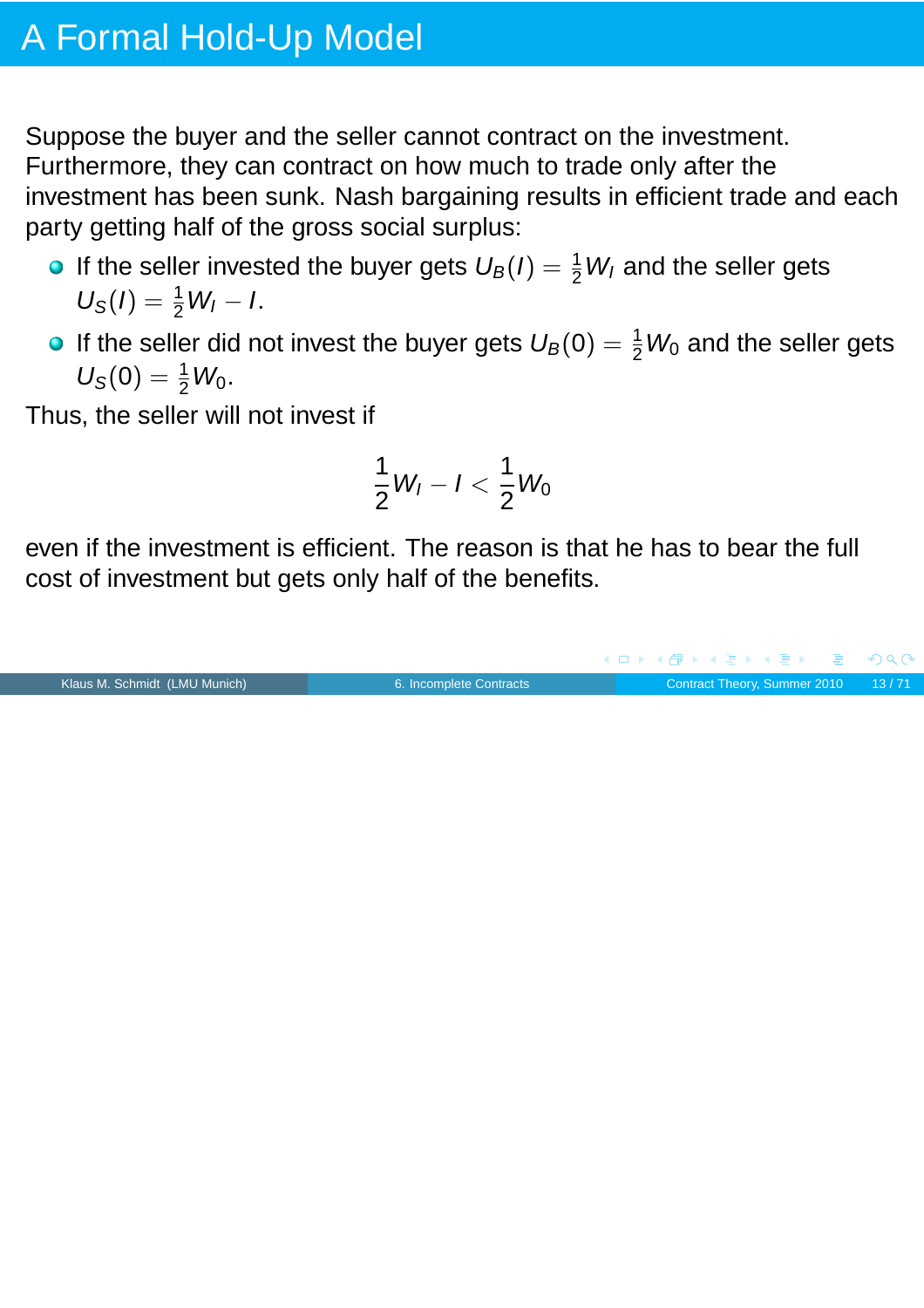#### **Implicit Assumptions of this Model:**

- 1. Investment cannot be contracted upon. Otherwise S and B could write a contract to share the cost of the investment such that the investment pays off for S.
- 2. A long-term contract governing the ex post division of the surplus is not feasible either. Otherwise the parties could give S a sufficiently large share of the gross social surplus that he is willing to invest.
- 3. A long-term contract governing the quantity of trade is not feasible either. Otherwise the parties could use such a contract to implement the investment (see below).

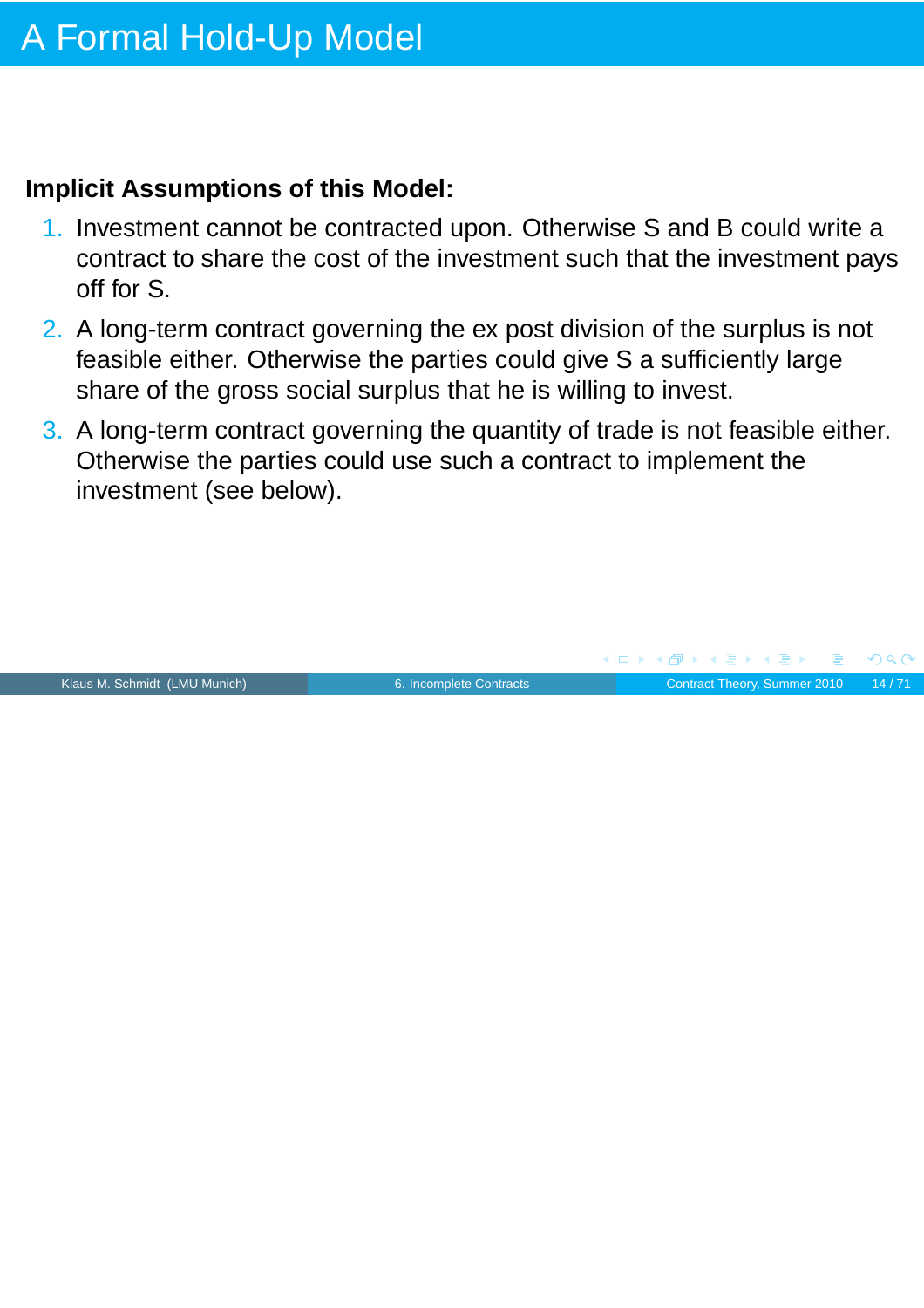#### **Vertical Integration**

Williamson (1979) and Klein et.al. (1978) argue that the hold-up problem can be solved by vertical integration: If B buys S, then he can force S to invest and to produce the efficient quantity  $q_l$ .

#### **Problems:**

- **•** This argument explains the benefits of integration only. What is the downside?
- o It is not clear why S's bargaining power is so much reduced once he has been bought by B.

These problems are solved by the property rights approach of Grossman, Hart and Moore.

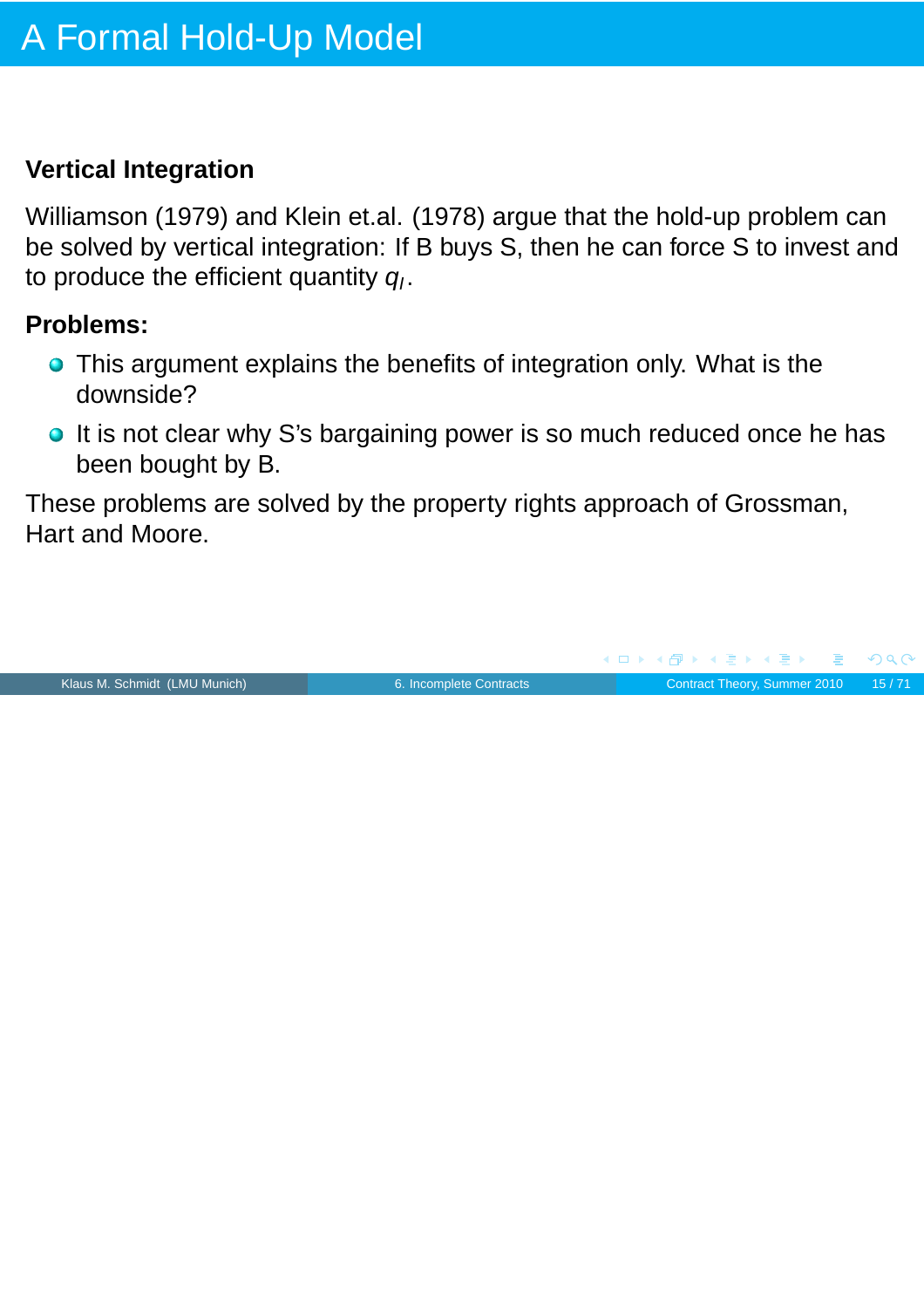# The Property Rights Approach

## **The Property Rights Approach**

The early "Property Rights" literature emphasized the importance of clearly defined property rights (Coase, 1960). But, this theory cannot explain to whom the property rights of an asset should be allocated.

### **Grossman and Hart (1986)**

## Definition 2 (Ownership Rights)

"An owner of an asset has the residual control rights over that asset: the right to decide all usages of the asset in any way not inconsistent with a prior contract, custom, or law." (Hart, 1995, p.30)

This definition is quite close to the definition of ownership in German law:

BGB, §903 [Befugnisse des Eigentümers: <sup>1</sup> Der Eigentümer einer Sache kann, soweit nicht das Gesetz oder Rechte Dritter entgegenstehen, mit der Sache nach Belieben verfahren und andere von jeder Einwirkung ausschließen.

Klaus M. Schmidt (LMU Munich) [6. Incomplete Contracts](#page-0-0) Contract Theory, Summer 2010 16/71

 $PQQ$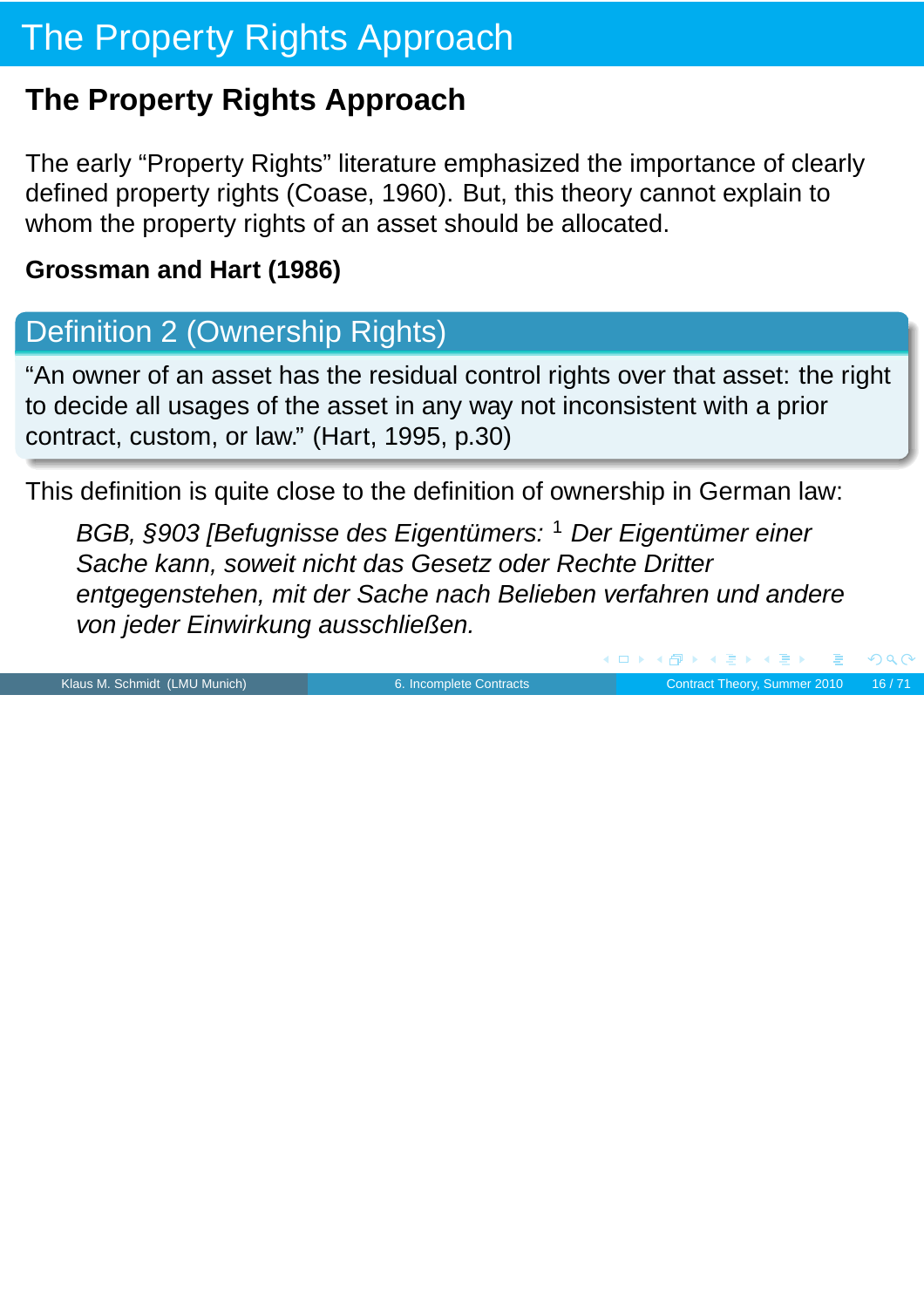# The Property Rights Approach

#### **Remarks:**

- **•** "Specific control rights" can be contracted away.
- "Residual control rights" remain with the owner.
- Distinction between "physical capital" and "human capital". Ownership on physical assets can be traded but not ownership on human assets.
- Definition of a **"firm":** "A firm consists of the physical assets that it owns."
- Grocer story: A owns the only restaurant, B the only grocery in town. A may supply a large convention for which he needs the groceries of the grocery store.
	- Separate ownership: A and B bargain on how to share the profits that can be made from the convention and share the surplus 50:50. If A wants to fire B, he has to fire B and his grocery.
	- Joint ownership: If A bought B's grocery, he can "order" B to deliver the groceries. If B refuses to deliver, A can fire him and employ somebody else, because he continues to own the physical capital (the grocery). Thus, he will get the entire surplus.

Klaus M. Schmidt (LMU Munich) [6. Incomplete Contracts](#page-0-0) Contract Theory, Summer 2010 17/71

 $PQQ$ 

 $\blacktriangleleft \overline{\mathcal{P}}$   $\blacktriangleright$   $\blacktriangleleft \overline{\mathcal{P}}$   $\blacktriangleright$   $\blacktriangleleft \overline{\mathcal{P}}$   $\blacktriangleright$ 

4 0 K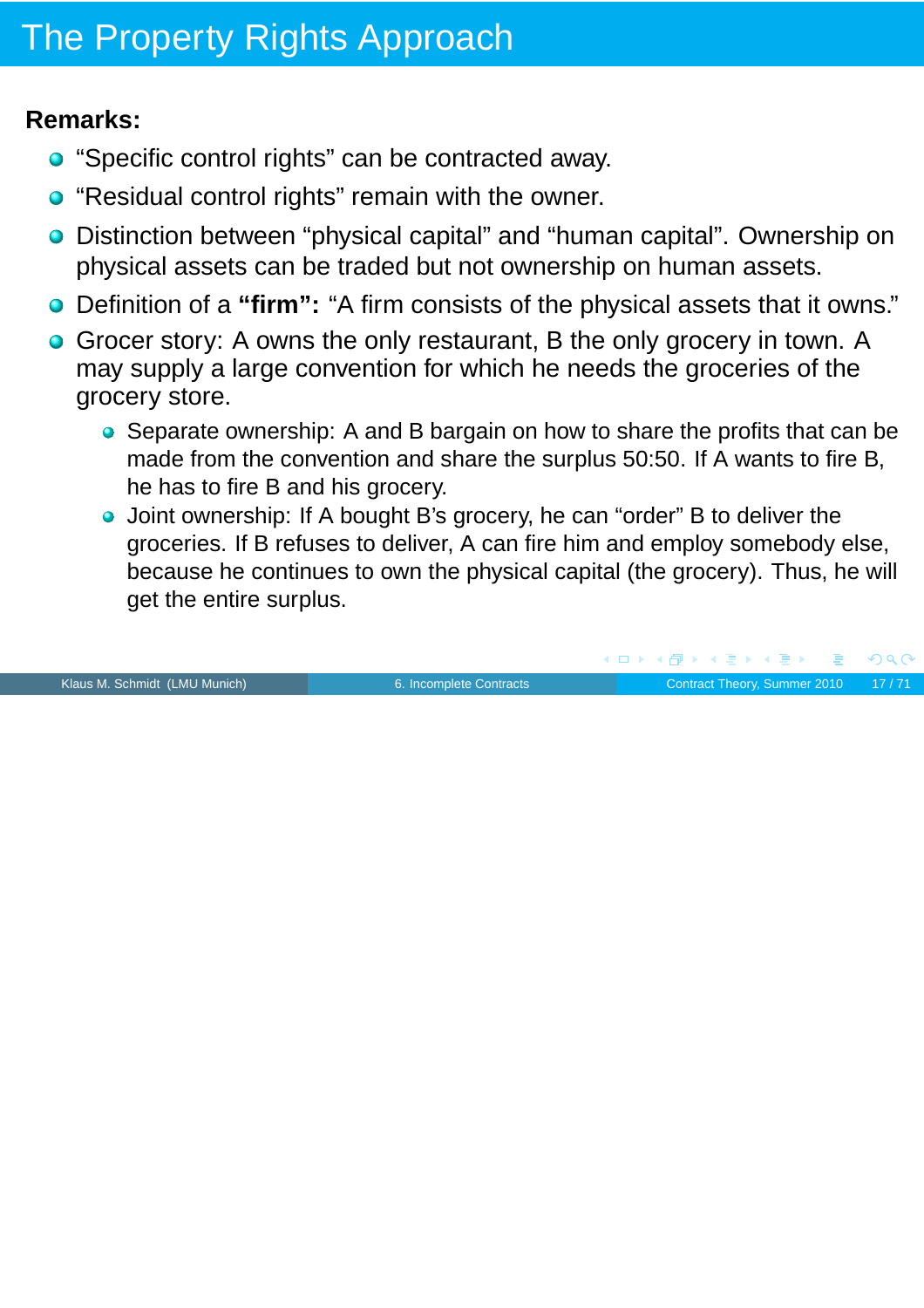# The Property Rights Approach

- Control of physical capital can lead to control over human capital!
- The allocation of ownership rights affects the bargaining power of the two parties and thus how they share the surplus, which may in turn affect their ex ante investment incentives.

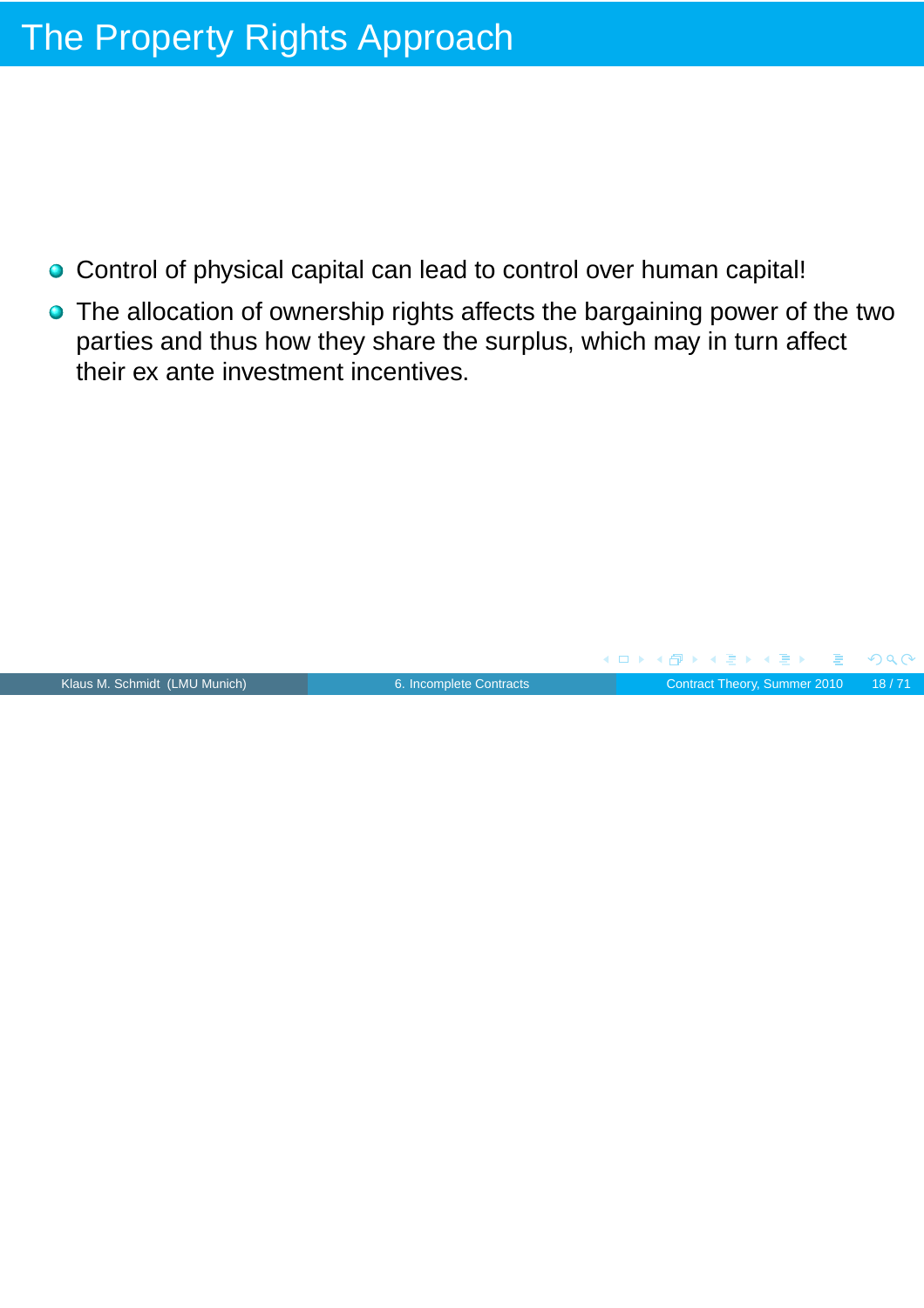Consider again the buyer-seller hold-up model that we introduced before. We extend the model by introducing two assets,  $A_1$  and  $A_2$  that are required for the realization of the social surplus.

Asset ownership affects the outside option utilities of the two parties if the negotiations at date 2 fail. Of course, in equilibrium negotiations never fail and the parties always achieve ex post efficiency. However, the outside option utilities affect the bargaining power of the two parties. Thus, allocating asset ownership affects the bargaining power at the negotiation stage and thereby the share of the surplus that the seller gets.

There are three possible ownership structures:

- BI (buyer integration): The buyer owns both assets
- SI (seller integration): The seller owns both assets
- NI (non-integration): The seller owns  $A_1$  and the buyer owns  $A_2$ .

|                               |                         |  | - ◀ ㅁ ▶ ◀ @P ▶ ◀ 로 ▶ ◀ 로 ▶ │ 로 │ ◆) ٩.0 |  |
|-------------------------------|-------------------------|--|-----------------------------------------|--|
| Klaus M. Schmidt (LMU Munich) | 6. Incomplete Contracts |  | Contract Theory, Summer 2010 19/71      |  |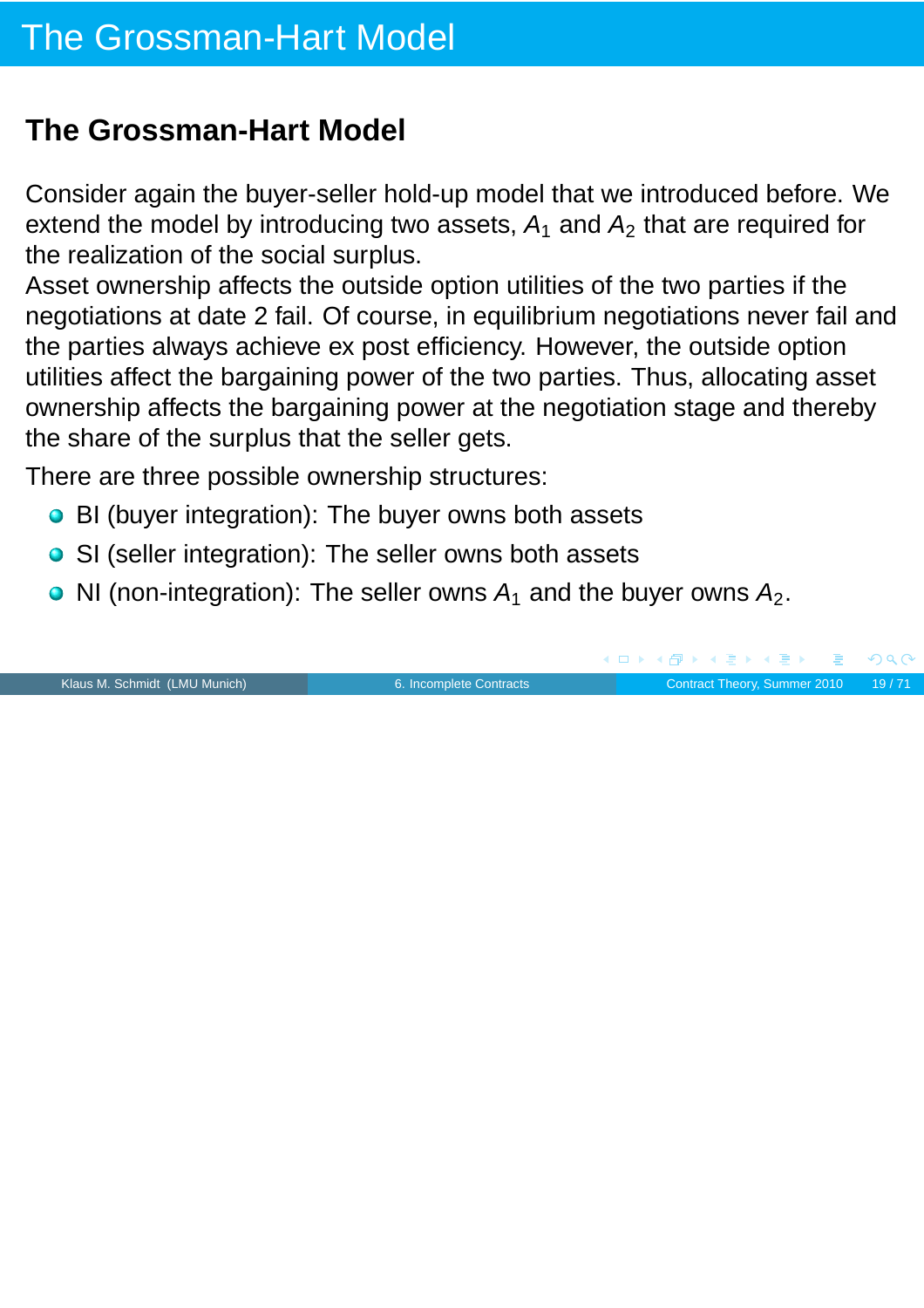Under *i*-integration,  $i \in \{B, N, S\}$ , party j's outside option utility is given by  $U^{\dagger}_{I}$ j . Grossman and Hart impose the following assumptions:

Assumption 6.1

- (i)  $U'$  $\frac{d}{B}(I)+\underline{U}'$  $\frac{d}{dS}(I) < W_I$  and  $\underline{U}_B^i(0) + \underline{U}_S^i$  $S_{\mathcal{S}}'(0) < W_0$  for all  $i \in \{\textit{B}, \textit{N}, \textit{S}\}$
- (ii)  $U'$  $j^i_j(I) - \underline{U}^i_j$  $j'_j(0) < W_I - W_0$  for all  $i \in \{B,N,S\}$  and  $j \in \{B,S\}$
- (iii)  $U_{\rm S}^{\rm S}$  $\frac{{\mathcal S}}{\mathcal S}(I) - \underline{\boldsymbol U}_{{\mathcal S}}^{\mathcal S}$  $\frac{\text{S}}{\text{S}}(0) > \underline{\text{U}}^{\text{N}}_{\text{S}}$  $\frac{N}{\mathcal{S}}(I) - \underline{U}^{\mathcal{N}}_{\mathcal{S}}$  $\frac{N}{\mathcal{S}}(0) > \underline{U}^{\mathcal{B}}_{\mathcal{S}}$  $\frac{B}{S}(I)-\underline{U}_{S}^{B}$  $\mathcal{L}_\mathcal{S}^\mathcal{B}(0)=0$  and  $\underline{U}_{B}^{B}$  $\frac{B}{B}(I)-\underline{U}_B^B$  $\frac{B}{B}(0) > \underline{U}_B^N$  $\frac{N}{B}(I)-\underline{U}^{N}_{B}$  $\frac{N}{B}(0) > \underline{U}_B^{\text{S}}$  $\frac{\mathcal{S}}{B}(I)-\underline{U}^{\mathcal{S}}_B$  $\frac{S}{B}(0) = 0$

#### **Interpretation:**

- 1. Assumption (i) says that trade in the relationship is efficient: it is always better for the two parties to trade with each other rather than to take their outside options.
- 2. Assumption (ii) says that the investment is relationship specific: It increases the social surplus within the relationship more than it increases the outside option utilities.

Klaus M. Schmidt (LMU Munich) **6.** Incomplete Contracts Contract Theory, Summer 2010 20/71

 $PQC$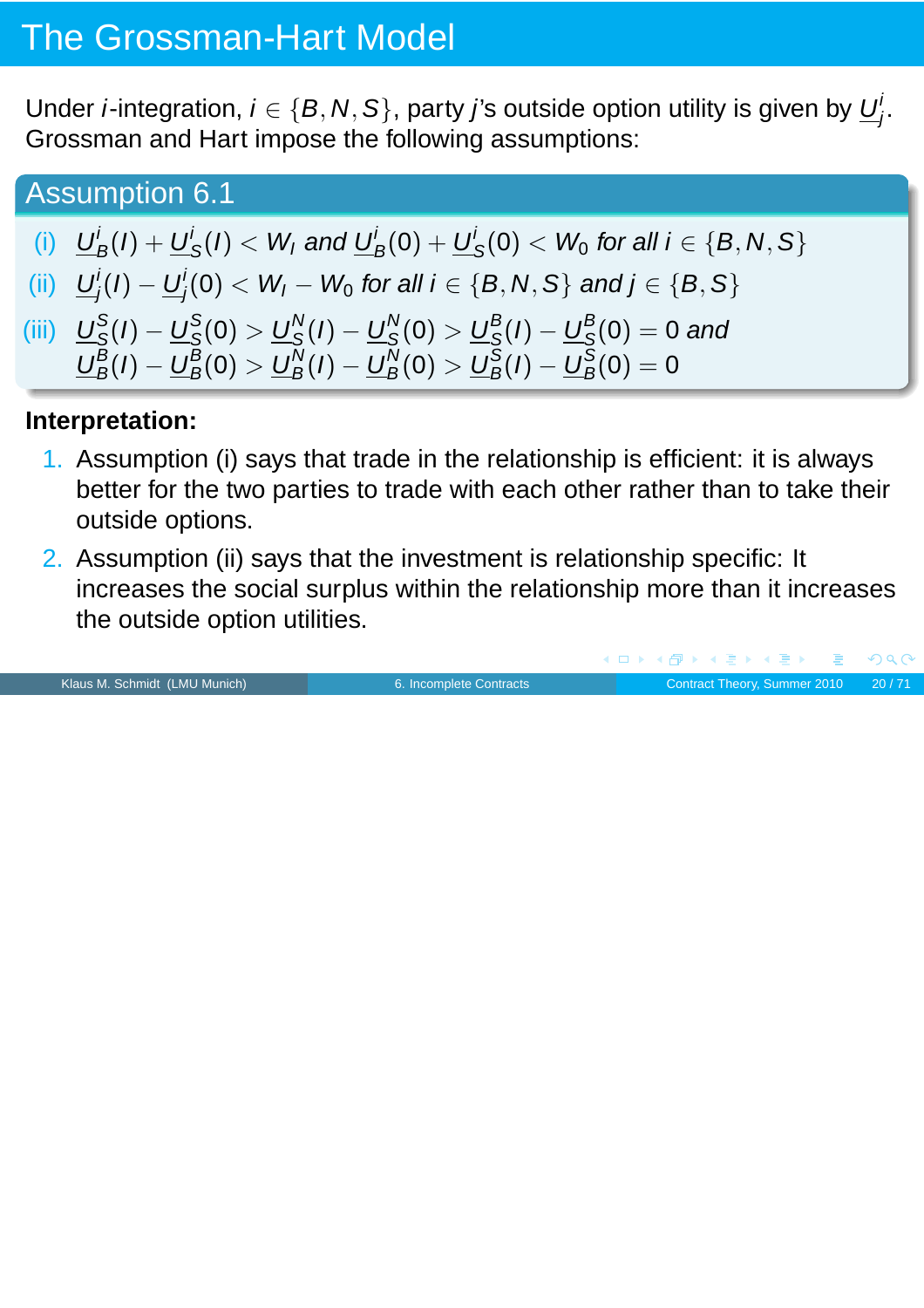3. Assumption (iii) says that the investment increases the outside option of a party only if this party has access to the assets. If a party does not own any asset then it's outside option is unaffected by the investment.

Consider now the negotiation at date 2. If the seller invested at date 1 his payoff under *i*-integration is

$$
U_S^i(I) = \underline{U}_S^i(I) + \frac{1}{2} \left[ W_I - \underline{U}_S^i(I) - \underline{U}_B^i(I) \right] - I
$$
  
=  $\frac{1}{2}W_I + \frac{1}{2} \left[ \underline{U}_S^i(I) - \underline{U}_B^i(I) \right] - I$ 

Similar, if the seller did not invest at date 1 his payoff under i-integration is

$$
U_S^i(0) = \underline{U}_S^i(0) + \frac{1}{2} \left[ W_0 - \underline{U}_S^i(0) - \underline{U}_B^i(0) \right]
$$
  
=  $\frac{1}{2} W_0 + \frac{1}{2} \left[ \underline{U}_S^i(0) - \underline{U}_B^i(0) \right]$ 

Klaus M. Schmidt (LMU Munich) [6. Incomplete Contracts](#page-0-0) Contract Theory, Summer 2010 21/71

 $\Rightarrow$ 

 $PQQ$ 

(ロ ) ( 何 ) ( ミ ) ( ミ )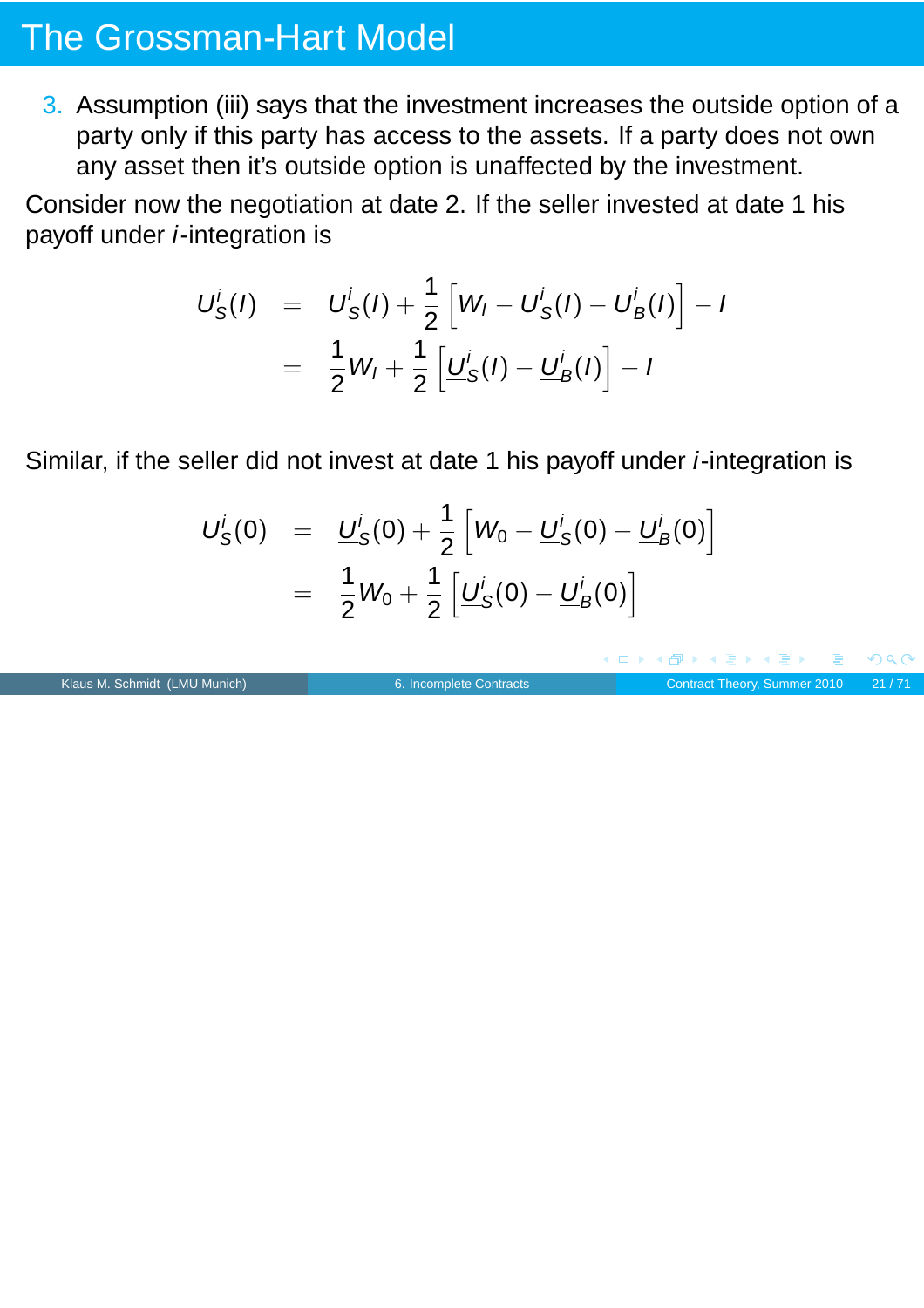Thus, the seller will invest iff

$$
\frac{1}{2}W_I + \frac{1}{2}\left[\underline{U}_S^i(I) - \underline{U}_B^i(I)\right] - I > \frac{1}{2}W_0 + \frac{1}{2}\left[\underline{U}_S^i(0) - \underline{U}_B^i(0)\right]
$$

which is equivalent to

$$
\frac{1}{2}[W_{I}-W_{0}]+\frac{1}{2}\left[\underline{U}_{S}^{i}(I)-\underline{U}_{S}^{i}(0)\right]-\frac{1}{2}\left[\underline{U}_{B}^{i}(I)-\underline{U}_{B}^{i}(0)\right]>I
$$

Note that given Assumption 6.1 (iii) the left hand side is largest under SI, second largest under NI and smallest under BI. Thus, the seller's incentives to invest are maximized when he owns all the assets. **Intuition:**

- 1. Only half of the investment incentives are given by the investment's effect on social surplus. The other half stems from the effect of the investment on the seller's outside option.
- 2. Seller integration maximizes the marginal impact of the investment on the seller's outside option.
- 3. Therefore the seller should own all the assets.

Klaus M. Schmidt (LMU Munich) [6. Incomplete Contracts](#page-0-0) Contract Contract Theory, Summer 2010 22/71

 $PQQ$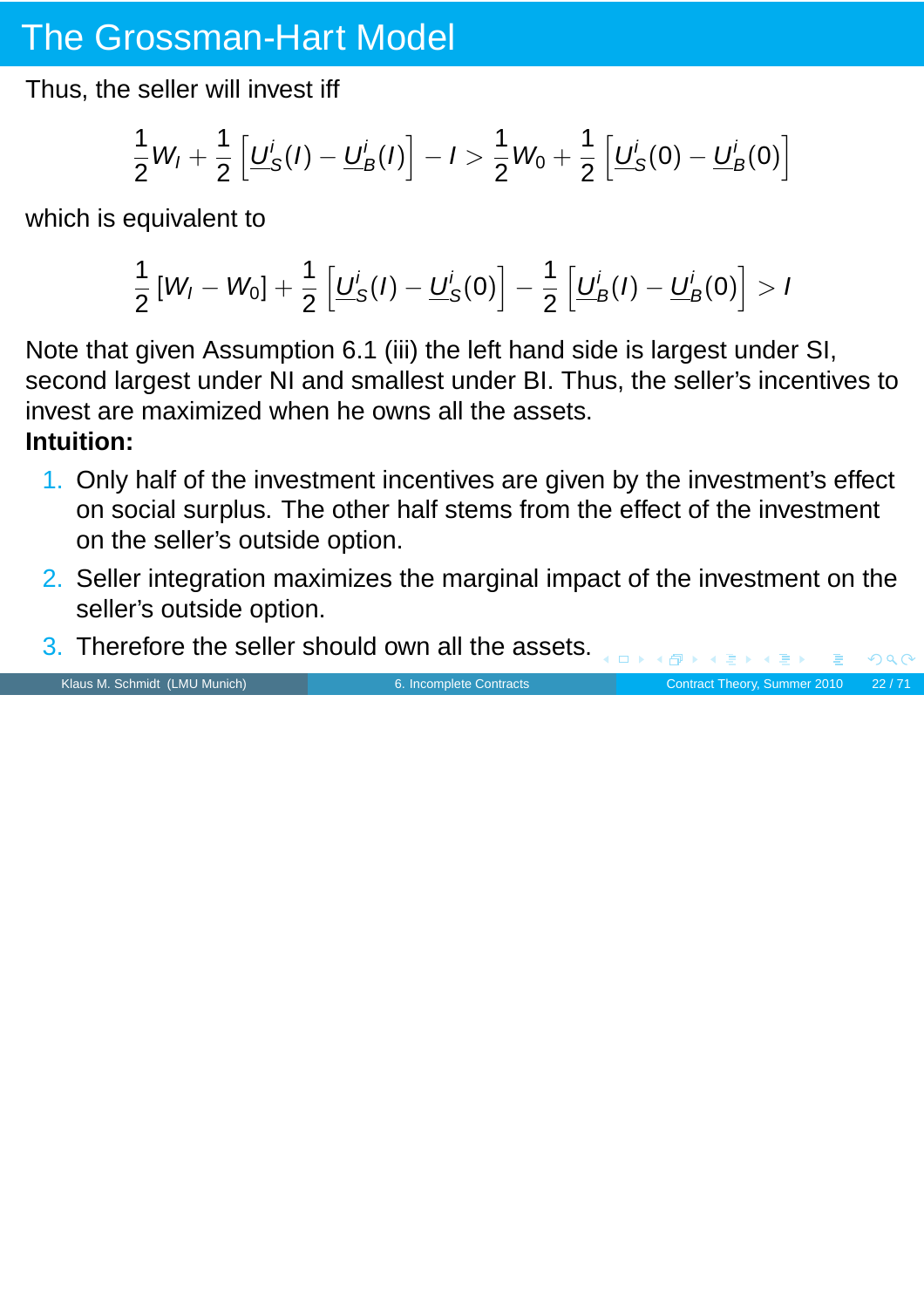### **Conclusions:**

- Asset ownership affects the outside option utilities of the parties and thereby the share of the surplus they get in the bargaining game.
- **In our model only one party had to invest and the investment decision** was binary.
- Grossman and Hart (1986) consider a more general model in which both parties have to make an investment and where the investments are continuous.
- **Grossman and Hart show that typically no ownership structure** implements the first best. However not all ownership structures are equally inefficient. There is a second-best allocation of ownership rights.
- $\bullet$  If the investment of one party is particularly important, then it is often optimal to give this party all the ownership rights.
- **If both investments are important it may also be optimal to have** non-integration.

Klaus M. Schmidt (LMU Munich) [6. Incomplete Contracts](#page-0-0) Contract Theory, Summer 2010 23/71

 $PQC$ 

 $\blacktriangleleft \overline{\mathcal{P}}$   $\blacktriangleright$   $\blacktriangleleft \overline{\mathcal{P}}$   $\blacktriangleright$   $\blacktriangleleft \overline{\mathcal{P}}$   $\blacktriangleright$ 

 $\leftarrow$   $\Box$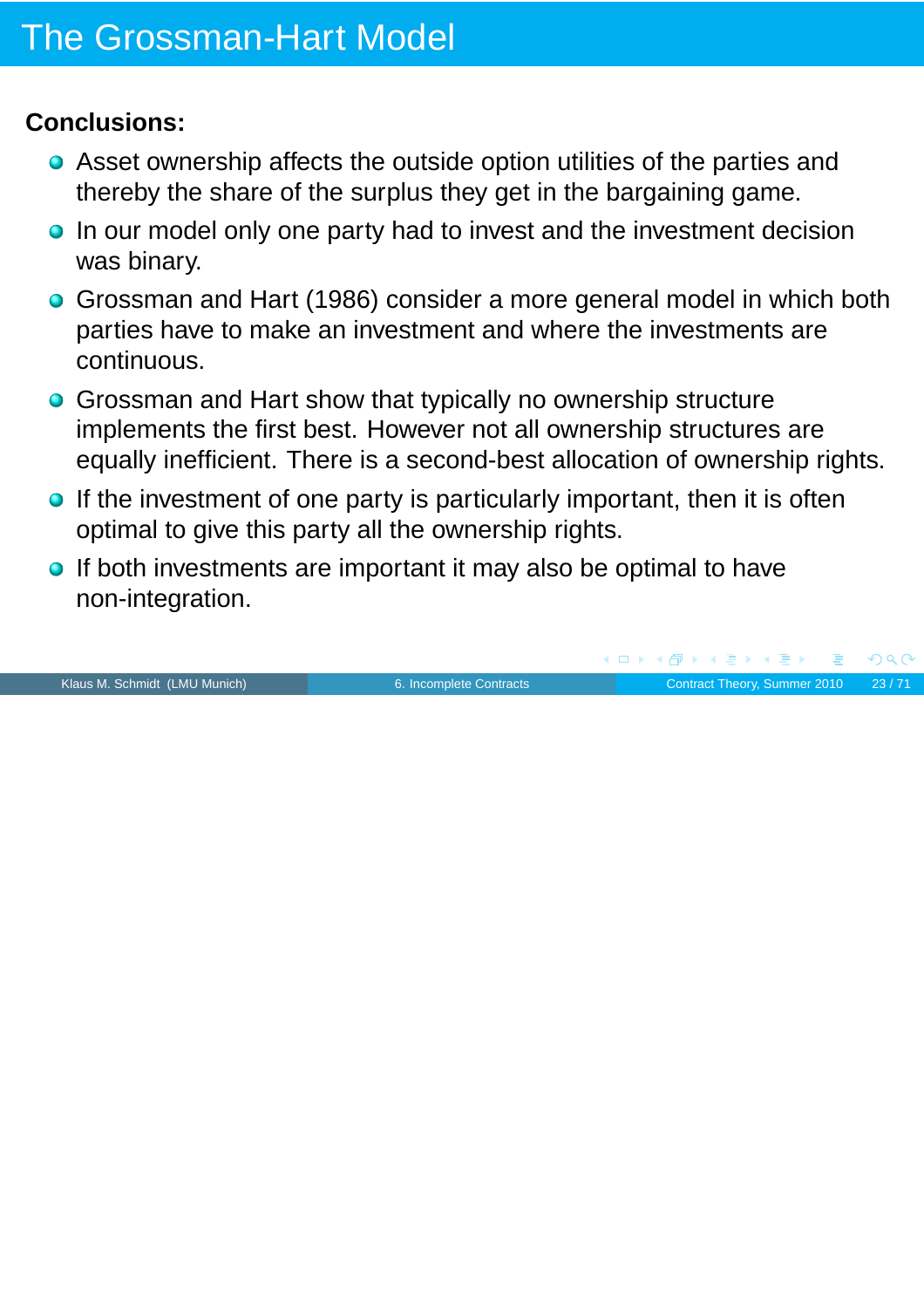- Joint ownership is never optimal because it minimizes the outside option utilities and thus the investment incentives.
- **•** The theory explains the benefits and costs of integration simultaneously. The benefit of integration is that it increases the investment incentives of the owner of the integrated firm. The cost is that it reduces investment incentives of the non-owner. Thus, the model provides an answer to Coase's question why it is not optimal to organize all production in one big firm. It also shows why Williamson's idea of selective intervention does not always work. After the firm is integrated under B-ownership it is impossible to replicate the investment incentives that the seller had under non-integration.

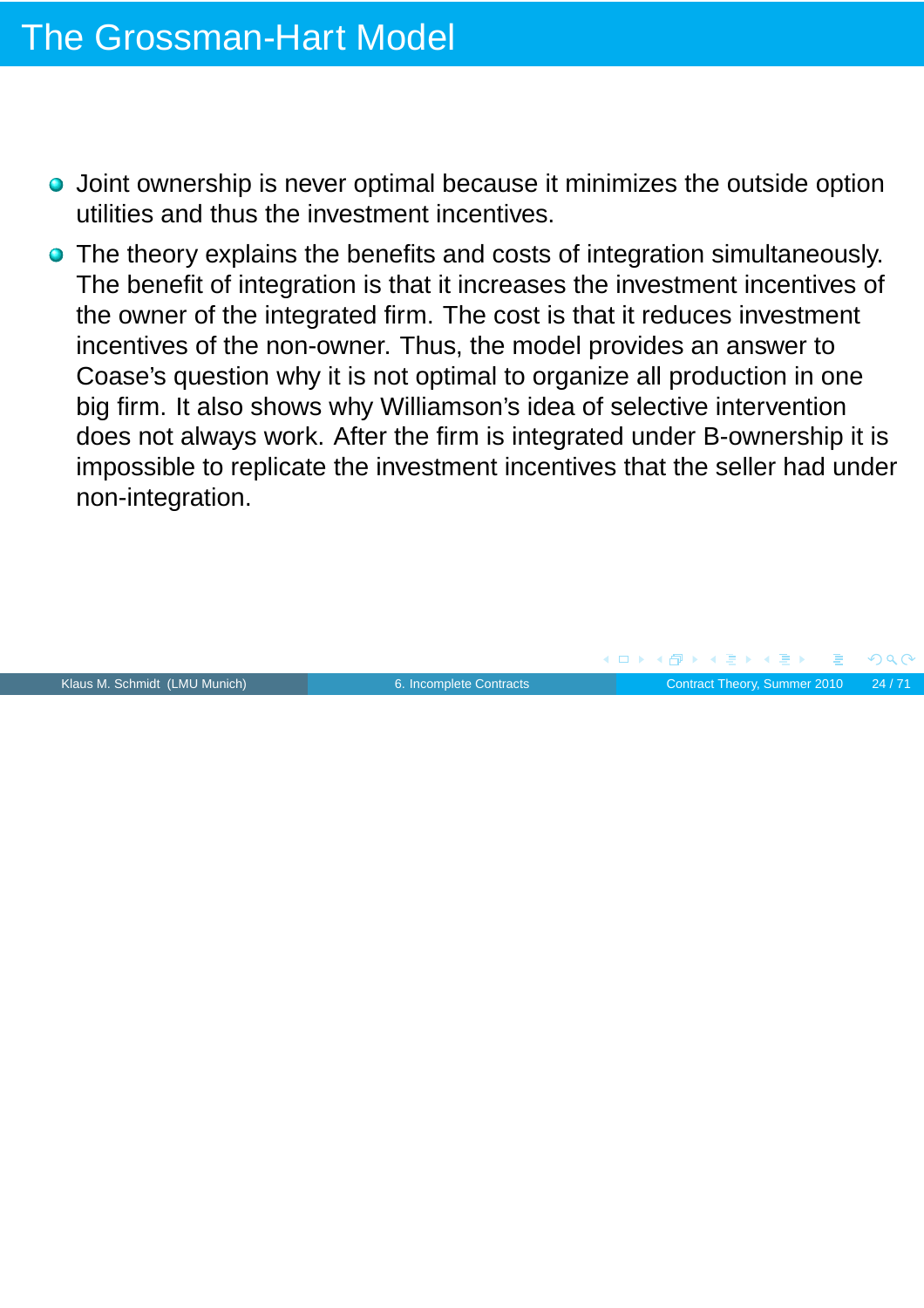## **The Hart-Moore (1990) Model**

### **Description of the Model:**

- $S = \{1, \ldots, l\}$  set of agents
- $\mathbf{A} = \{a_1, \ldots, a_n\}$  set of physical assets
- $x_i \in [0, \overline{x}_i]$  investment of agent *i* at date 1.
- $\bullet$  C<sub>i</sub>(x<sub>i</sub>) cost of x<sub>i</sub>
- $v(S, A | x)$  surplus that can be generated by coalition  $S \subseteq S$  if it controls the set of assets  $A \subseteq \underline{A}$  and if the investments  $x = (x_1, \ldots, x_l)$  have been made.

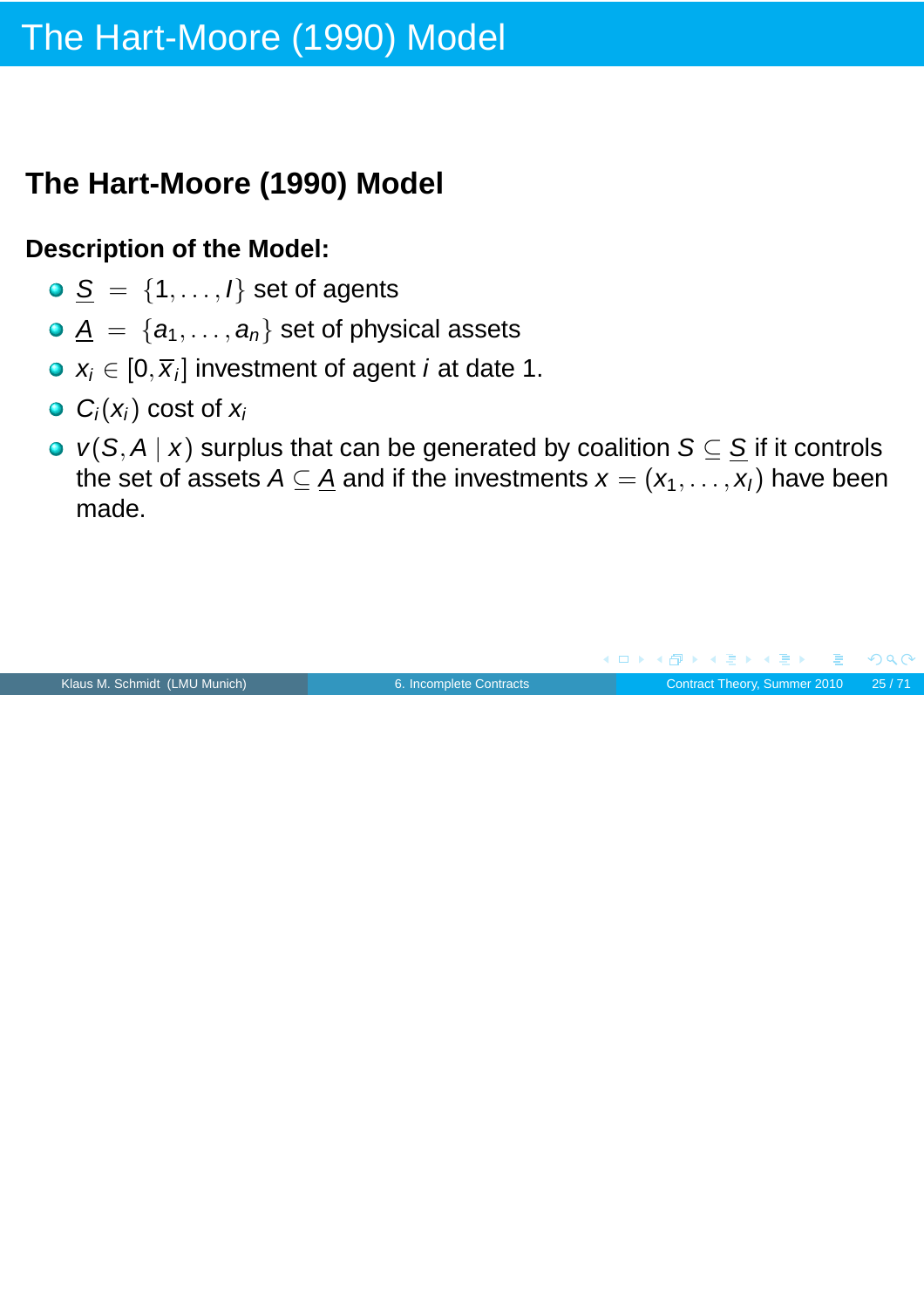### Assumption 6.2 (Technological Assumptions)

- A1  $C_i(x_i) \geq 0$  is strictly increasing, differentiable, and strictly convex with  $\mathsf{lim}_{\mathsf{x}_i\rightarrow 0}$   $C_i'$  $\mathbf{g}_i'(\mathsf{x}_i) = 0$  and  $\mathsf{lim}_{\mathsf{x}_i \rightarrow \overline{\mathsf{x}}_i}$   $\mathsf{C}_i'$  $\beta_i'(x_i) = \infty$  (Inada conditions).
- A2  $v(S, A | x) \ge 0$  is differentiable and concave in x
- A3  $\frac{\partial v(S,A,|x)}{\partial x_i} \equiv v'(S,A,|x) = 0$  if  $i \notin S$ . (Investment is in human capital, because it increases the value of a coalition only if  $i$  is a member of the coalition).
- A4  $\frac{\partial v^i(S,A,|x)}{\partial x}$  $\frac{\mathcal{S},\mathcal{A},|\mathcal{X}|}{\partial x_j} \geq 0 \;\; \forall j \neq i$  (investments are complements).
- A5 For all S'  $\subseteq$  S and A'  $\subseteq$  A we have:

 $v(S, A, | x) \geq v(S', A' | x) + v(S \ S', A \ A' | x)$ 

("superadditivity of total surplus"  $\Rightarrow$  total surplus is maximized in the grand coalition.

A6 For all S'  $\subseteq$  S and A'  $\subseteq$  A we have:  $v^i(S, A, |$   $x)$   $\geq$   $v^i(S', A' |$   $x)$  ("super additivity of marginal surplus").

Klaus M. Schmidt (LMU Munich) **6.** Incomplete Contracts Contract Theory, Summer 2010 26/71

 $\leftarrow$   $\Box$ 

(@) ( ≥ ) ( ≥ )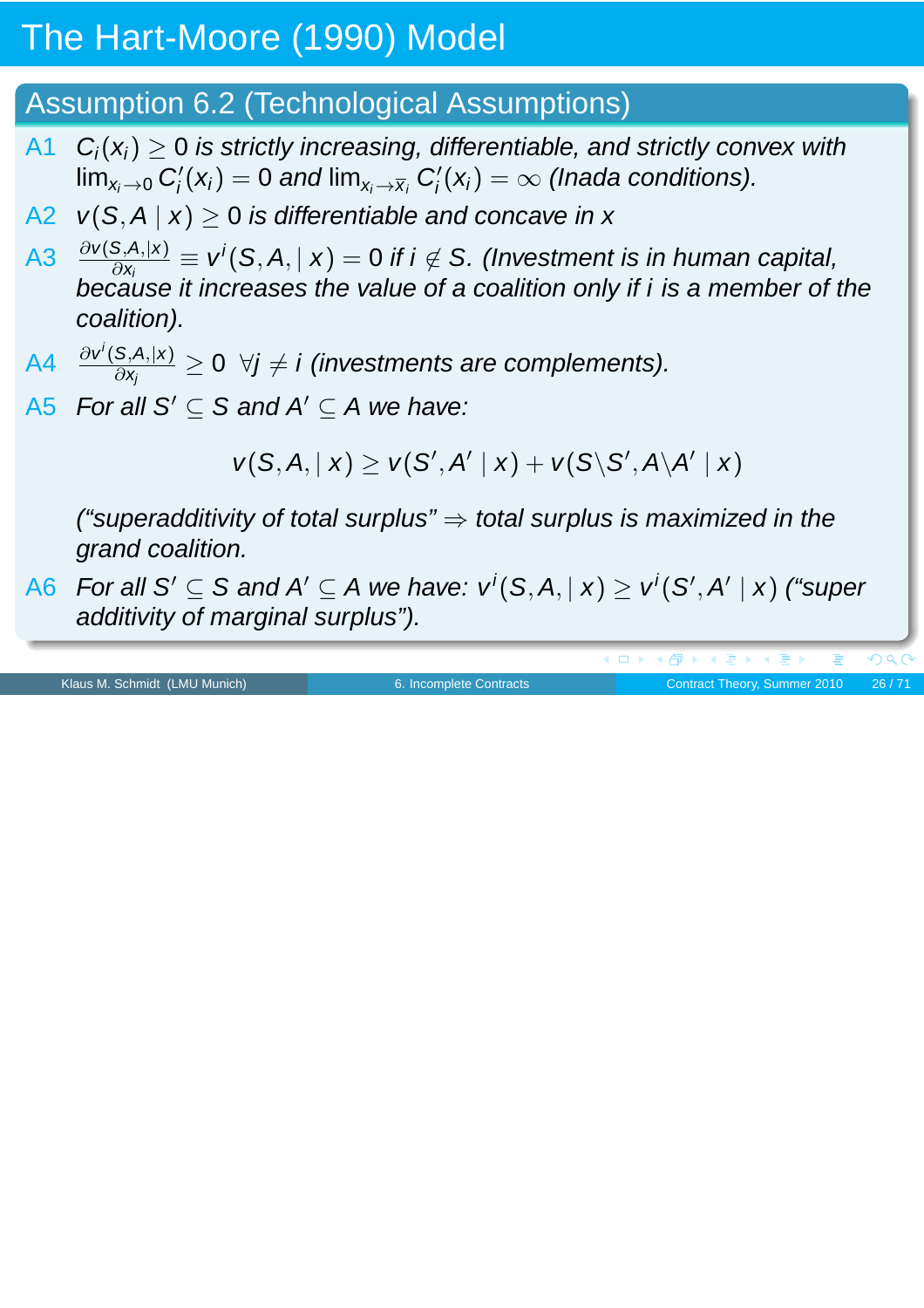### **Control Structures:**

A control structure  $\alpha(S)$  describes for any coalition  $S \subseteq S$ , the function  $\alpha(S)$ tells us, which assets this coalition controls. Examples:

- Agent i owns asset  $a_n: a_n \in \alpha(S) \Leftrightarrow i \in S$
- Agent *i* has veto power on  $a_n: a_n \in \alpha(S) \Rightarrow i \in S$
- Agent *i* owns share  $\sigma_n(i)$  of  $\bm{a}_n: \bm{a}_n \in \alpha(\mathcal{S}) \Leftrightarrow \sum_{i \in \mathcal{S}} \sigma_n(i) > 0.5.$

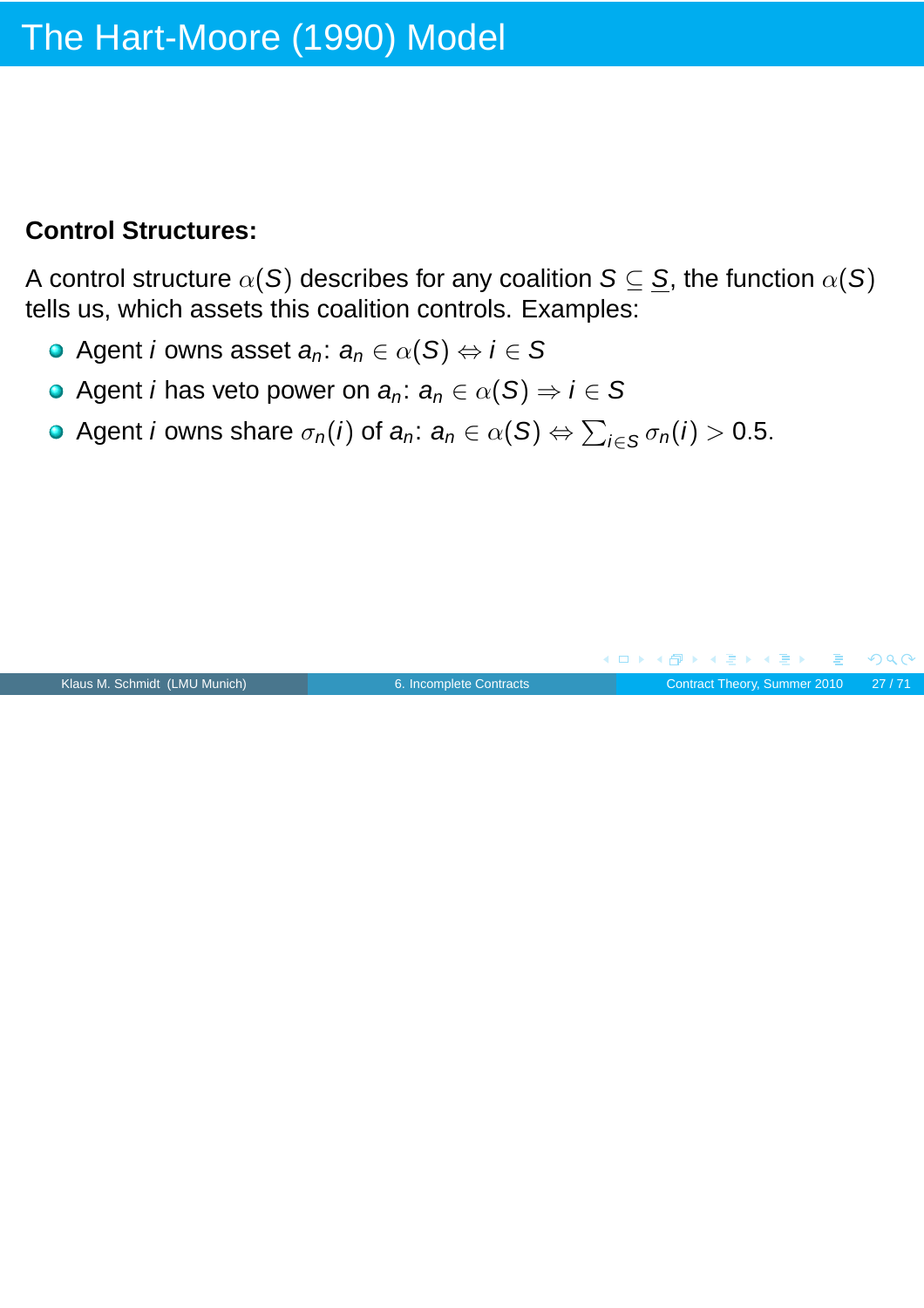### Assumption 6.3 (Contractual Assumptions)

- $C_1$   $x_i$  is observable, but not verifiable (investments are non contractible).
- C2 No ex ante contracts on the sharing of the surplus possible. Parties have to negotiate on how to share the surplus ex post.
- C3 Ex ante (at date 0) only contracts on the control structure  $\alpha(S)$  are feasible.
- C4 Bargaining at date 2 always yields an ex post efficient outcome that maximizes total surplus which is shared according to the Shapley value:

$$
B_i(\alpha \mid x) = \sum_{S \mid i \in S} p(S) \left[ v(S, \alpha(S) \mid x) - v(S \setminus \{i\}, \alpha(S \setminus \{i\}) \mid x) \right]
$$

where  $p(S) = \frac{(|S|-1)!(|I-|S|)!}{|I|}$ .

|                               |                         | - ◀ㅁ▶ ◀ @ ▶ ◀ 로 ▶ ◀ 로 ▶ - 로 - め९♡- |  |
|-------------------------------|-------------------------|------------------------------------|--|
| Klaus M. Schmidt (LMU Munich) | 6. Incomplete Contracts | Contract Theory, Summer 2010 28/71 |  |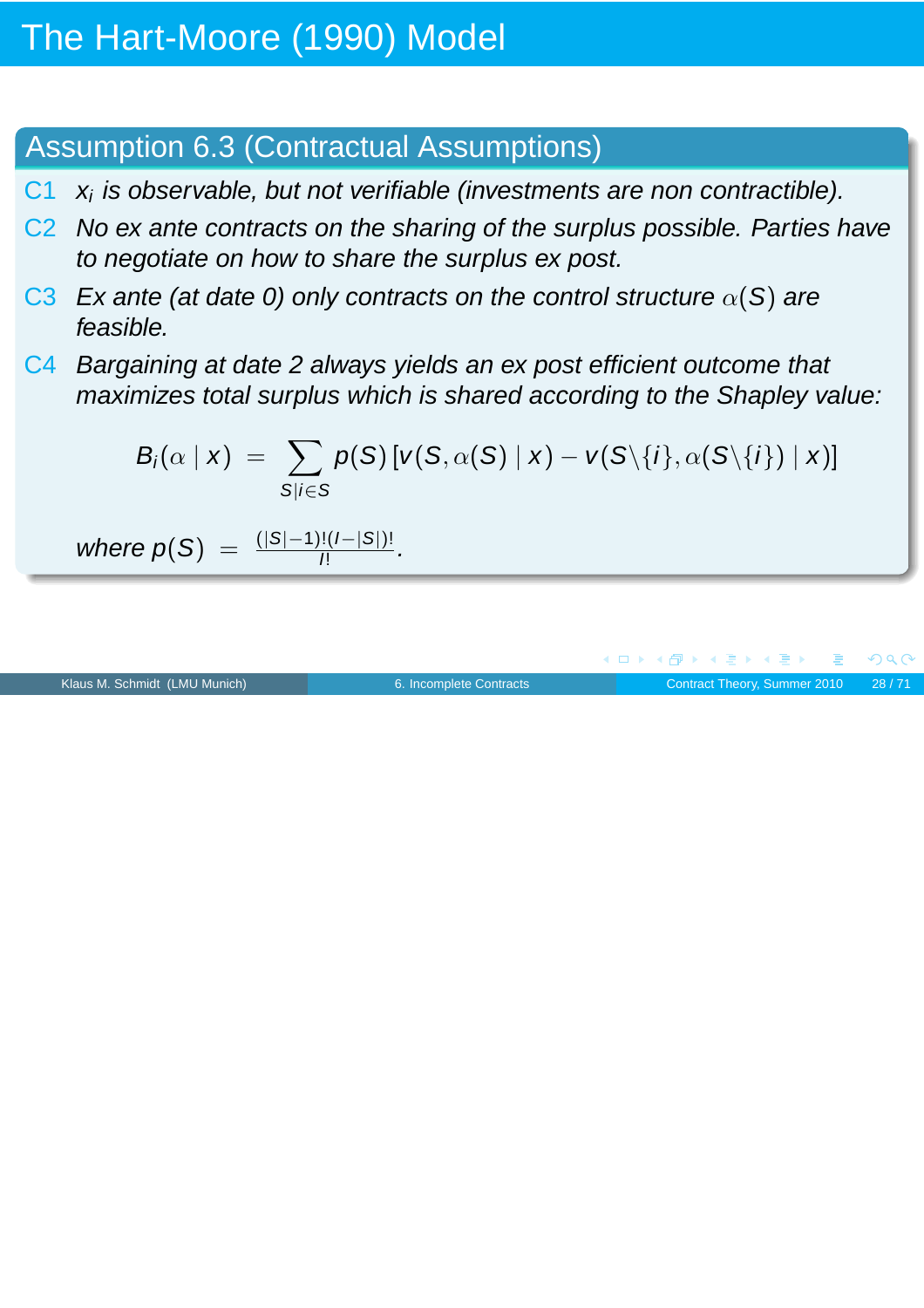**Digression:** The Shapley value is a generalization of the Nash Bargaining Solution to N player cooperative games with transferable utility. The Shapley value is the only solution concept that satisfies the following axioms:

- 1. **Symmetry:** If two players are perfect substitutes for each other, they should get the same payoff.
- 2. **Dummy Player:** If a player does not contribute to any possible coalition, then his payoff is 0.
- 3. **Efficiency:** The sum of all payoffs equals the value of the grand coalition.
- 4. **Additivity:** The value of the sum of two games is equal to the sum of the values of these two games.

The Shapley value gives each player his "expected" marginal contribution to all possible coalitions.

Many applications of the Shapley value in market games, in large exchange economies, in accounting, in political science, etc.

Klaus M. Schmidt (LMU Munich) [6. Incomplete Contracts](#page-0-0) Contract Theory, Summer 2010 29/71

 $OQ$ 

(ロ ) ( 何 ) ( ミ ) ( ミ )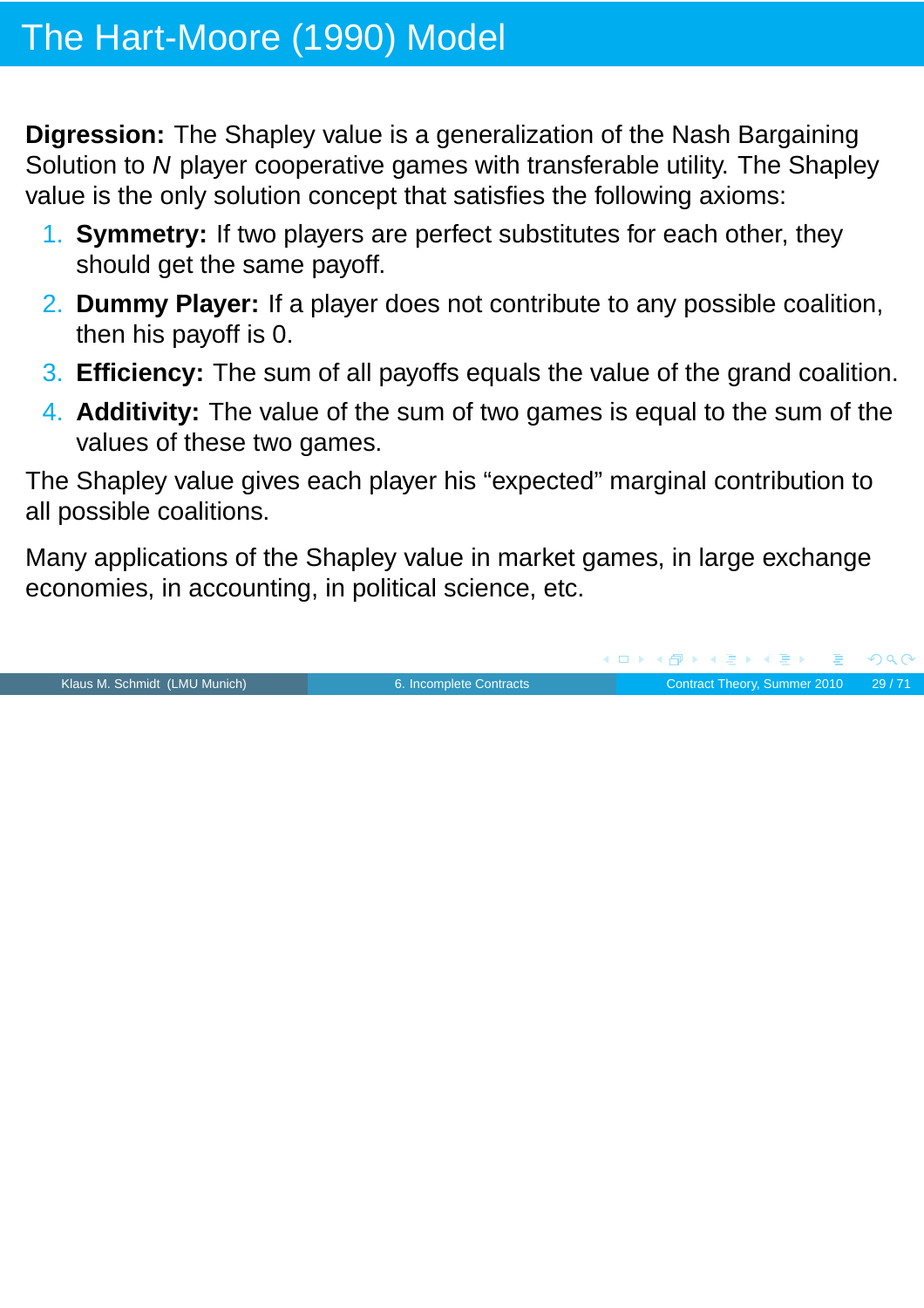## The First Best Allocation

### **The First Best Allocation**

$$
\max_{x} v(\underline{S}, \underline{A} | x) - \sum_{i=1}^{I} C_i(x_i)
$$

FOC:

$$
v^i(\underline{S}, \underline{A} \mid x^{FB}) = C'_i(x_i^{FB})
$$

By A1 and A2, FOC is a necessary and sufficient condition for an optimal solution.

Proposition 6.1 (Underinvestment)

Any control structure  $\alpha$  implements (weak) underinvestment in the Nash equilibrium of the investment game at stage 1:

$$
x_i^*(\alpha) \leq x_i^{FB}
$$

 $\Box$ 

高

Klaus M. Schmidt (LMU Munich) [6. Incomplete Contracts](#page-0-0) Contract Theory, Summer 2010 30/71

 $2Q$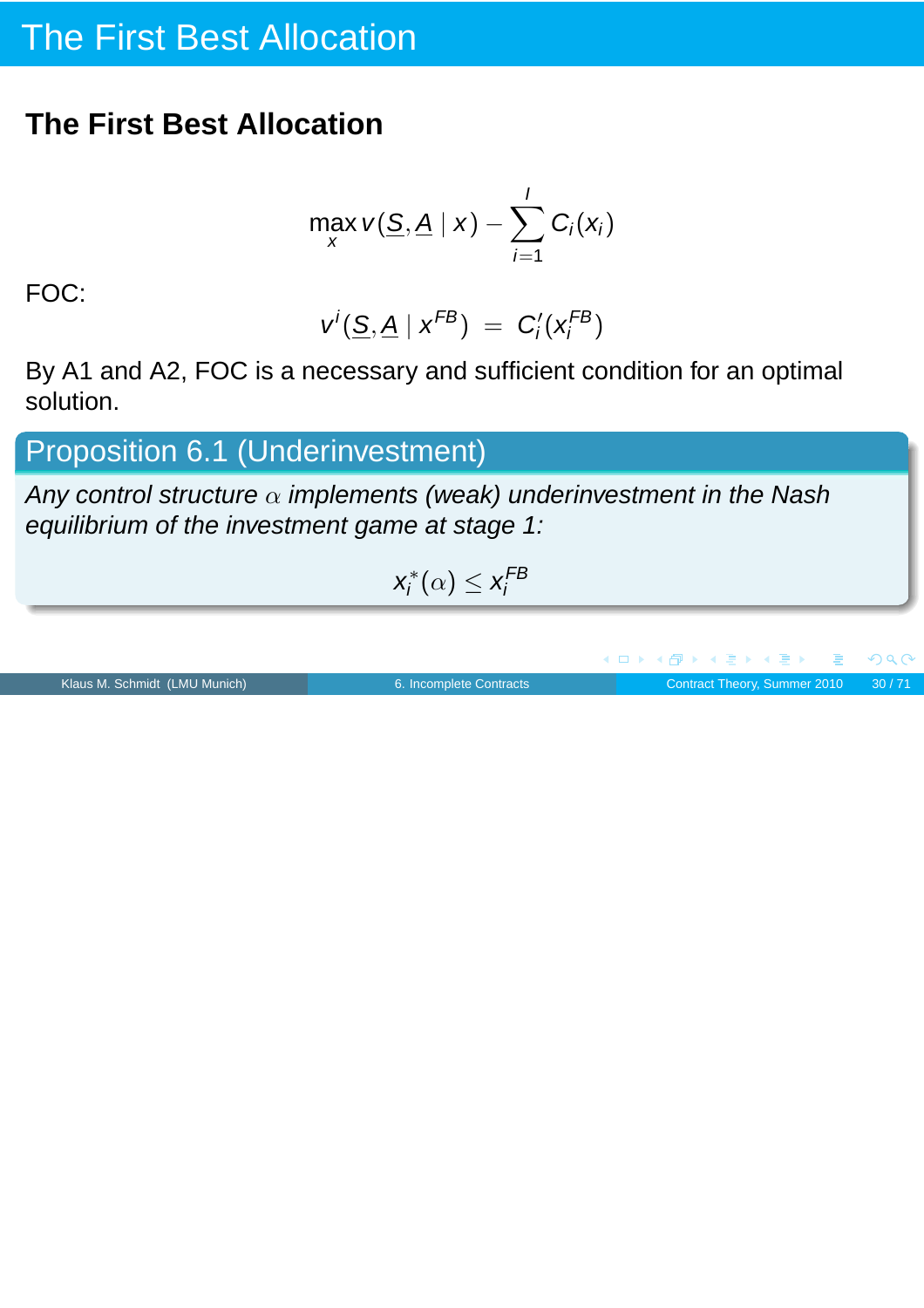## The First Best Allocation

Proof sketch: Each agent maximizes  $B_i(\alpha | x) - C_i(x_i)$ . In NE we must have:

$$
\frac{\partial}{\partial x_i}B_i(\alpha \mid x^*) = \sum_{S|i \in S} p(S)v^i(S, \alpha(S) \mid x^*(\alpha)) = C'_i(x_i)
$$

Note that the  $p(S)$  add up to 1. But  $v^{i}(S, \alpha(S)) \leq v^{i}(\underline{S}, \underline{A})$  by A6. Suppose all other agents would choose  $x_j^*=x_j^{FB}$  $j_f^{\prime\prime B},\,j\neq i.$  Then player  $i$  would have an incentive to invest too little. But this (weakly) reduces the investment incentives of the other players  $\Rightarrow$  (weak) underinvestments. Q.E.D.

#### **Remarks:**

- 1. Note that investments are strategic complements here. A more elegant proof would use the properties of supermodularity.
- 2. Without A6 overinvestments would also be possible.

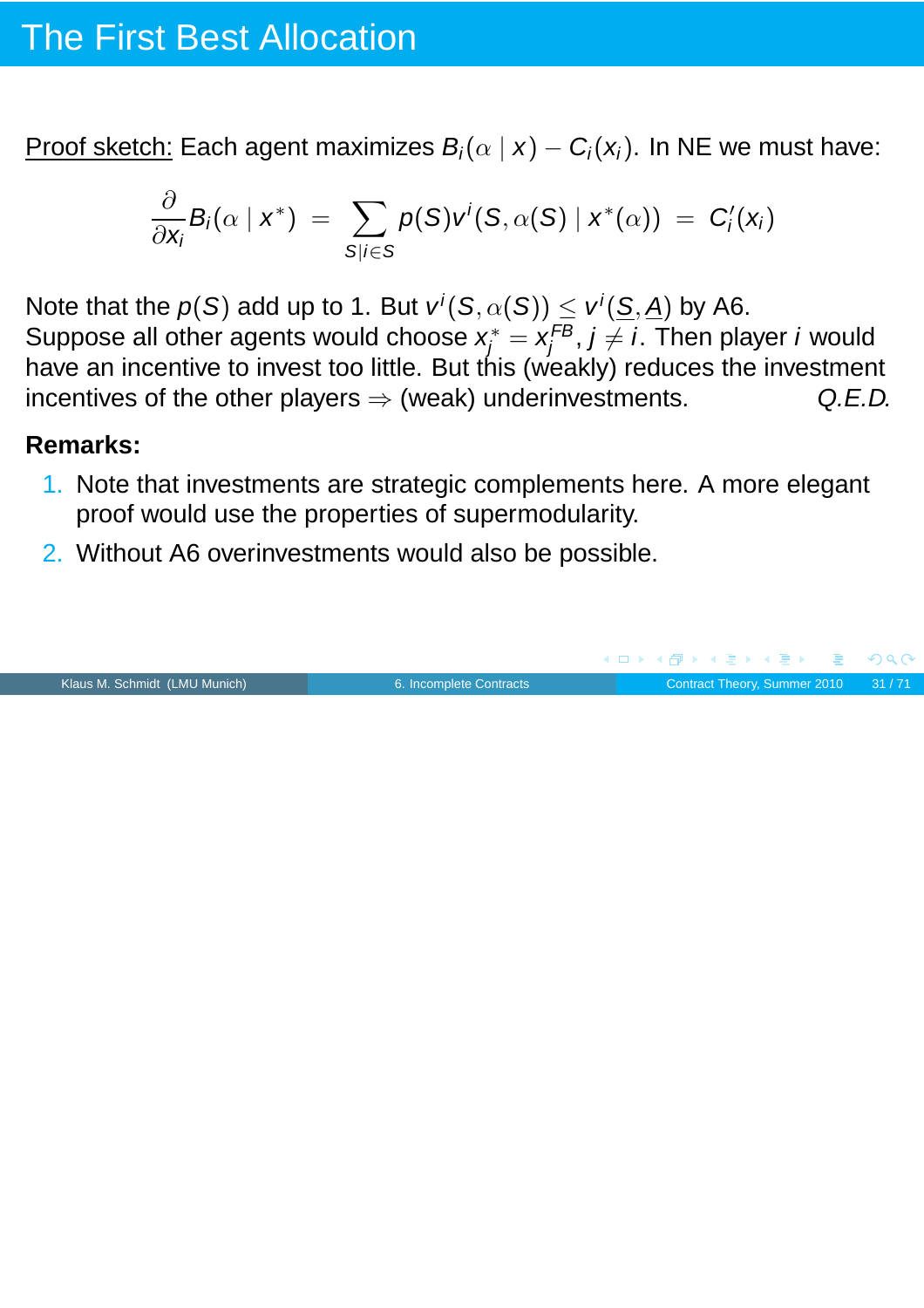## **The Yacht Example, Variant 1**

- O One asset: luxury yacht in the Caribbean.
- Three agents: skipper (1), chef (2), tycoon (3).
- Date 2: 1 and 2 prepare a luxury dinner for 3.
- **•** Date 1: Chef can invest (create a special dish), the investment costs  $C_2 = 100$  and increases tycoons valuation by 240.
- **•** Investment is **asset specific** (there is only one Yacht at this island)
- Skipper and chef are **dispensable** (there are many unemployed skippers and chefs on this island).
- Tycoon is **indispensable** (there is only one tycoon on the island who can afford this dinner).

### **Who should own the yacht?**

(ロ) (個) (目) (手)  $PQC$ Klaus M. Schmidt (LMU Munich) [6. Incomplete Contracts](#page-0-0) Contract Theory, Summer 2010 32/71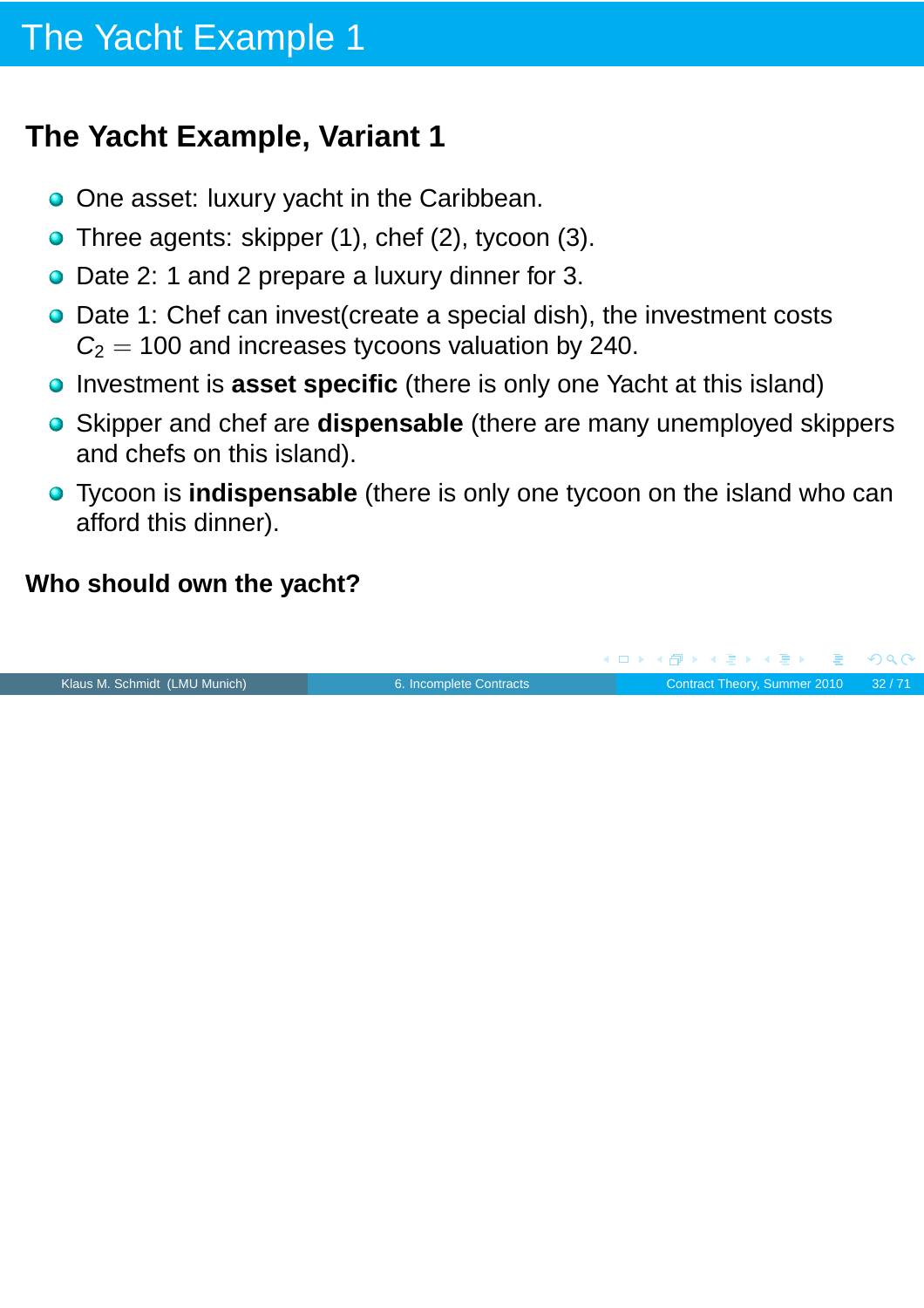**Case 1:** The skipper owns the yacht.

How will the gross surplus be distributed if the chef invested?

|             | possible     |              | marginal contribution of |  |
|-------------|--------------|--------------|--------------------------|--|
|             |              | permutations | Skipper Chef Tycoon      |  |
| S           | C            |              |                          |  |
| S           |              | C            |                          |  |
| $\mathsf C$ | <b>S</b>     |              |                          |  |
| C           |              | S            |                          |  |
|             | S            | C            |                          |  |
|             | $\mathsf{C}$ | S            |                          |  |
|             |              |              |                          |  |
|             |              |              |                          |  |

Why is the chef not going to invest if the skipper owns the yacht?

|                               |                         |  |  |  | - ◀ ㅁ ▶ ◀ 何 ▶ ◀ 로 ▶ ◀ 로 ▶ - 로 - ∽ 이 ٩ (^ |
|-------------------------------|-------------------------|--|--|--|------------------------------------------|
| Klaus M. Schmidt (LMU Munich) | 6. Incomplete Contracts |  |  |  | Contract Theory, Summer 2010 33/71       |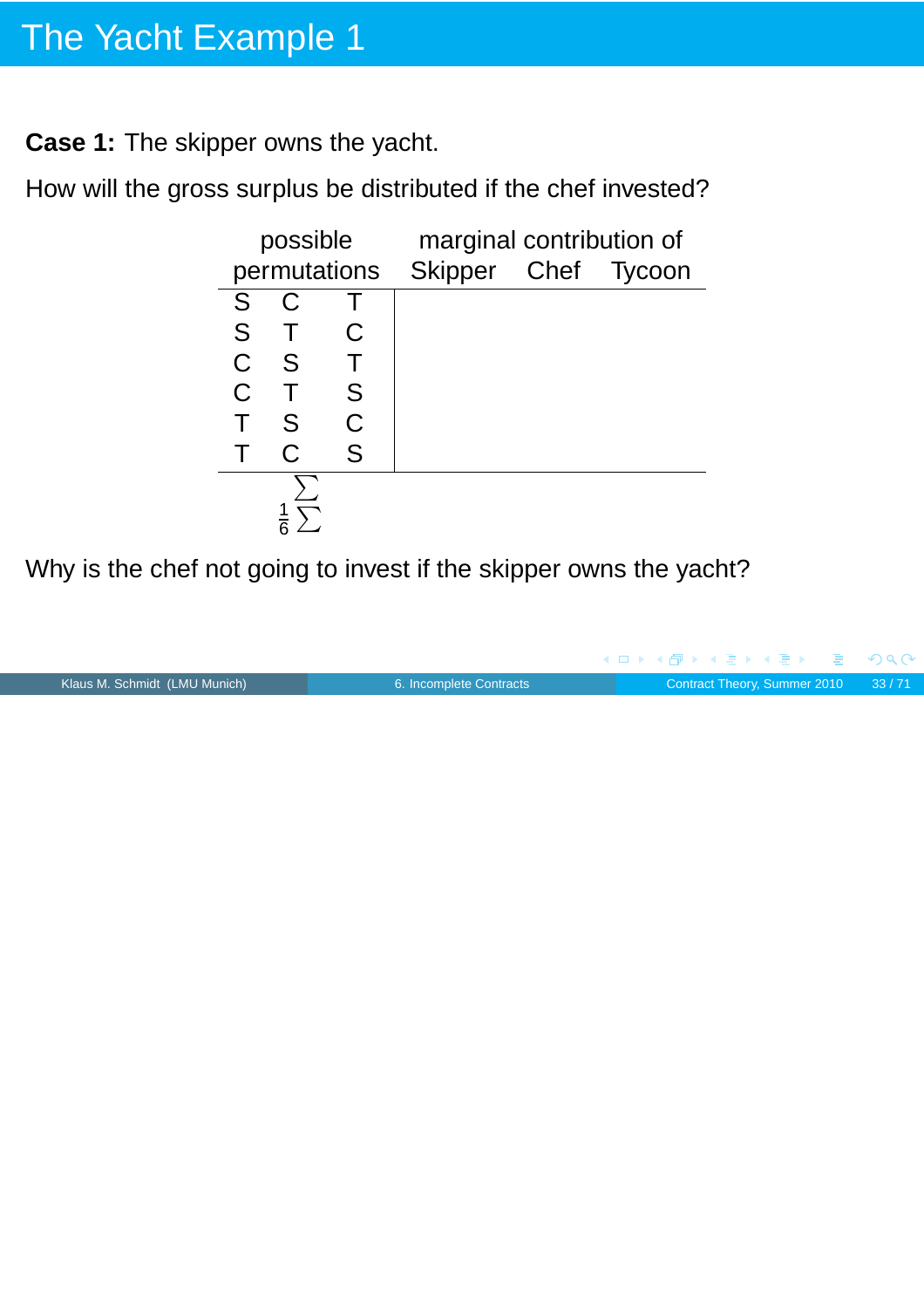**Case 2:** The chef owns the yacht.

|              | possible |   | marginal contribution of         |  |
|--------------|----------|---|----------------------------------|--|
|              |          |   | permutations Skipper Chef Tycoon |  |
| S            | C        |   |                                  |  |
| S.           |          | С |                                  |  |
| $\mathsf{C}$ | - S      |   |                                  |  |
| $\mathsf C$  |          | S |                                  |  |
|              | S        | Ć |                                  |  |
|              | C        | S |                                  |  |
|              |          |   |                                  |  |
|              |          |   |                                  |  |

Why is the chef going to invest if he owns the yacht?

### **Case 3: The tycoon owns the yacht**

This case is equivalent to case 2: Only the chef and the tycoon are required to generate the surplus.

|                               |                         |  |  | - ◀ ㅁ ▶ ◀ @ ▶ ◀ 로 ▶ ◀ 로 ▶ _ 로 _ ⊙ ٩,0^ |
|-------------------------------|-------------------------|--|--|----------------------------------------|
| Klaus M. Schmidt (LMU Munich) | 6. Incomplete Contracts |  |  | Contract Theory, Summer 2010 34/71     |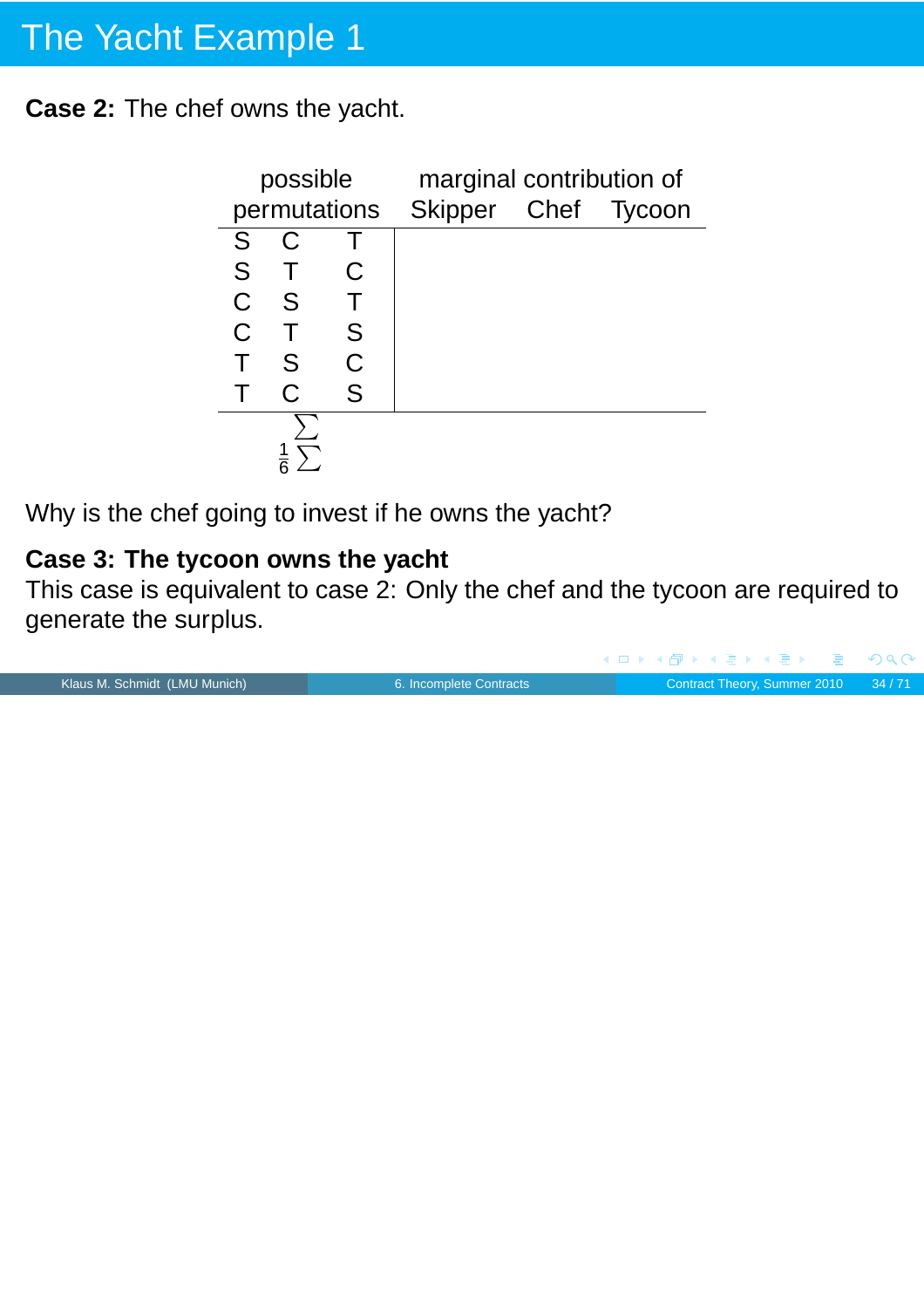### Proposition 6.2

If only one agent has to take an investment, then he should own all the assets.

Proof sketch: We want to maximize *i*'s investment incentives (why?):

$$
\frac{\partial B_i(\alpha)}{\partial x_i} = \sum_{S|i \in S} p(S)v^i(S, \alpha(S))
$$

By A6 this term is maximized if  $\alpha(S) = A$  for all  $S \mid i \in S$ . Q.E.D.

**Definition:** An agent *i* is **indispensable** for an asset  $a_n$  if  $a_n$  does not affect the marginal product of any investment if  $i$  is not a member of the coalition, i.e.,

$$
v^j(S,A) = v^j(S,A \setminus \{a_n\}) \text{ if } i \notin S
$$

Proposition 6.3

If an agent is indispensable for an asset, he should own it.

Klaus M. Schmidt (LMU Munich) [6. Incomplete Contracts](#page-0-0) Contract Contract Theory, Summer 2010 35/71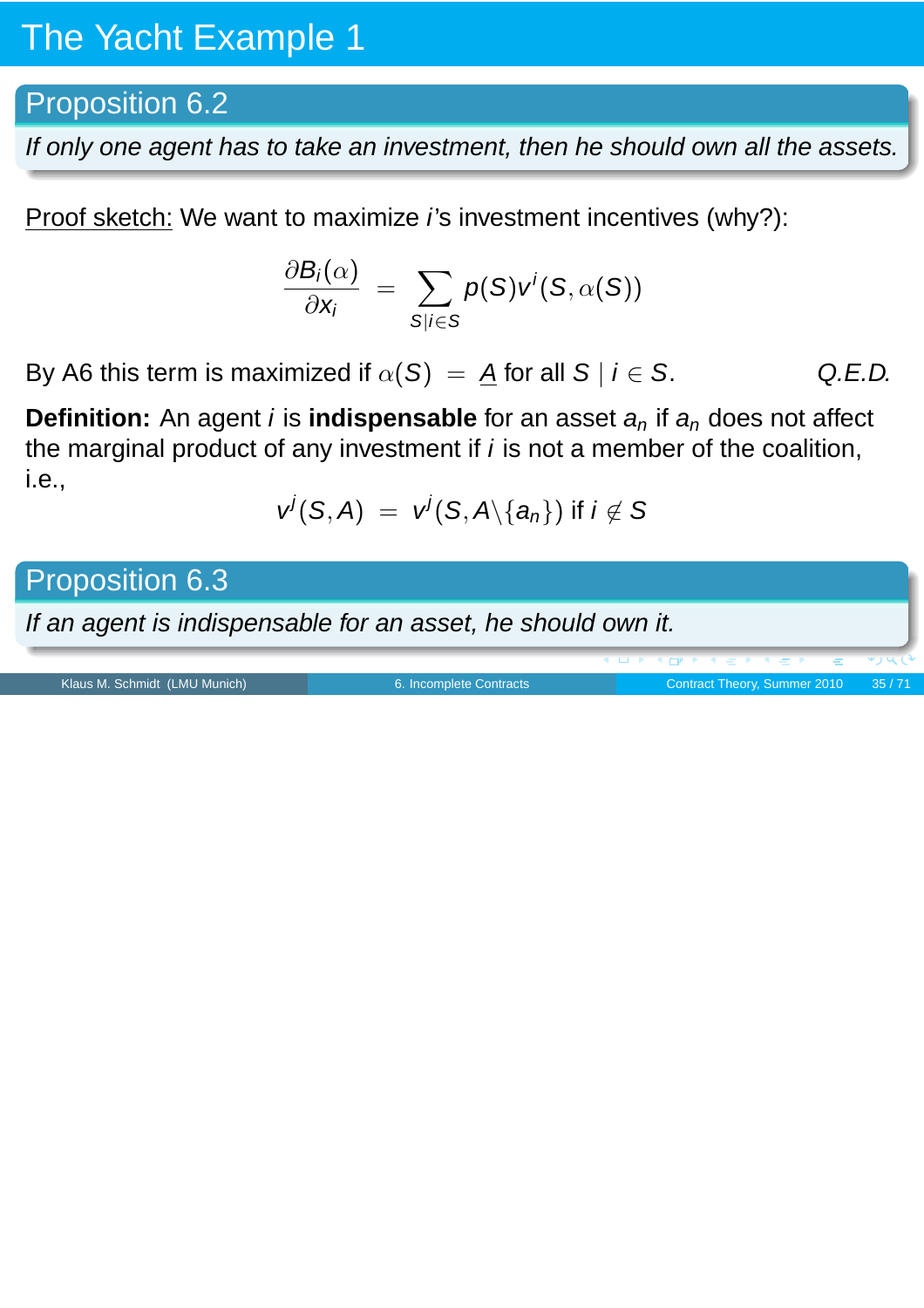Proof sketch: Suppose *i* does not own  $a_n$  in the original control structure. Now we transfer the ownership rights on  $a_n$  to *i* and leave all other ownership rights unaltered.

- *i's* investment incentives improve, because now there are some additional coalitions to which *i* belongs that control  $a_n$  and did not do so before.
- The investment incentives of all other players cannot be reduced. In the original control structure there were some coalitions to which i belonged that did not control  $a_n$ . At the same time there were some coalitions controlling  $a_n$  to which *i* did not belong. In all of these coalitions  $a_n$  was useless and did not affect anybody's investment incentives. Now there are some coalitions that neither contain  $a_n$  nor *i* (here investment incentives don't change) and some coalitions, that contain both i and  $a_n$ (here investment incentives improve).

Klaus M. Schmidt (LMU Munich) [6. Incomplete Contracts](#page-0-0) Contract Theory, Summer 2010 36/71

Q.E.D.

 $\sqrt{m}$   $\rightarrow$   $\sqrt{m}$   $\rightarrow$   $\sqrt{m}$   $\rightarrow$ 

 $\leftarrow$   $\Box$ 

 $PQC$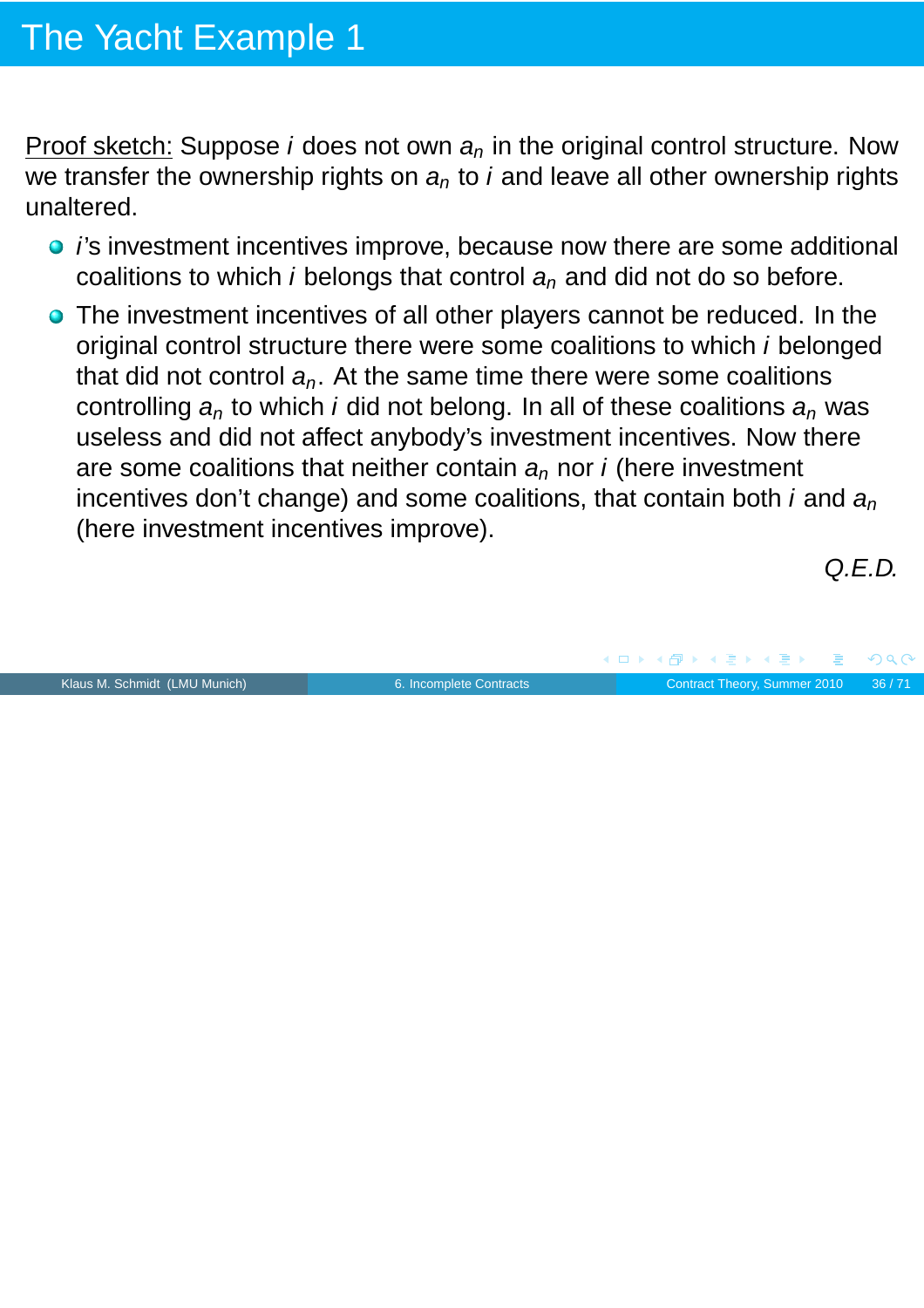## **The Yacht Example, Variant 2**

- Variant 1, but in addition:
- **•** The skipper can invest, too, e.g. by learning the history of the local islands
- $C_1 = 100$ , increased valuation of the tycoon is 240.

### **Who should own the yacht?**

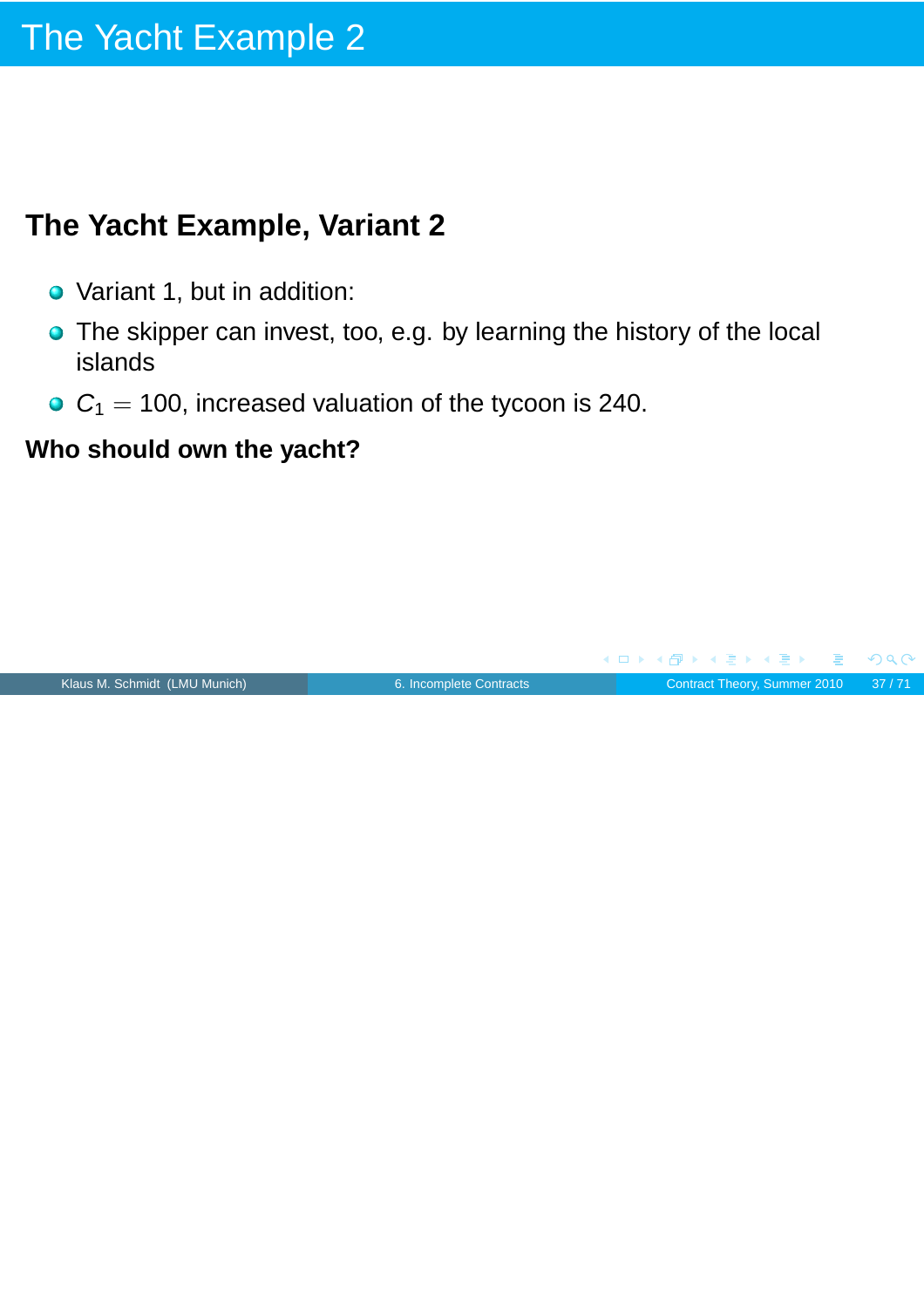**Case 1:** The tycoon owns the yacht.

How will the gross surplus be distributed if the chef and the skipper invested?



Why are the chef and the skipper investing, even though the tycoon owns the yacht?

|                               |                         |  |  | - ◀ㅁ▶ ◀ @ ▶ ◀ 로 ▶ ◀ 로 ▶ - 로 - め९०  |
|-------------------------------|-------------------------|--|--|------------------------------------|
| Klaus M. Schmidt (LMU Munich) | 6. Incomplete Contracts |  |  | Contract Theory, Summer 2010 38/71 |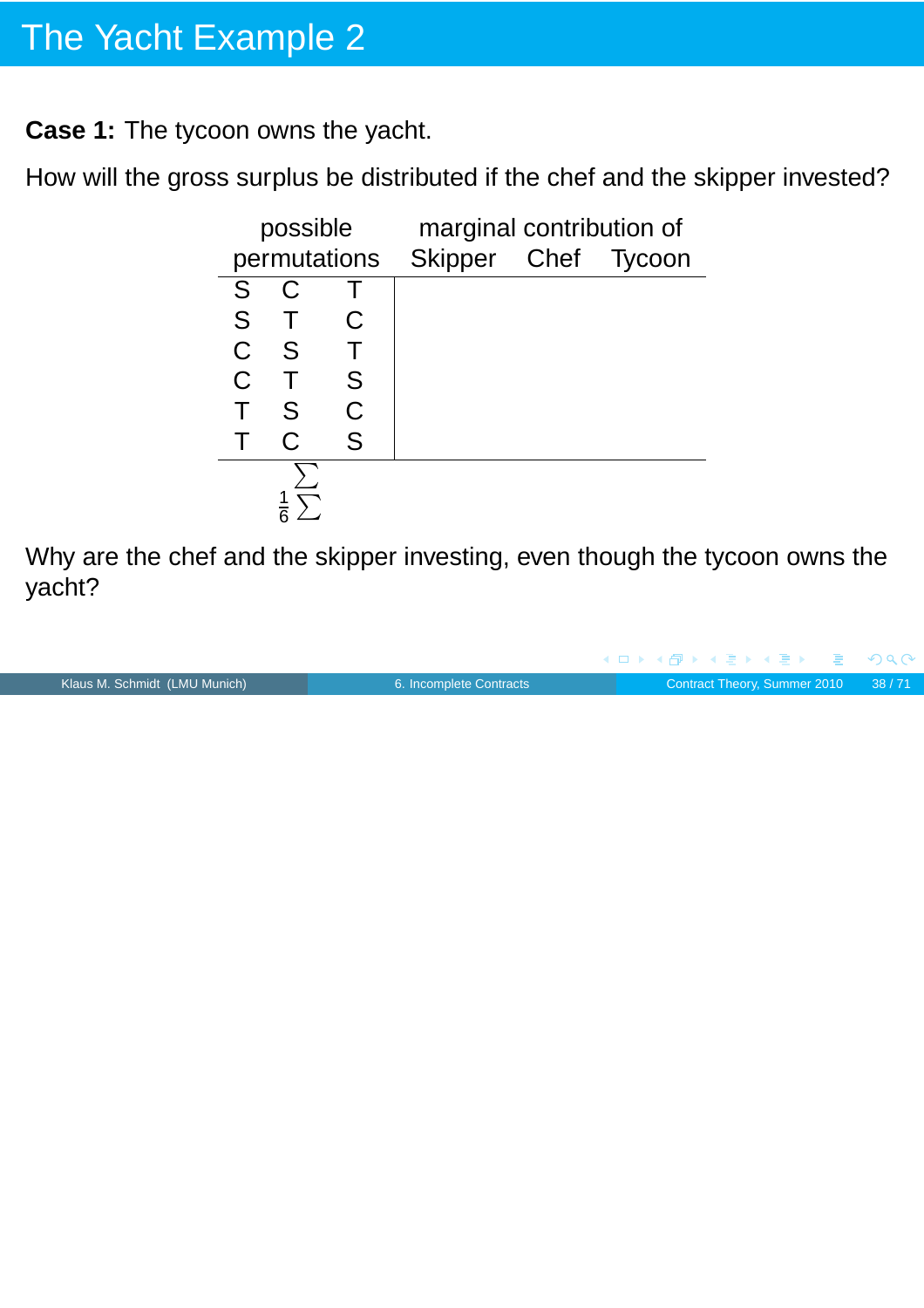**Case 2:** The chef owns the yacht.

|             | possible |              | marginal contribution of |  |  |
|-------------|----------|--------------|--------------------------|--|--|
|             |          | permutations | Skipper Chef Tycoon      |  |  |
| S           |          |              |                          |  |  |
| S           |          |              |                          |  |  |
| $\mathsf C$ | S        |              |                          |  |  |
| C           |          | S            |                          |  |  |
|             | S        | Ć            |                          |  |  |
|             | C.       | S            |                          |  |  |
|             |          |              |                          |  |  |
|             |          |              |                          |  |  |

Who is going to invest in this case?

### **Case 3: The skipper owns the yacht**

Who is going to invest in this case?

|                               |                         | - ◀ ㅁ ▶ ◀ 何 ▶ ◀ 로 ▶ ◀ 로 ▶ - 로 - ∽ 이 ٩ (^ |  |
|-------------------------------|-------------------------|------------------------------------------|--|
| Klaus M. Schmidt (LMU Munich) | 6. Incomplete Contracts | Contract Theory, Summer 2010 39/71       |  |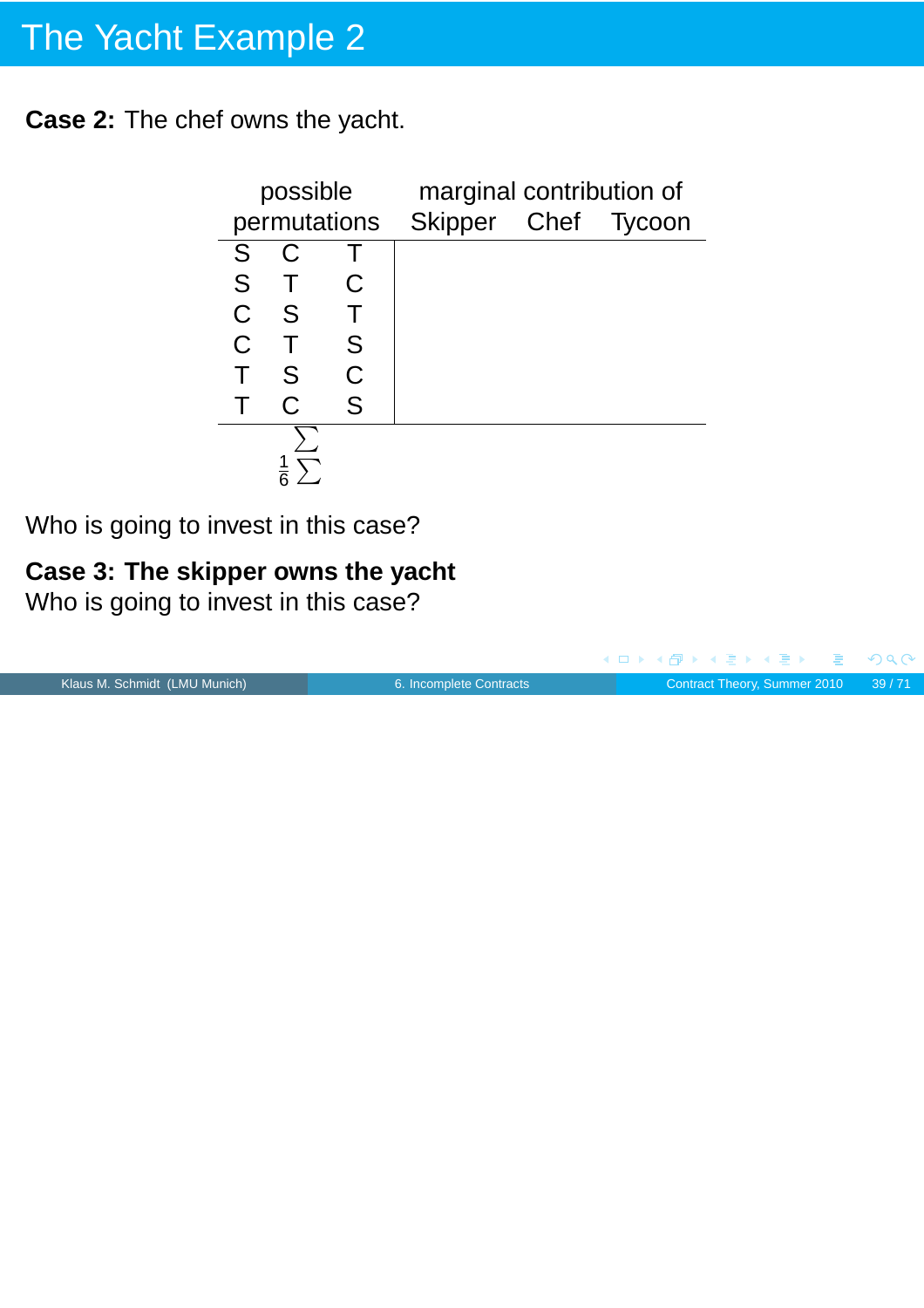## **The Yacht Example, Variant 3**

- Like variant 2, but in addition
- Yacht consists of two parts, the galley and the hull, which are complementary.
- the tycoon is dispensable (many potential tycoons)
- tycoon can also make an investment (increased valuation of the tycoon 240).
- investment cost:  $C_i$ ,  $i \in \{1, 2, 3\}$

Compare two ownership structures:

- 1. Non-integration: chef owns the galley, skipper owns the hull.
- 2. Integration: Chef owns galley and hull.

### **Which ownership structure is more efficient?**

Klaus M. Schmidt (LMU Munich) [6. Incomplete Contracts](#page-0-0) Contract Theory, Summer 2010 40/71

(ロ) (個) (目) (手)

 $PQQ$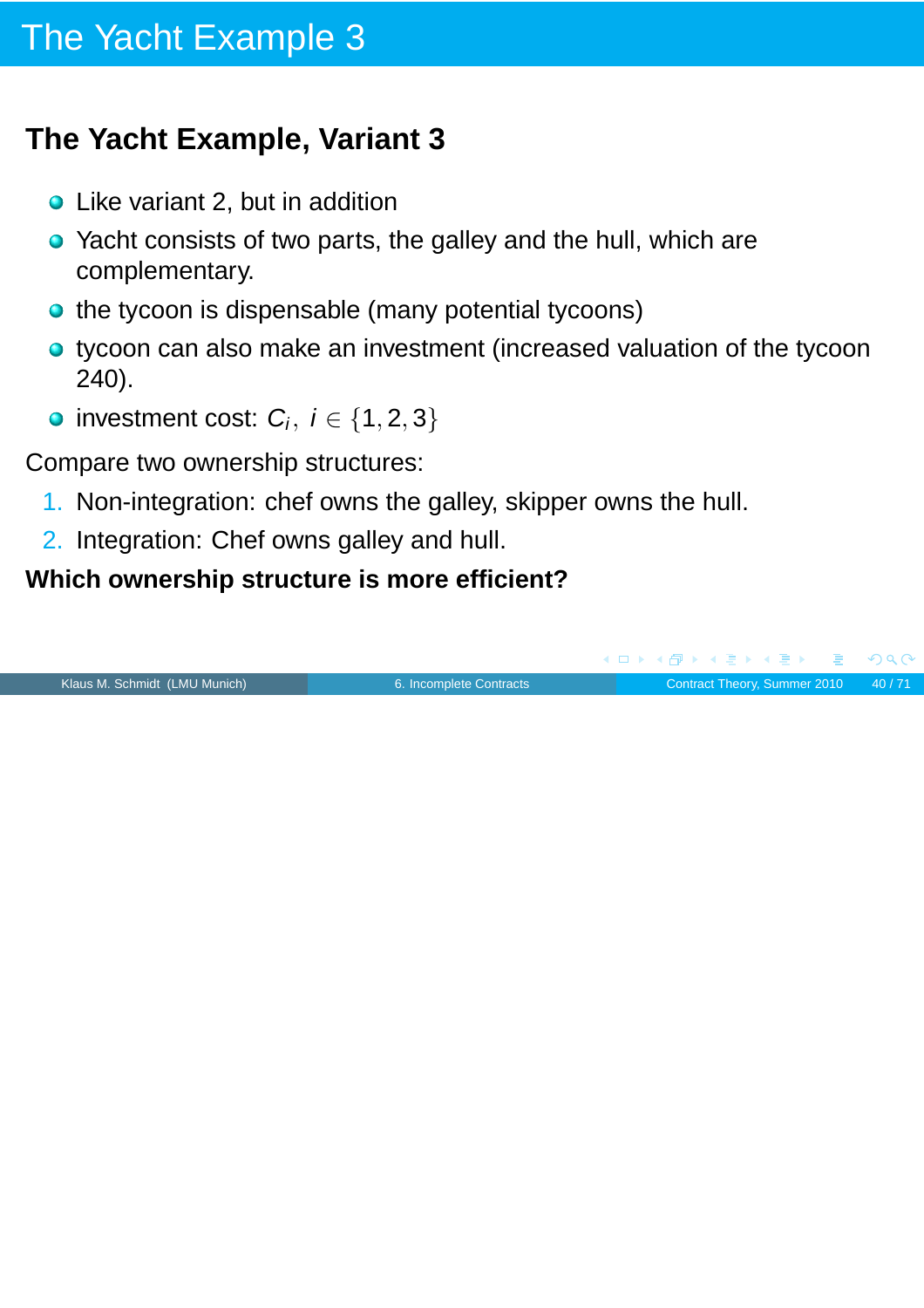|                 | Chef invests   | <b>Skipper invests</b> | <b>Tycoon invests</b> |
|-----------------|----------------|------------------------|-----------------------|
|                 | if and only if | if and only if         | if and only if        |
| Non-Integration | $C_1 < 120$    | $C_2 < 120$            | $C_3 < 80$            |
| Integration     | $C_1 < 240$    | $C_2 < 120$            | $C_3 < 120$           |

#### **Intuition:**

- Non-integration: The tycoon requires the chef and the skipper to generate his surplus of 240, so he gets only 80. The skipper and the chef only require each other to generate their surplusses of 240, so they get 120.
- **Integration: The tycoon only requires the chef to generate his surplus of** 240, so he gets 120. The same holds for the skipper. The chef can generate his surplus alone, so he gets 240.

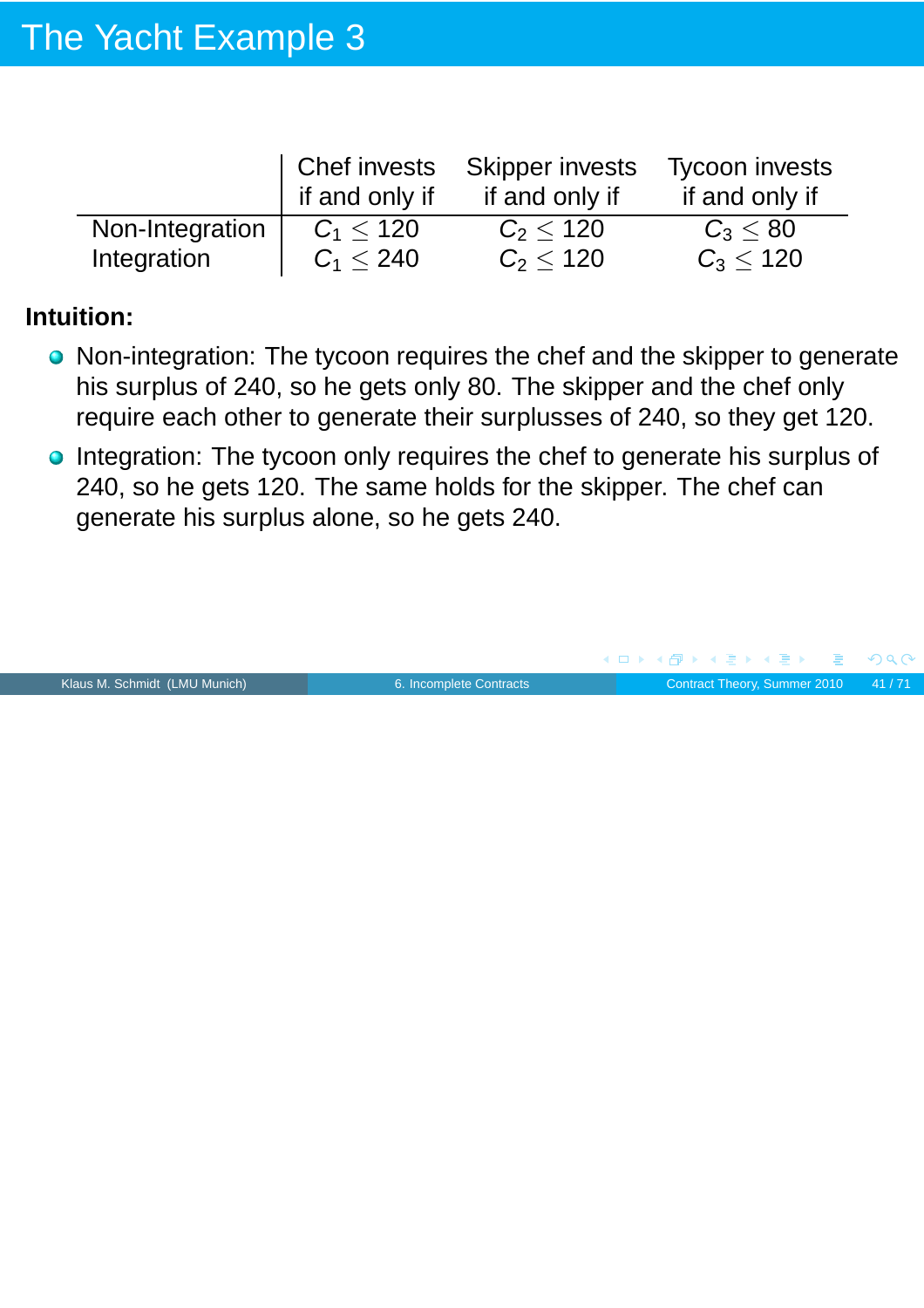### Definition 3 (Complementary Assets)

Two assets  $a_n$  and  $a_m$  are **complementary** if they are unproductive if they cannot be used together, i.e.:

$$
v^i(S, A) \ge v^i(S, A \setminus \{a_m\}) = v^i(S, A \setminus \{a_n\}) = v^i(S, A \setminus \{a_m, a_n\})
$$

 $\forall$  *i*, *A* and *S*, *i*  $\in$  *S*.

### Proposition 6.4

If two or more assets are complementary, they should be owned together.

Proof sketch: Suppose  $a_n$  and  $a_m$  are controlled separately under control structure  $\alpha$ . Consider the new control structure  $\hat{\alpha}$ , that coincides with  $\alpha$  except that  $a_n \in \hat{\alpha}(S) \Leftrightarrow a_m \in \hat{\alpha}(S)$ .

Klaus M. Schmidt (LMU Munich) [6. Incomplete Contracts](#page-0-0) Contract Theory, Summer 2010 42/71

 $PQQ$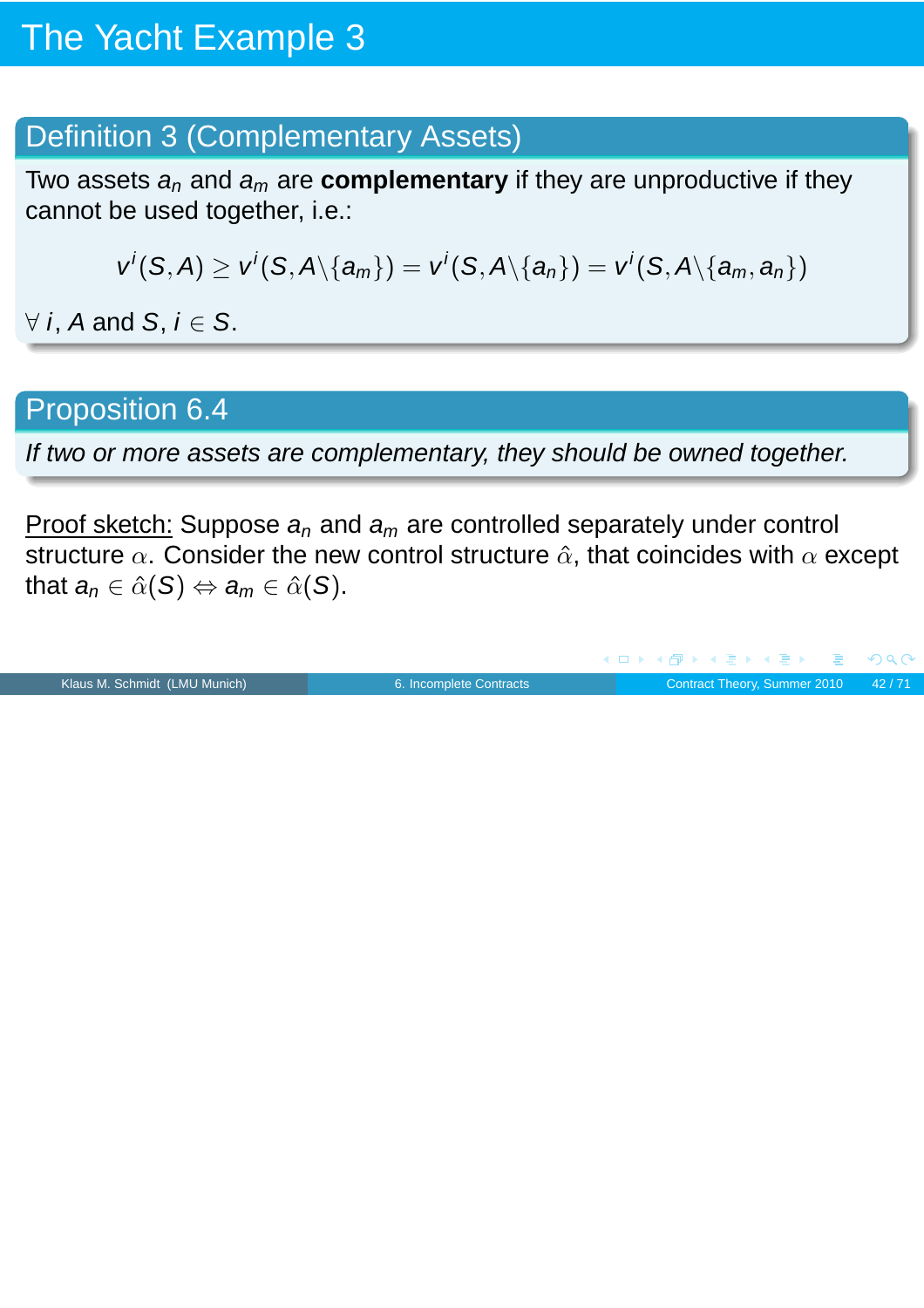- **In all coalitions that controlled**  $a_n$  **(** $a_m$ **) but not**  $a_m$  **(** $a_n$ **) under**  $\alpha(S)$  **and that** do not control any of the two assets under  $\hat{\alpha}(S)$ , investment incentives remain unchanged.
- **In those coalition that controlled**  $a_n$  **(** $a_m$ **) but not**  $a_m$  **(** $a_n$ **) under**  $\alpha(S)$  **and** that do now control both of them, investment incentives are improved.
- All other coalitions are unaffected.

Q.E.D.

If you read the Hart-Moore paper you will find several other interesting results:

- At most one agent should have veto over an asset (no "supermajority rules", no unanimity rules)
- $\bullet$  If two coalitions  $S_1$ ,  $S_2$  and two sets of assets  $A_1$ ,  $A_2$  are **economically independent** of each other, then  $S_1$  should own  $A_1$  and  $S_2$  should own  $A<sub>2</sub>$ .
- $\bullet$  etc.

Klaus M. Schmidt (LMU Munich) **6.** Incomplete Contracts Contract Theory, Summer 2010 43/71

 $\sqrt{m}$   $\rightarrow$   $\sqrt{m}$   $\rightarrow$   $\sqrt{m}$   $\rightarrow$ 

 $PQC$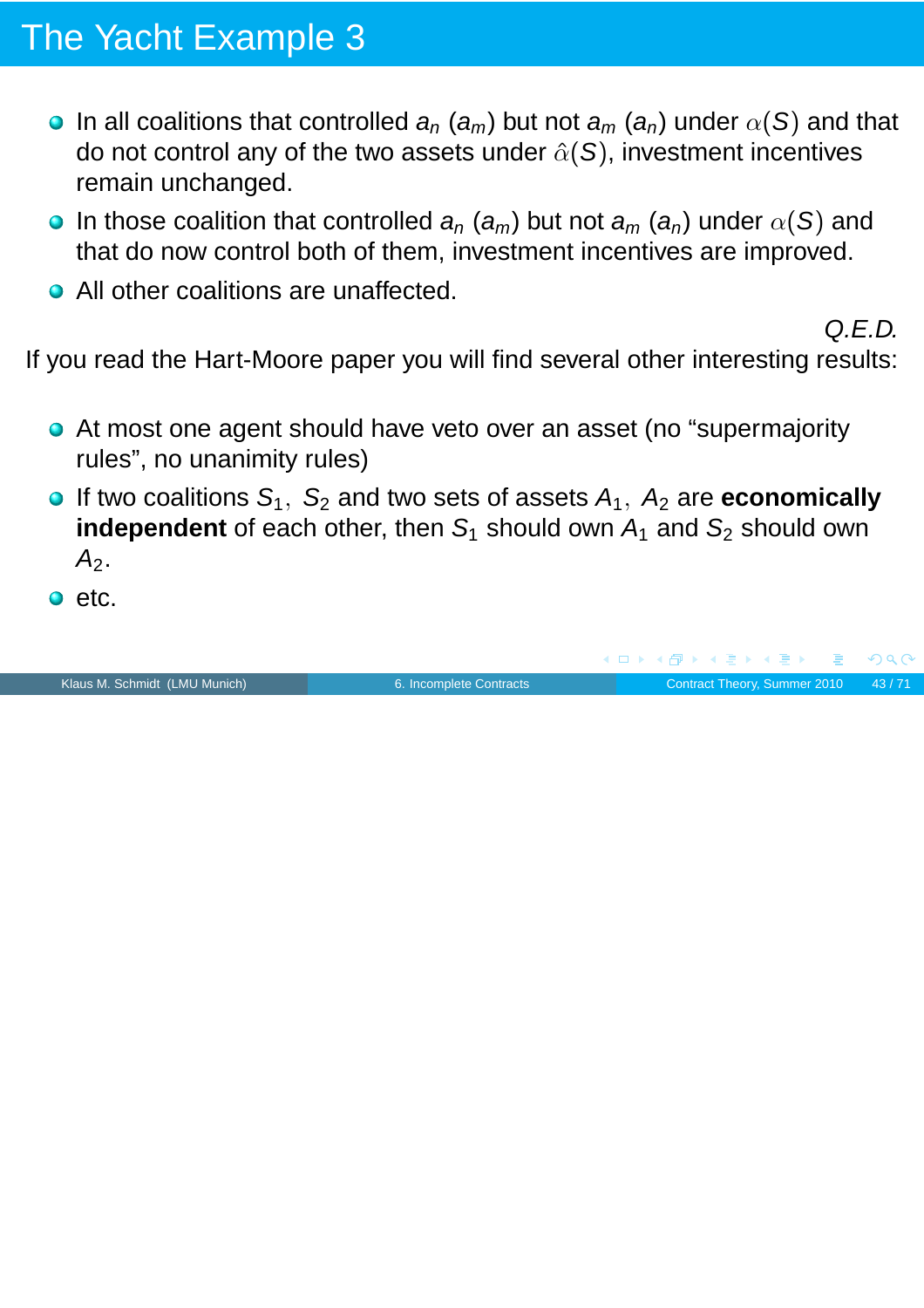### **Contractual Solutions to the Hold-up Problem**

Grossman, Hart and Moore assume that the only contracts that can be written at date 0 (before the investments have to be made) are contracts on ownership rights. However, at date 2 contracts on the quantity of trade can be written.

#### **Why can't we write a contract on the quantity of trade at date 0 already?**

GHM argue that at date 0 the parties do not know which state of the world is going to materialize. There are many possible states of the world that are impossible to describe in a contract at date 0. However, at date 2 the state of the world has materialized. Thus, it is now easy to write a contract on trade because it does not have to be conditional on the realization of the state of the world.

Klaus M. Schmidt (LMU Munich) [6. Incomplete Contracts](#page-0-0) Contract Theory, Summer 2010 44/71

 $\overline{AB}$   $\rightarrow$   $\overline{AB}$   $\rightarrow$   $\overline{AB}$   $\rightarrow$ 

 $PQQ$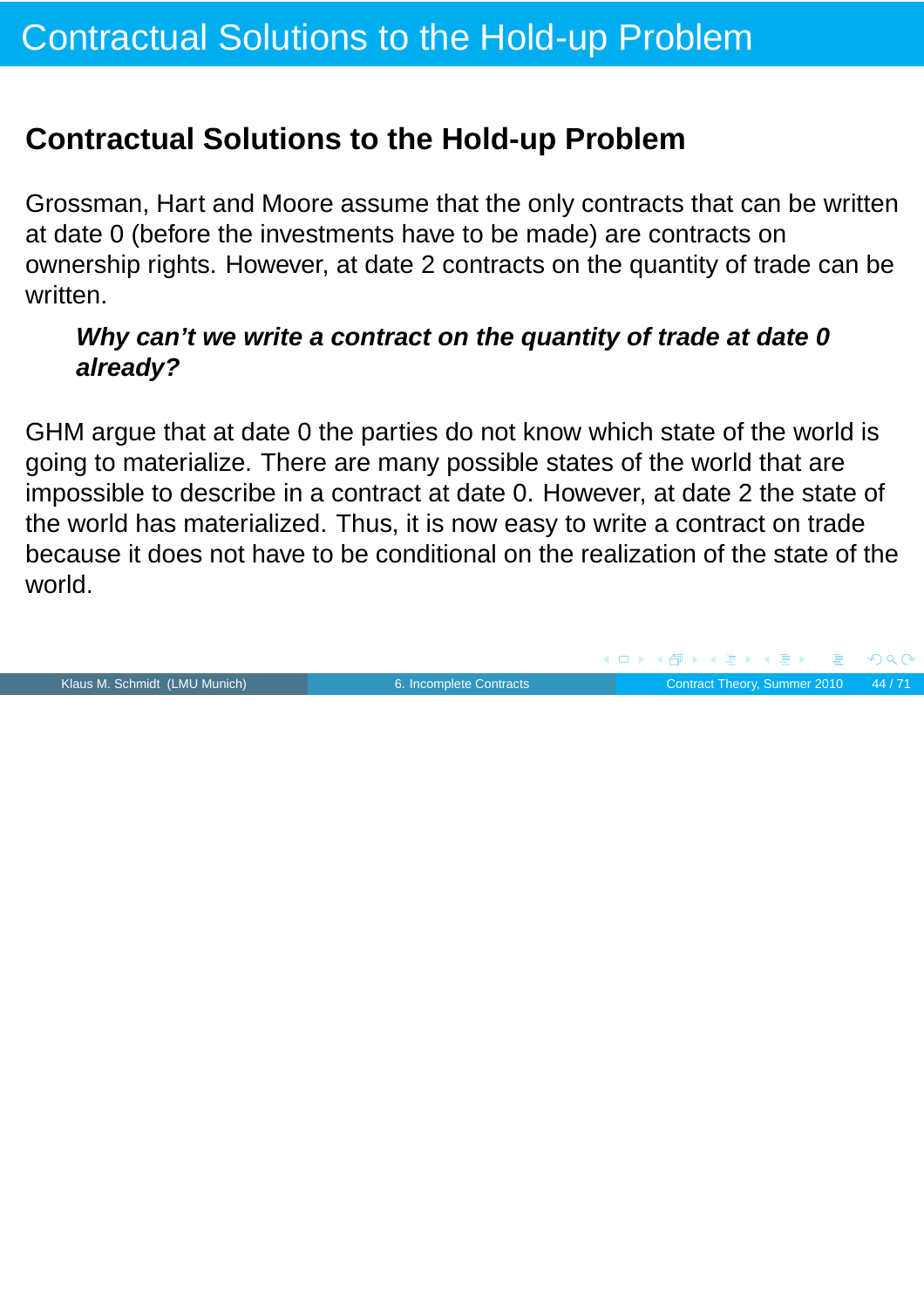## Contractual Solutions to the Hold-up Problem

There has been a big controversy about the validity of this argument.

- 1. **Hart and Moore (1988)** propose a model in which parties can write a contract on trade at date 1 already, but there is still inefficient investment. They impose two important assumptions:
	- The parties cannot commit not to renegotiate the initial contract, and the bargaining power in the renegotiation game is fixed and exogenously given.
	- If there is no trade at date 2 the courts cannot figure out whether the seller did not deliver or the buyer refused to take delivery.
- 2. **Aghion, Dewatripont and Rey (1994)** and **Chung (1991)** show that the first best can be achieved if the parties can allocate the bargaining power at the renegotiation game and give all the bargaining power to one of the parties.
- 3. **Nöldeke and Schmidt (1995)** show that the first best can be achieved by giving the seller the option to trade some quantity at some price, both of which are specified in the date 1 contract. The option plus renegotiation implement the first best.

Klaus M. Schmidt (LMU Munich) [6. Incomplete Contracts](#page-0-0) Contract Theory, Summer 2010 45/71

 $PQQ$ 

 $\blacktriangleleft \overline{\mathcal{P}}$   $\blacktriangleright$   $\blacktriangleleft \overline{\mathcal{P}}$   $\blacktriangleright$   $\blacktriangleleft \overline{\mathcal{P}}$   $\blacktriangleright$ 

 $\blacksquare$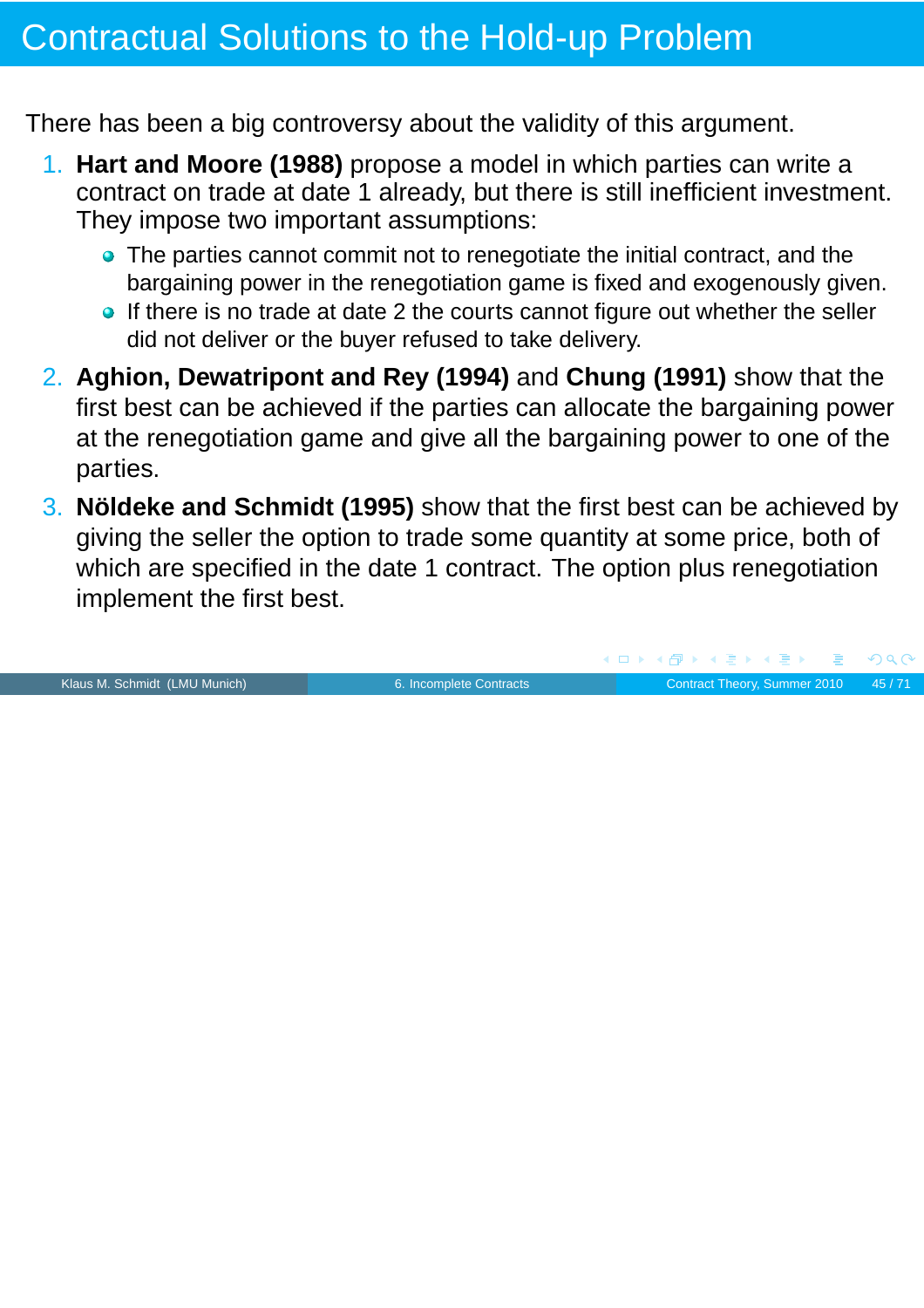- 4. **Edlin and Reichelstein (1996)** show that a specific performance contract (forcing the seller to produce some quantity at some price, specified in the date 1 contract) can implement the first best if the buyer has all the bargaining power.
- 5. **Maskin and Tirole (1999)** assume that the parties cannot describe the possible contingencies at date 1. However, they know the payoff consequences of these contingencies. Maskin and Tirole show this is already enough to construct a mechanism that induces the parties to invest efficiently. However, this result requires that the mechanism cannot be renegotiated.
- 6. **Che and Hausch (1999)** consider the case where investments are cooperative (the investment of seller increases the buyer's valuation and the investment of the buyer reduces the seller's cost). In this case the best contract that can be written at date 1 is the null contract.

![](_page_45_Picture_4.jpeg)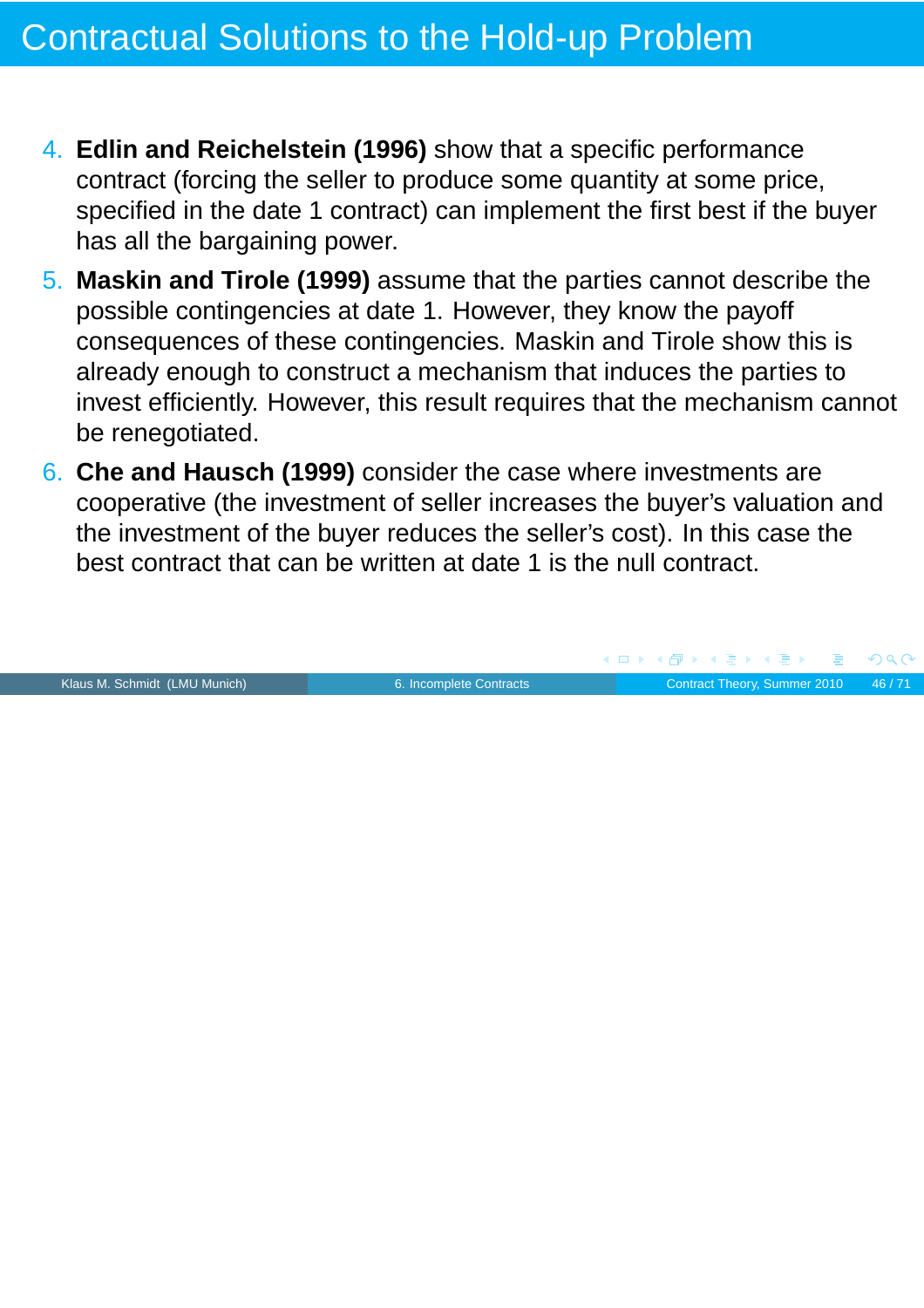7. **Segal (1999)** and **Hart and Moore (1999)** show that the first best cannot be achieved if there are many potential goods to be traded at date 1 but only one of these goods becomes relevant while all others yield a surplus of 0. Their results require that the parties cannot commit not to renegotiate.

In the following I will use our simple hold-up model with one-sided investment to show how the first best may or may not be implemented if a contract on  $q$  is possible at date 0.

Suppose the parties write a contract at date 0 saying that the seller must deliver  $\hat{q}$  to the buyer and that the buyer must pay the seller  $\hat{p}$  for this.

Of course, if this contract turns out to be inefficient, the parties will renegotiate it at date 2.

![](_page_46_Picture_5.jpeg)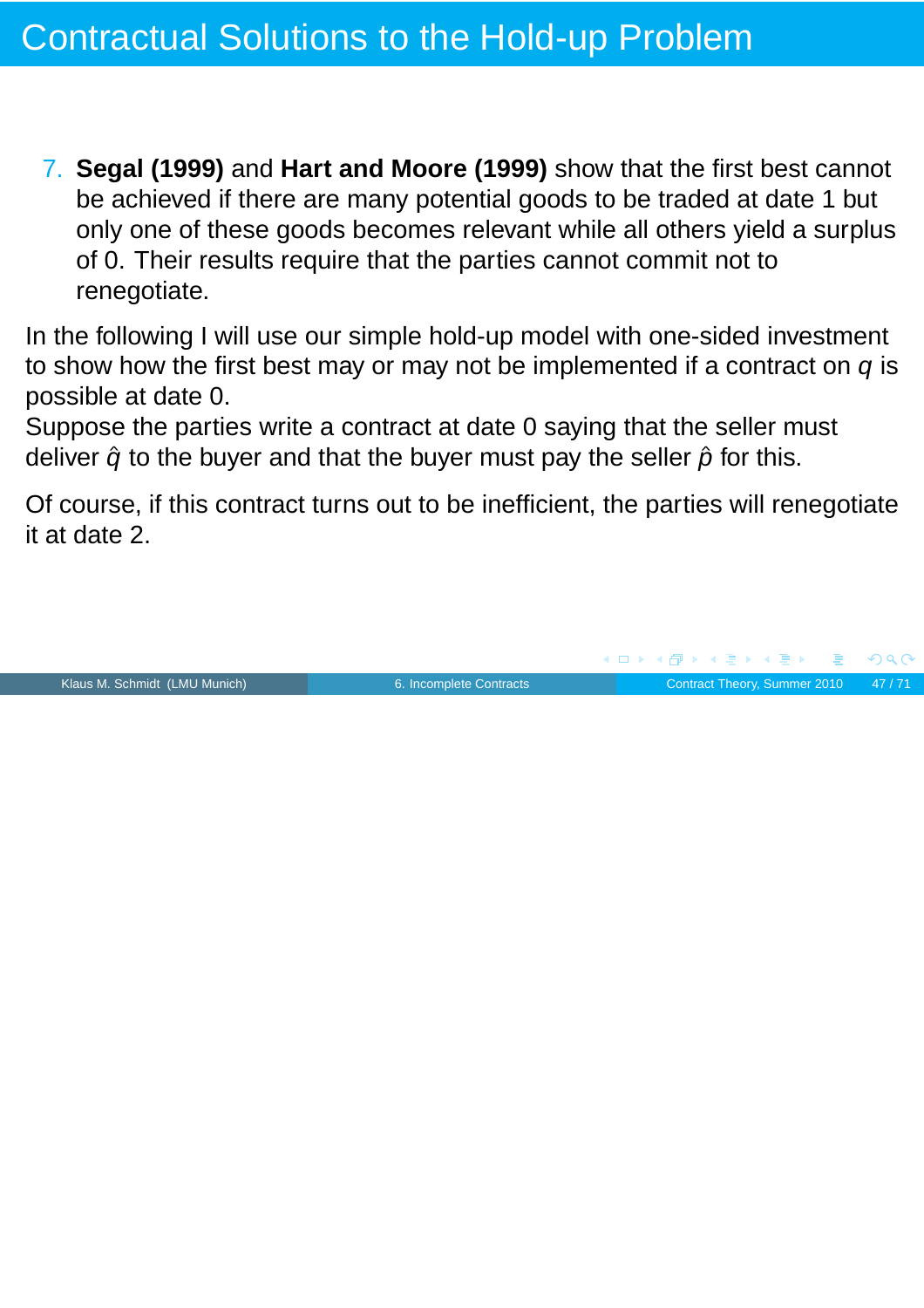# Contractual Solutions to the Hold-up Problem

What is the payoff of the seller if he invested and if he did not invest:

$$
U_{S}(I) = \hat{p} - c_{I}(\hat{q}) + \frac{1}{2}[W_{I} - (\hat{p} - c_{I}(\hat{q}) + v_{I}(\hat{q}) - \hat{p})] - I
$$
  
\n
$$
= \hat{p} - c_{I}(\hat{q}) + \frac{1}{2}[W_{I} - (v_{I}(\hat{q}) - c_{I}(\hat{q}))] - I
$$
  
\n
$$
U_{S}(0) = \hat{p} - c_{0}(\hat{q}) + \frac{1}{2}[W_{0} - (\hat{p} - c_{0}(\hat{q}) + v_{0}(\hat{q}) - \hat{p})]
$$
  
\n
$$
= \hat{p} - c_{0}(\hat{q}) + \frac{1}{2}[W_{0} - (v_{0}(\hat{q}) - c_{0}(\hat{q}))]
$$

Thus, the seller is going to invest iff

$$
U_S(I) - U_S(0)
$$
  
=  $c_0(\hat{q}) - c_I(\hat{q}) + \frac{1}{2}[W_I - W_0 + c_I(\hat{q}) - c_0(\hat{q}) + V_0(\hat{q}) - V_I(\hat{q})] - I$   
=  $\frac{1}{2}[c_0(\hat{q}) - c_I(\hat{q})] + \frac{1}{2}[W_I - W_0] + \frac{1}{2}[V_0(\hat{q}) - V_I(\hat{q})] - I \ge 0$ 

Klaus M. Schmidt (LMU Munich)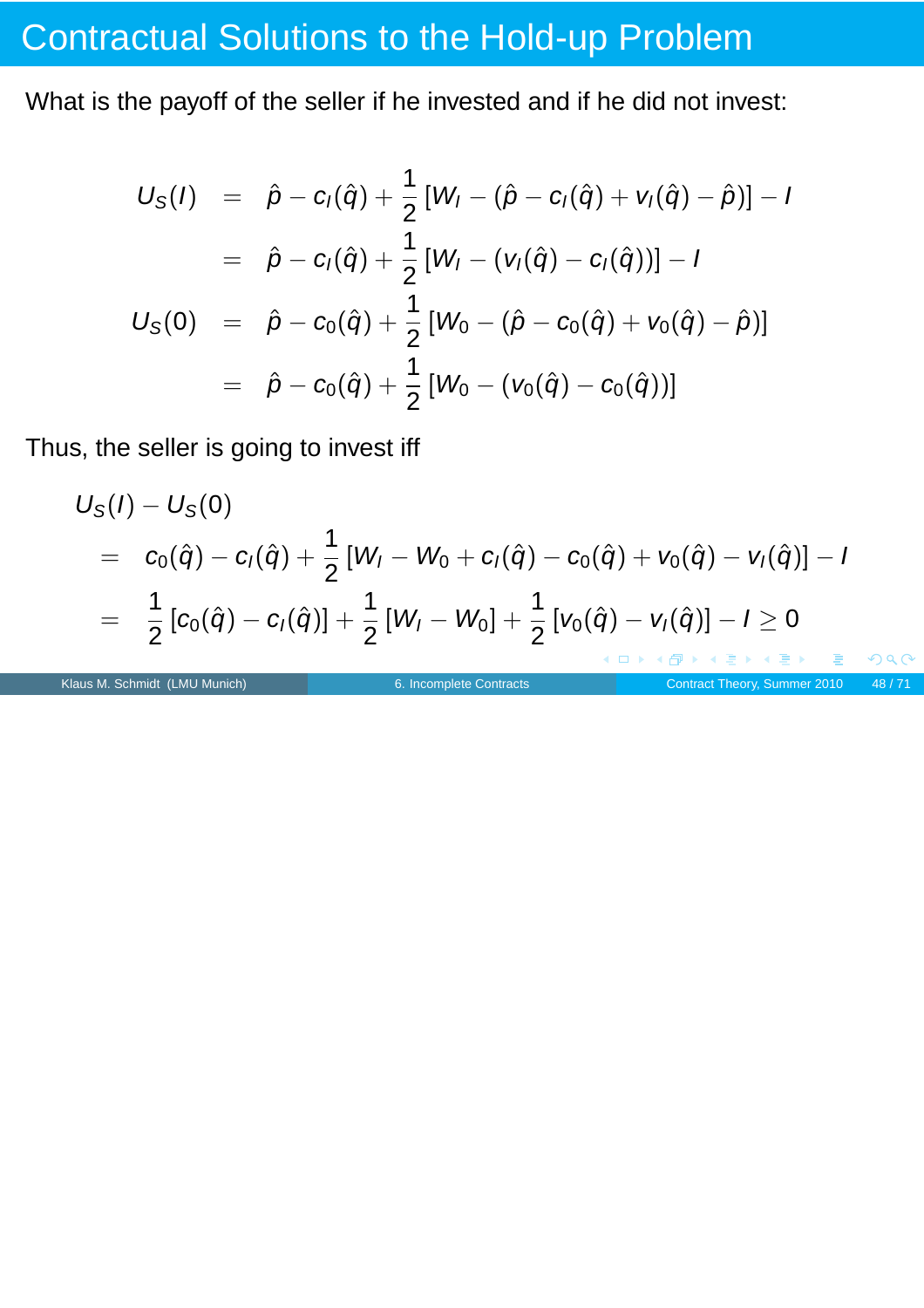## Contractual Solutions to the Hold-up Problem

Is it possible to find a  $\hat{q}$  that induces the seller to invest? This depends on the nature of the investments.

#### **Case 1: Selfish Investment**

Suppose that the investment of the seller only reduces his own costs but leaves the valuation of the buyer unaffected. In this case

$$
v_0(\hat{q}) - v_I(\hat{q}) = 0
$$

. Thus we can write:

$$
U_S(I) - U_S(0) = \frac{1}{2} [c_0(\hat{q}) - c_I(\hat{q})] + \frac{1}{2} [W_I - W_0] - I
$$
  
= 
$$
\frac{1}{2} [ (v_I(\hat{q}) - c_I(\hat{q})) - (v_0(\hat{q}) - c_0(\hat{q}))] + \frac{1}{2} [W_I - W_0] - I
$$

Suppose we set  $\hat{q} = q_l^*$  $i^*$ . Then we have

- $v_I(q_I^*)$  $I_I^*$ ) — C<sub>I</sub>( $q_I^*$  $\binom{1}{I} = W_I$  (by definition)
- $v_0(q_l^*)$  $\left(q_{l}^{*}\right)-c_{0}(q_{l}^{*})$  $\mathcal{U}_I^* ) \leq \mathit{W}_0$  (by revealed preference)
- Thus,  $U_S(I) U_S(0) \geq W_I W_0 I$ .

Klaus M. Schmidt (LMU Munich) [6. Incomplete Contracts](#page-0-0) Contracts Contract Theory, Summer 2010 49/71

 $\leftarrow$   $\Box$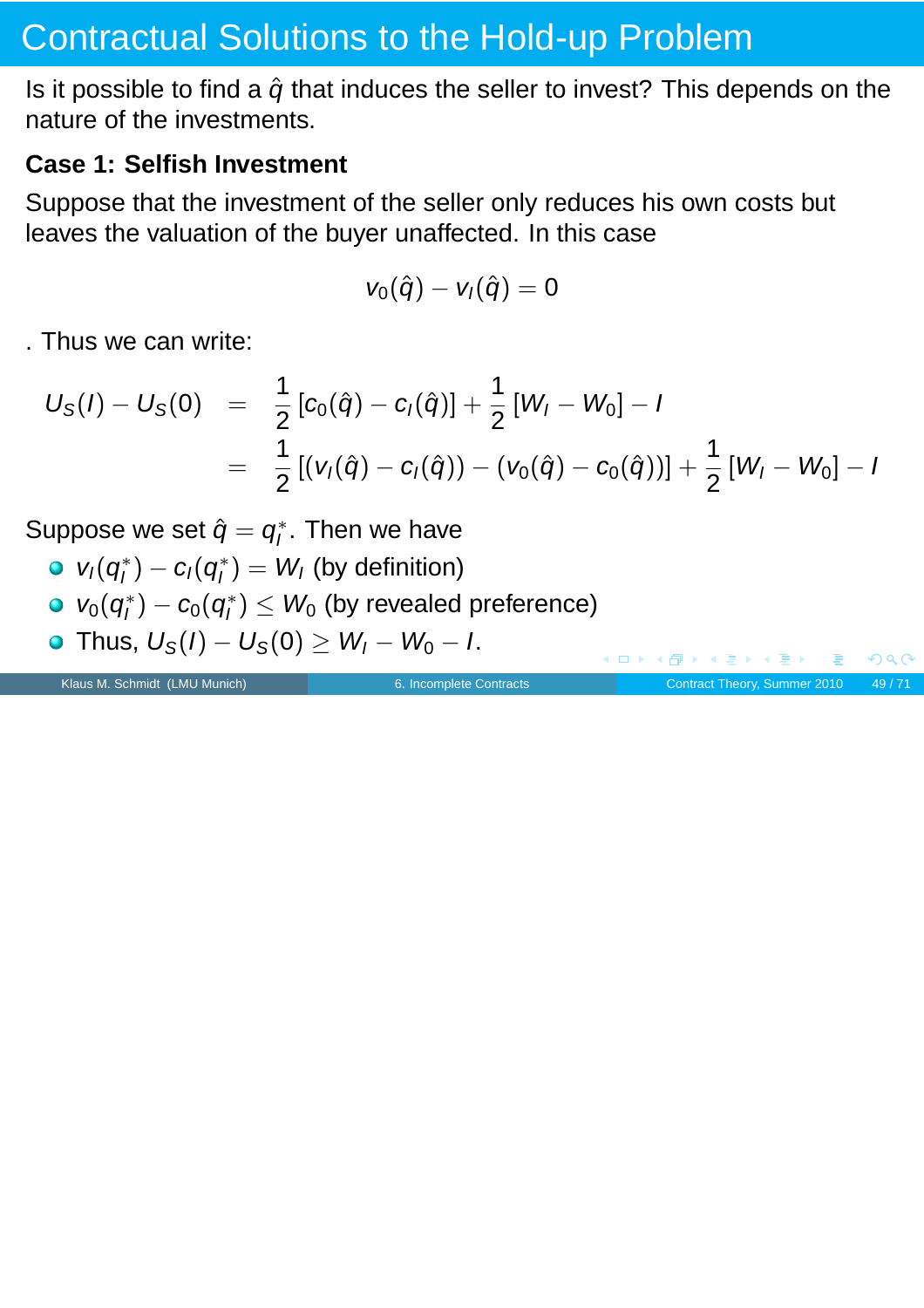Suppose now that we set  $\hat{q} = q_0^*$  $_0^*$ . Then we have

- $v_I(q_0^*)$  $c_0^*$ ) —  $c_1(q_0^*)$  $\binom{*}{0} \leq \textit{W}_{\textit{I}}$  (by revealed preference)
- $v_0(q_0^*)$  $\mathcal{C}_0^* ) - \mathcal{C}_0 ( \mathcal{C}_0^* )$  $\binom{*}{0}$   $=$   $W_0$  (by definition)
- Thus,  $U_S(I) U_S(0) \leq W_I W_0 I$ .

Thus, by continuity there exists a  $\hat{q},\, q_0^* \leq \hat{q} \leq q_l^*$  $\mathcal{I}_I^*$ , such that  $U_{\rm S}(I) - U_{\rm S}(0) = W_I - W_0 - I$ . Thus, the seller gets exactly the full social return of his investment and has an incentive to invest efficiently.

![](_page_49_Figure_6.jpeg)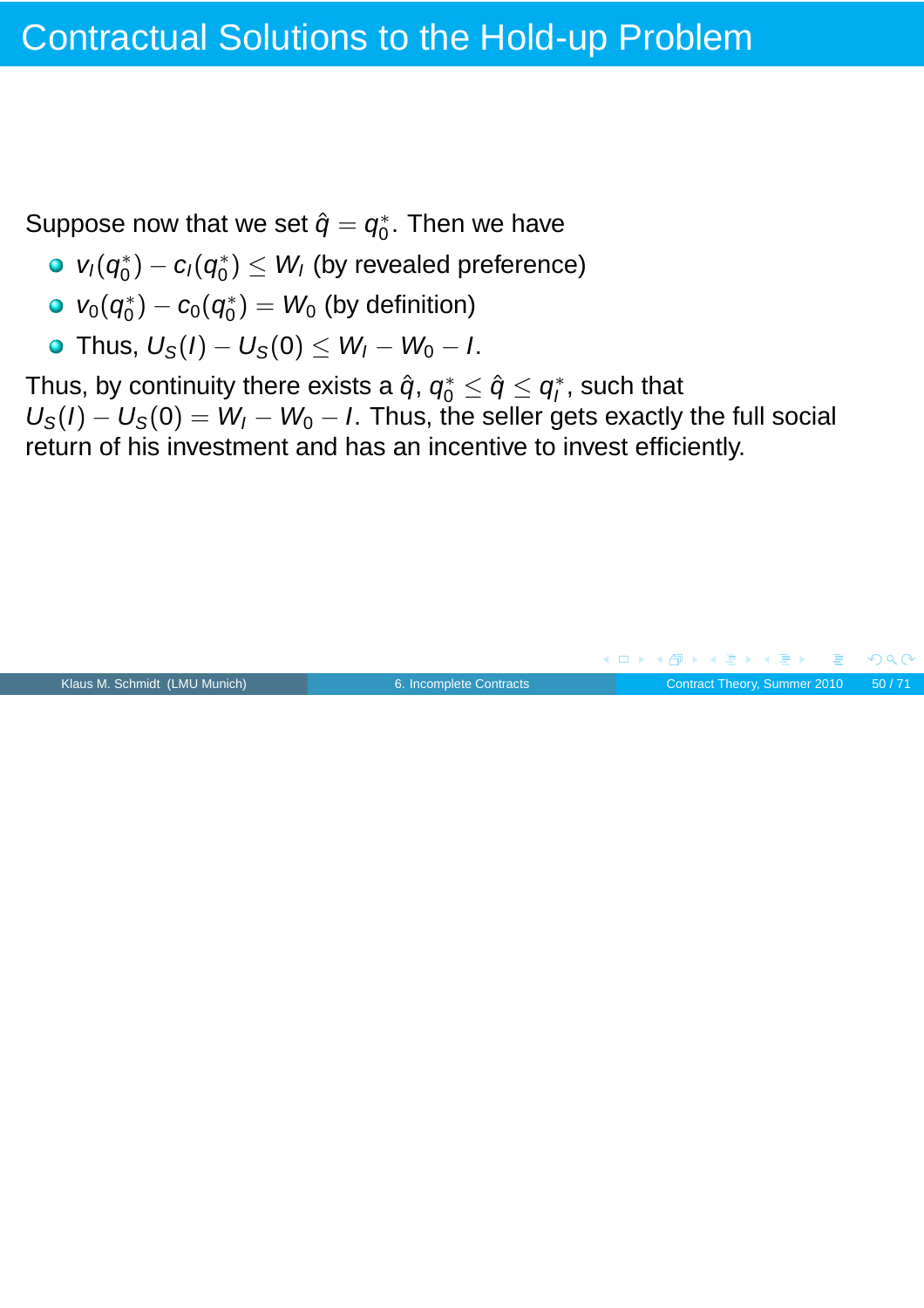#### **Case 2: Cooperative Investment**

Suppose now that the investment of the seller increases the valuation of the buyer but leaves the cost of the seller unaffected. In this case

$$
c_l(\hat{q}) - c_0(\hat{q}) = 0
$$

Thus we can write:

.

$$
U_{S}(I) - U_{S}(0) = \frac{1}{2} [W_{I} - W_{0}]] - \frac{1}{2} [v_{I}(\hat{q}) - v_{0}(\hat{q})] - I
$$
  

$$
\leq \frac{1}{2} [W_{I} - W_{0}] - I
$$

Note that  $v_1(q) > v_0(q)$  for all  $q > 0$  and  $v_1(q) = v_0(q)$  for  $q = 0$ . Thus, the best contract is the null contract, specifying  $\hat{q} = 0$ , but this is equivalent to not writing any contract at all.

|                               |                         | - ◀ ㅁ ▶ ◀ 何 ▶ ◀ 로 ▶ ◀ 로 ▶ - 로 - ∽ 이 ٩ (∿- |  |  |                                    |
|-------------------------------|-------------------------|-------------------------------------------|--|--|------------------------------------|
| Klaus M. Schmidt (LMU Munich) | 6. Incomplete Contracts |                                           |  |  | Contract Theory, Summer 2010 51/71 |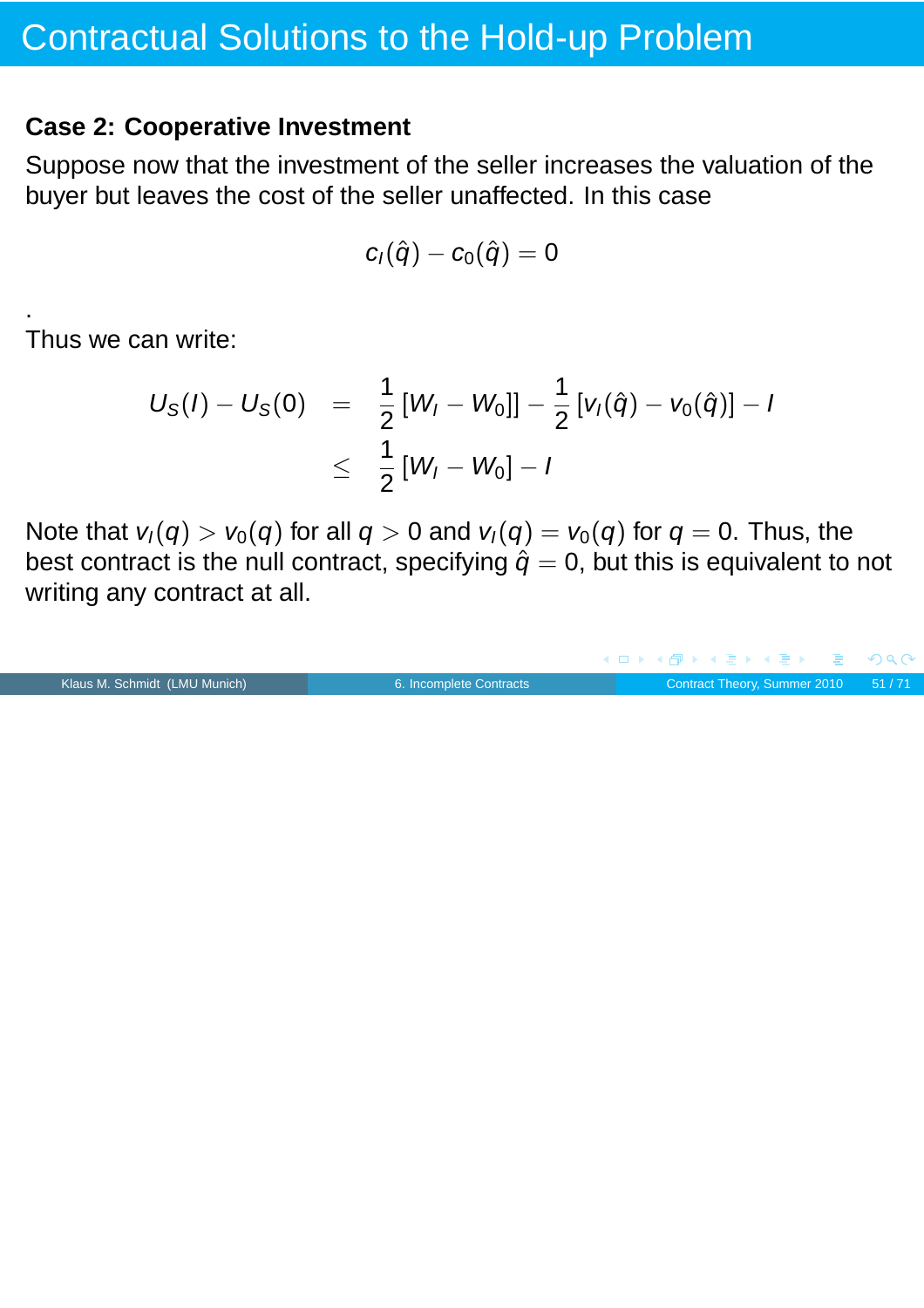#### **Note:**

- **If the investment is selfish, we can make the investment more profitable** by giving the seller the option to sell a large quantity. This improves his threatpoint utility, or better, the marginal investment incentives stemming from his outside option.
- **If the investment is cooperative, there is no benefit to the seller if he sells** a lot. To the contrary, the more he has to sell, the worse his is threatpoint utility, or better, the marginal investment incentives stemming from his outside option. Therefore, the best outside option is that he does not have to trade at all.

![](_page_51_Figure_4.jpeg)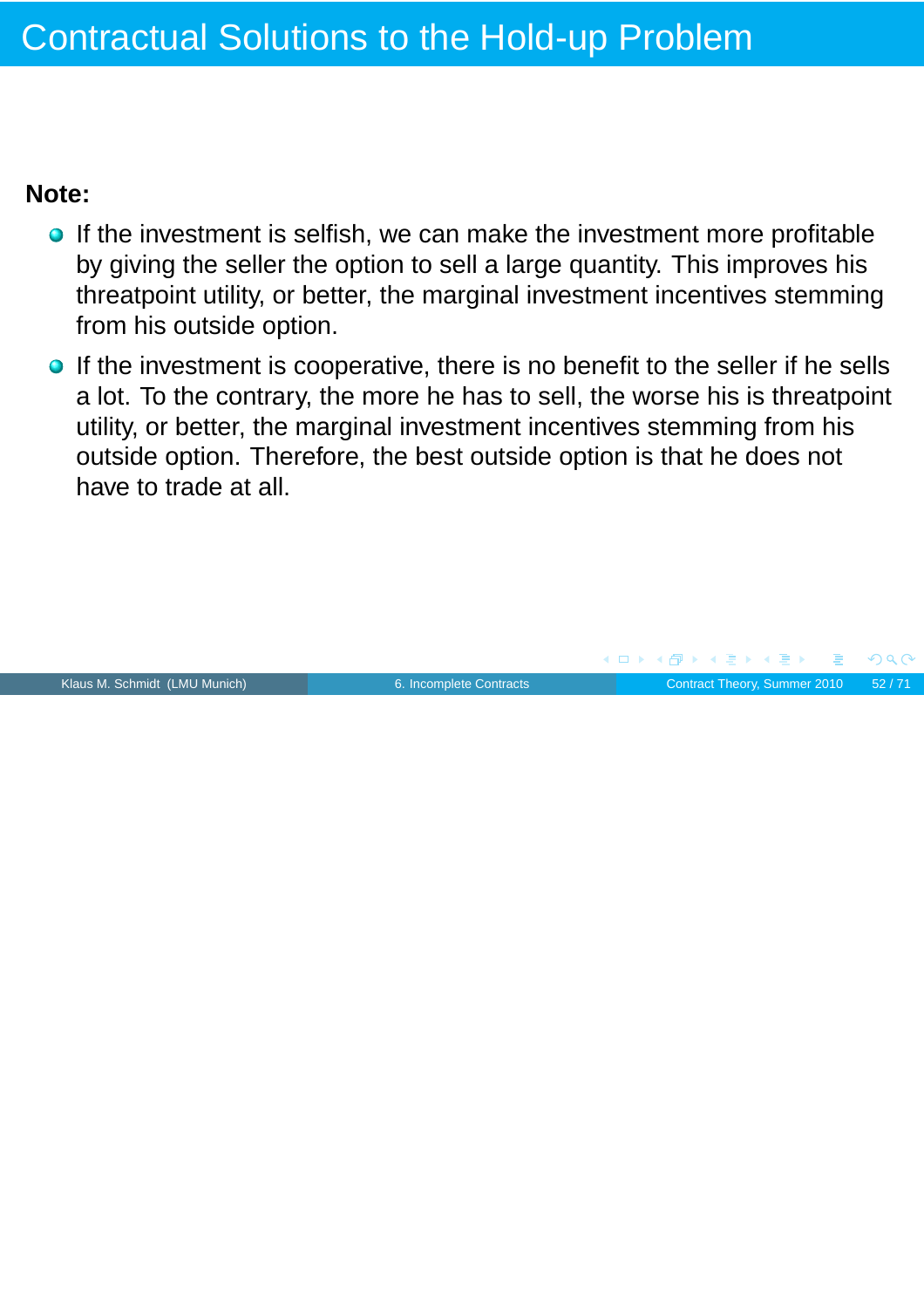## **Options on Ownership Rights**

Let us go back to GHM and assume that at date 0 only contracts on the allocation of ownership rights can be written. GHM consider only unconditional ownership structures:

- Integration: One party owns all the assets
- Non-Integration: One party owns some assets, an other party owns some other assets
- **O** Joint Ownership: All assets are jointly owned by both parties
- Majority Voting: Each party owns a share of the assets. Control over the assets is exercised by majority vote.
- $\bullet$  etc.

![](_page_52_Picture_8.jpeg)

 $OQC$ 

**◆ロト ◆伊ト ◆ミト → ミト**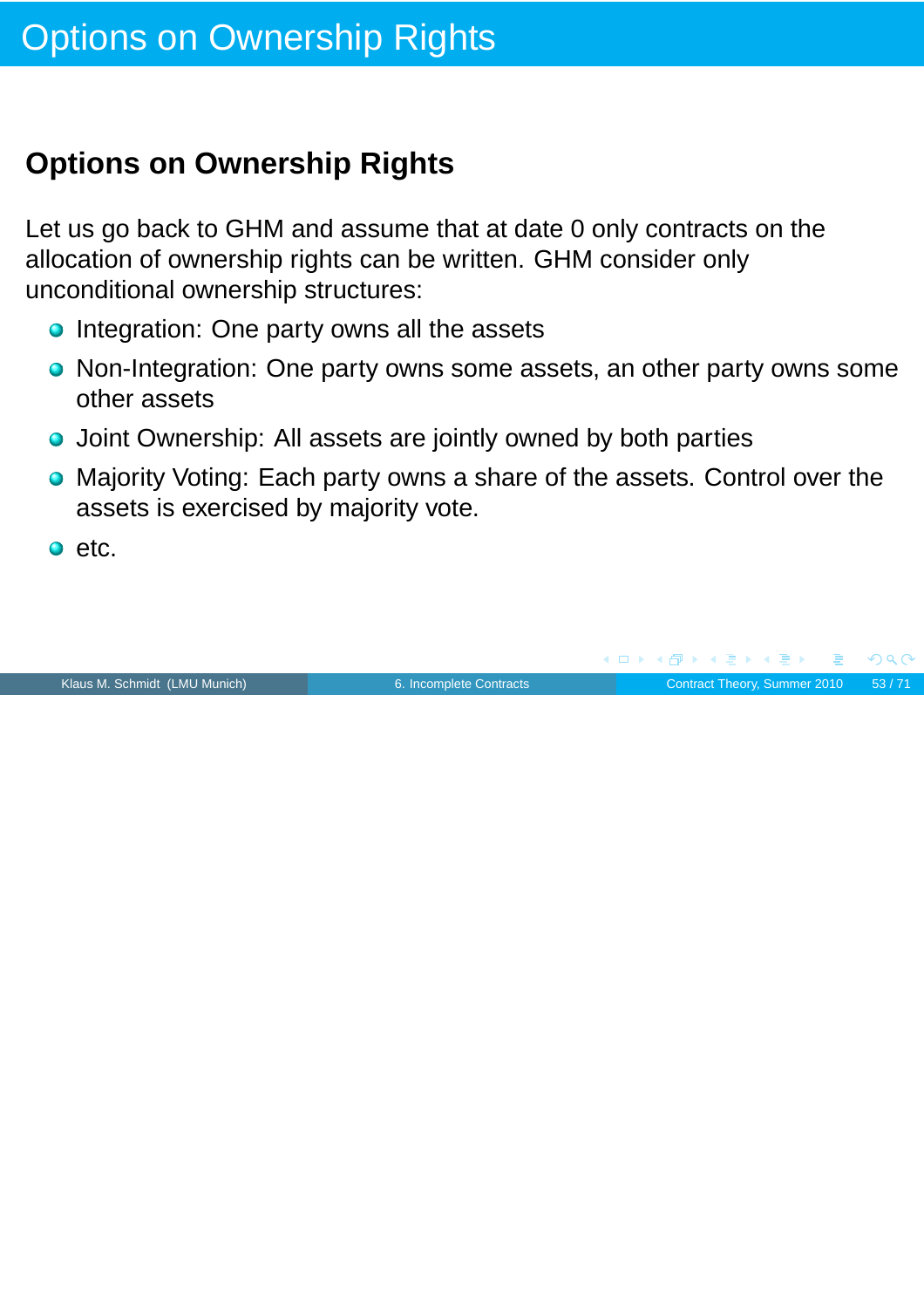## Options on Ownership Rights

**Nöldeke and Schmidt (1998)** point out that there are also slightly more sophisticated ownership structures.

**Example:** A is the sole owner of the assets, but B has the option to buy the assets at a fixed price at some future date.

Compared to GHM this **conditional ownership structure** is somewhat more complicated but it does not require that any additional variables are observable or verifiable.

In reality conditional ownership structures are frequently observed:

- **o** stock options
- **o** convertible securities
- o venture capital financing
- **Mannesmann-Arcor**

In the following I will show how "options on ownership rights" can be used to implement the first best.

Klaus M. Schmidt (LMU Munich) [6. Incomplete Contracts](#page-0-0) Contract Theory, Summer 2010 54/71

 $QQ$ 

(ロ ) ( 何 ) ( 君 ) ( 君 )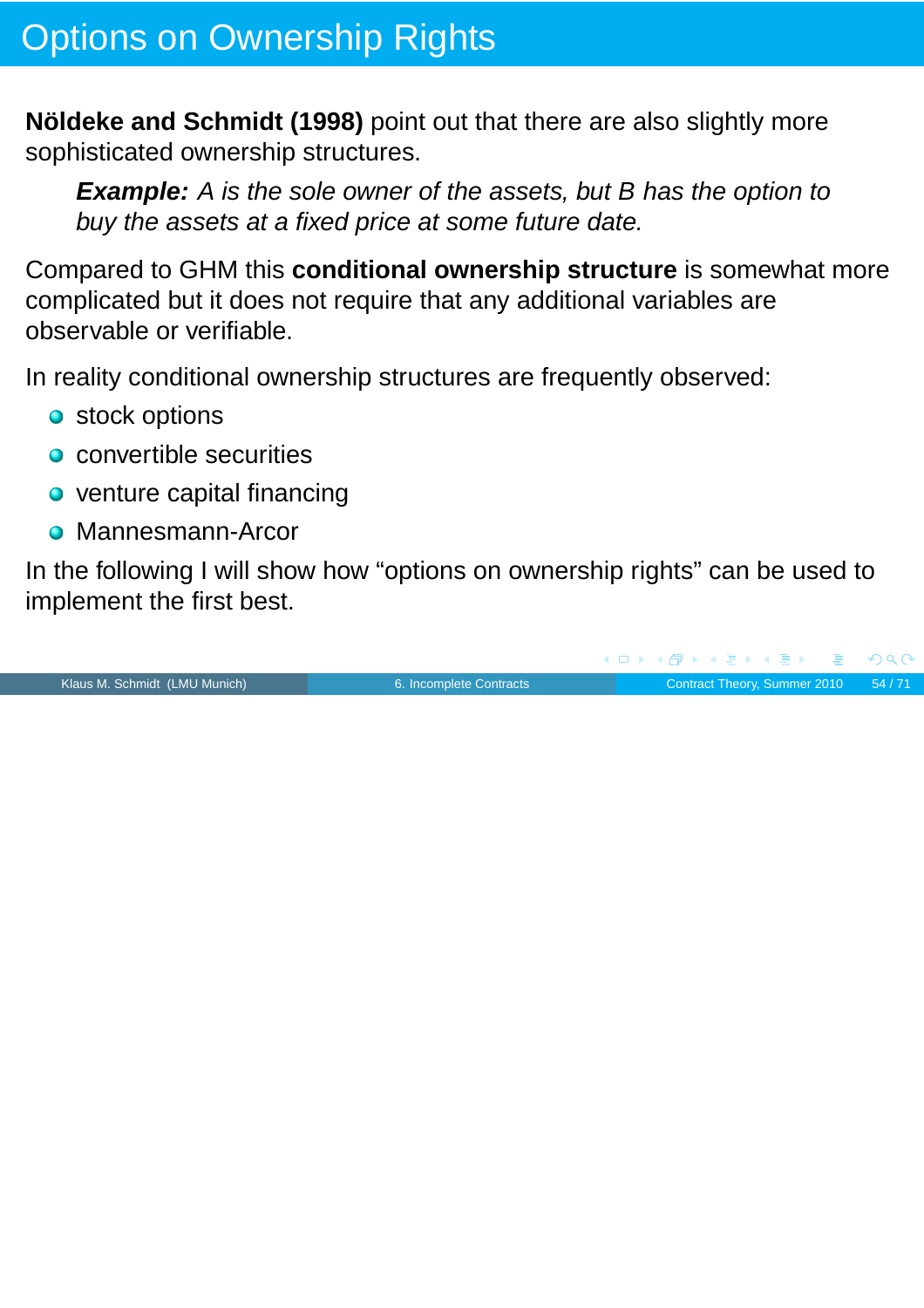# The Nöldeke-Schmidt Model

## **The Nöldeke-Schmidt (1998) Model**

### **Introduction**

- two parties: A, B
- o relationship specific investments in phsysical and/or human capital:  $a, b \in \mathbb{R}^+_0$  $_0^+$ . Investments are sequential.
- o physical asset K
- $\bullet$  potential surplus:  $v(a, b)$  is differentiable, monotonically increasing, strictly concave, and satisfies

lim a→∞  $v_a(a, b)$ , lim  $b \rightarrow \infty$  $v_b(a, b) < 1$ 

and

 $v_a(0, b) > 1$ ,  $v_b(a, 0) > 1$ ,

Klaus M. Schmidt (LMU Munich) [6. Incomplete Contracts](#page-0-0) Contract Theory, Summer 2010 55/71

 $PQC$ 

(ロ) (個) (目) (手)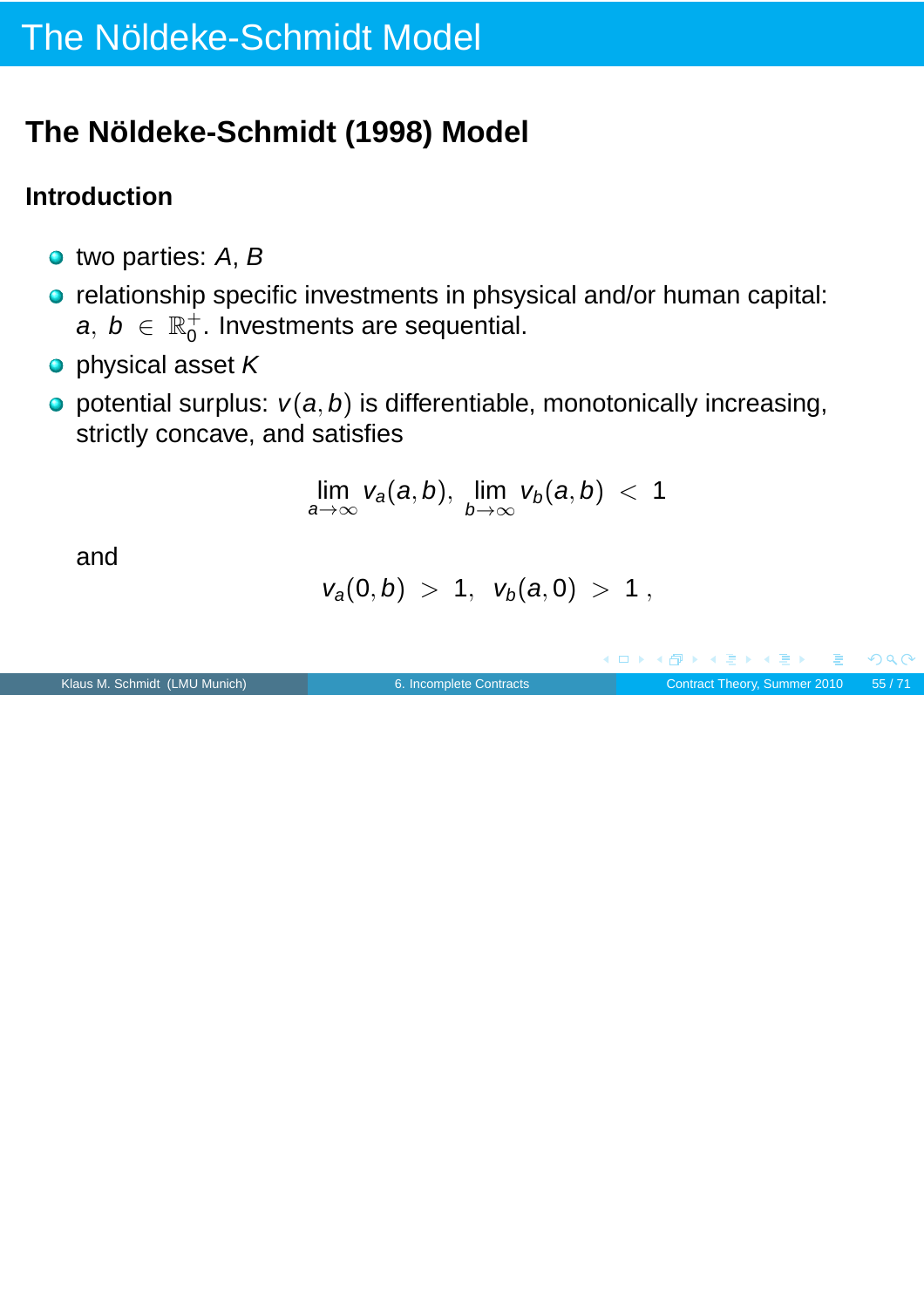**o** first best investments:

$$
(a^*,b^*) \in \arg\max_{a,b} v(a,b) - a - b \gg (0,0)
$$

are uniquely defined by the FOCs:

$$
v_a(a^*,b^*) = v_b(a^*,b^*) = 1.
$$

 $\bullet$  efficient investment of  $B$  given a:

$$
v_b(a,b^*(a)) = 1.
$$

![](_page_55_Figure_7.jpeg)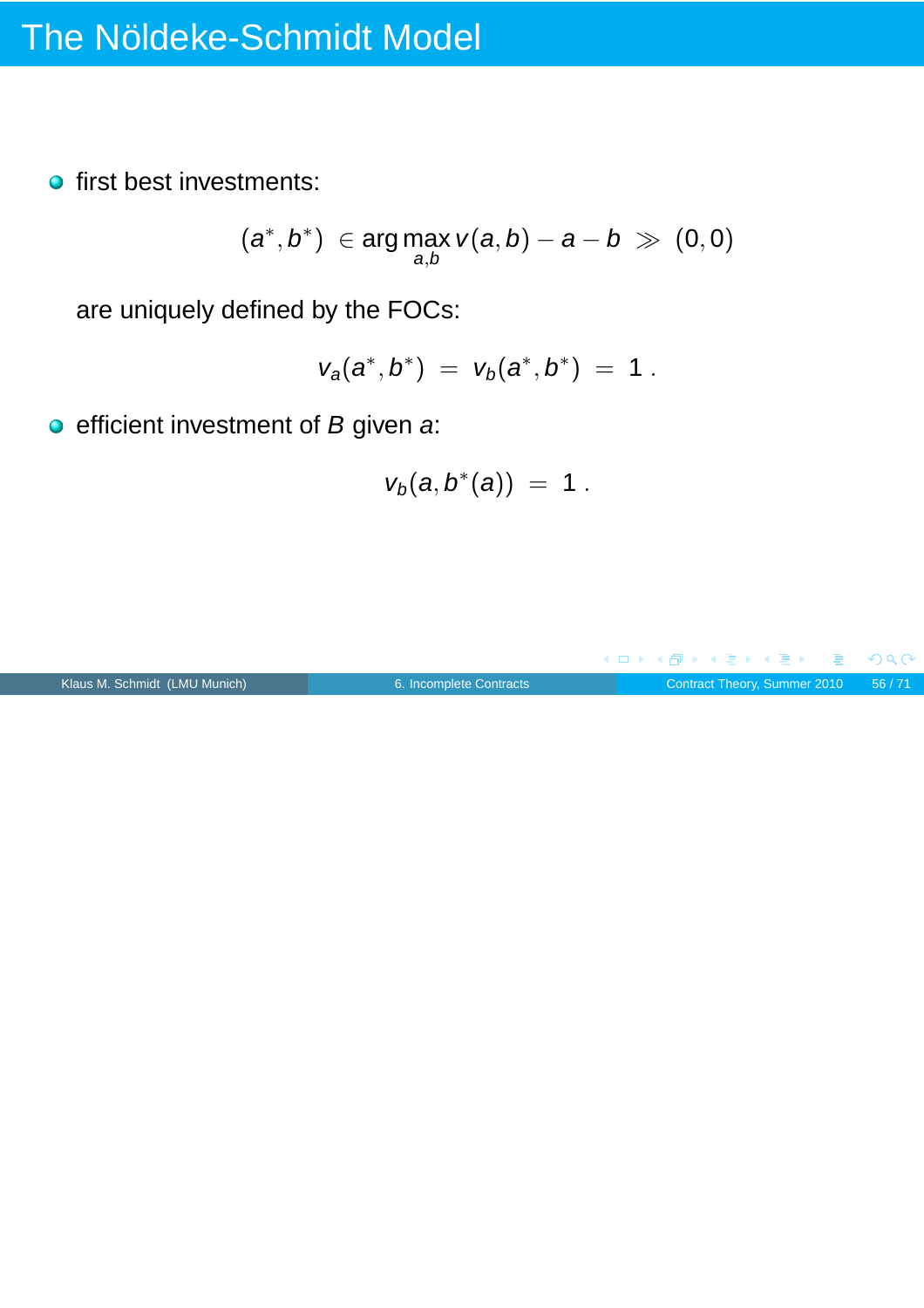### **The contract specific environment**

At date 0 only contracts on the allocation of ownership rights on  $K$  are feasible. Examples:

- A ownership, B ownership,
- $\bullet$  joint ownership,
- $\bullet$  options on ownership: A owns K, but B has the right to buy K at price p at date t.

The owner of  $K$  can prevent the other party from using the asset.

At date 3 the parties can write a complete contract in order to realize and share the surplus  $v(a, b)$ :

- They will always realize all of  $v(a, b)$ .
- The surplus will be shared in proportion  $(\lambda, 1 \lambda)$ .
- **Threat point of the renegotiation game depends on the ownership** structure and the type of investments.

|                               |                         | NUX NUMBER NE KILE 1990            |  |
|-------------------------------|-------------------------|------------------------------------|--|
| Klaus M. Schmidt (LMU Munich) | 6. Incomplete Contracts | Contract Theory, Summer 2010 57/71 |  |

 $OQ$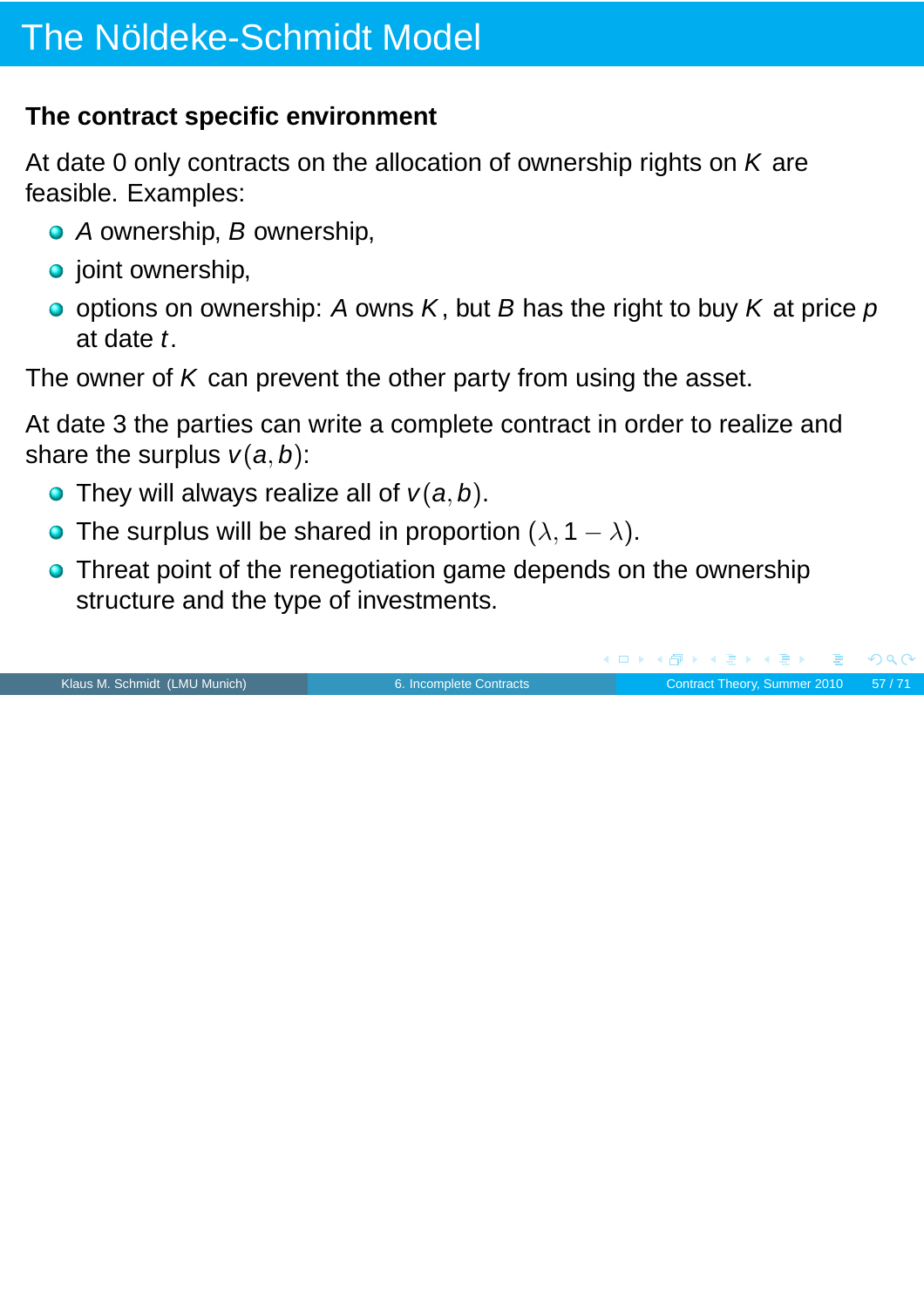### **Threatpoints**

If one party has the ownership right on  $K$ , it can prevent the other party from using the asset.

- O Joint ownership:  $\Rightarrow$  (0,0).
- A-Ownership:  $\Rightarrow$   $(v(a, \beta b), 0)$ A can realize  $v(a, \beta b)$  on its own, B gets 0.
- **•** B-ownership:  $\Rightarrow$   $(0, v(\alpha a, b))$ A gets 0, B can realize  $v(\alpha a, b)$  on its own.

 $\alpha, \beta \in [0, 1]$  reflect the nature of the investments:

- $\alpha = 1$ : A's investment is in **physical capital**, i.e., B can make full use of it even without A's cooperation.
- $\alpha = 0$ : A's investment is in **human capital**, i.e., without A, the investment is useless to B.
- $\alpha, \beta \in (0, 1)$  allows for less extreme cases.

|                               |                         |  |  |  | - ◀ ロ ▶ ◀ ⋳️P ▶ ◀ 로 ▶ ◀ 로 ▶ │ 로 │ ◆) Q (◆ |
|-------------------------------|-------------------------|--|--|--|-------------------------------------------|
| Klaus M. Schmidt (LMU Munich) | 6. Incomplete Contracts |  |  |  | Contract Theory, Summer 2010 58/71        |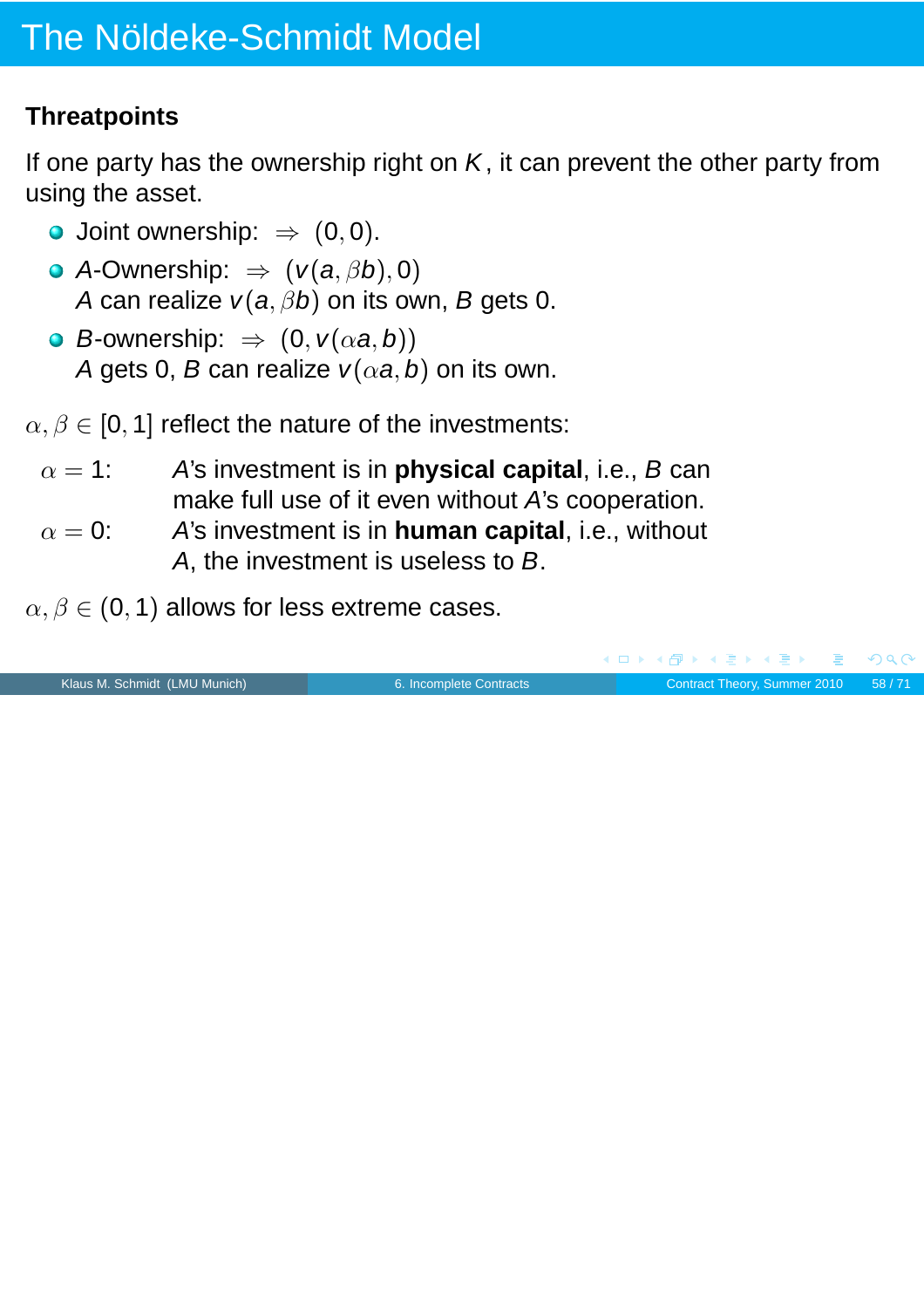### **Payoffs at date 3:**

Let  $o \in \{A, B, J\}$  denote the ownership structure. Then final payoffs are given by

$$
U^A(a,b | o) = \begin{cases} v(a,\beta b) + \lambda [v(a,b) - v(a,\beta b)] - a & \text{if } o = A \\ \lambda [v(a,b) - v(\alpha a,b)] - a & \text{if } o = B \\ \lambda v(a,b) - a & \text{if } o = J \end{cases}
$$

and

$$
U^B(a,b | o) = \begin{cases} (1 - \lambda)[v(a,b) - v(a,\beta b)] - b & \text{if } o = A \\ v(\alpha a,b) + (1 - \lambda)[v(a,b) - v(\alpha a,b)] - b & \text{if } o = B \\ (1 - \lambda)v(a,b) - b & \text{if } o = J \end{cases}
$$

![](_page_58_Figure_6.jpeg)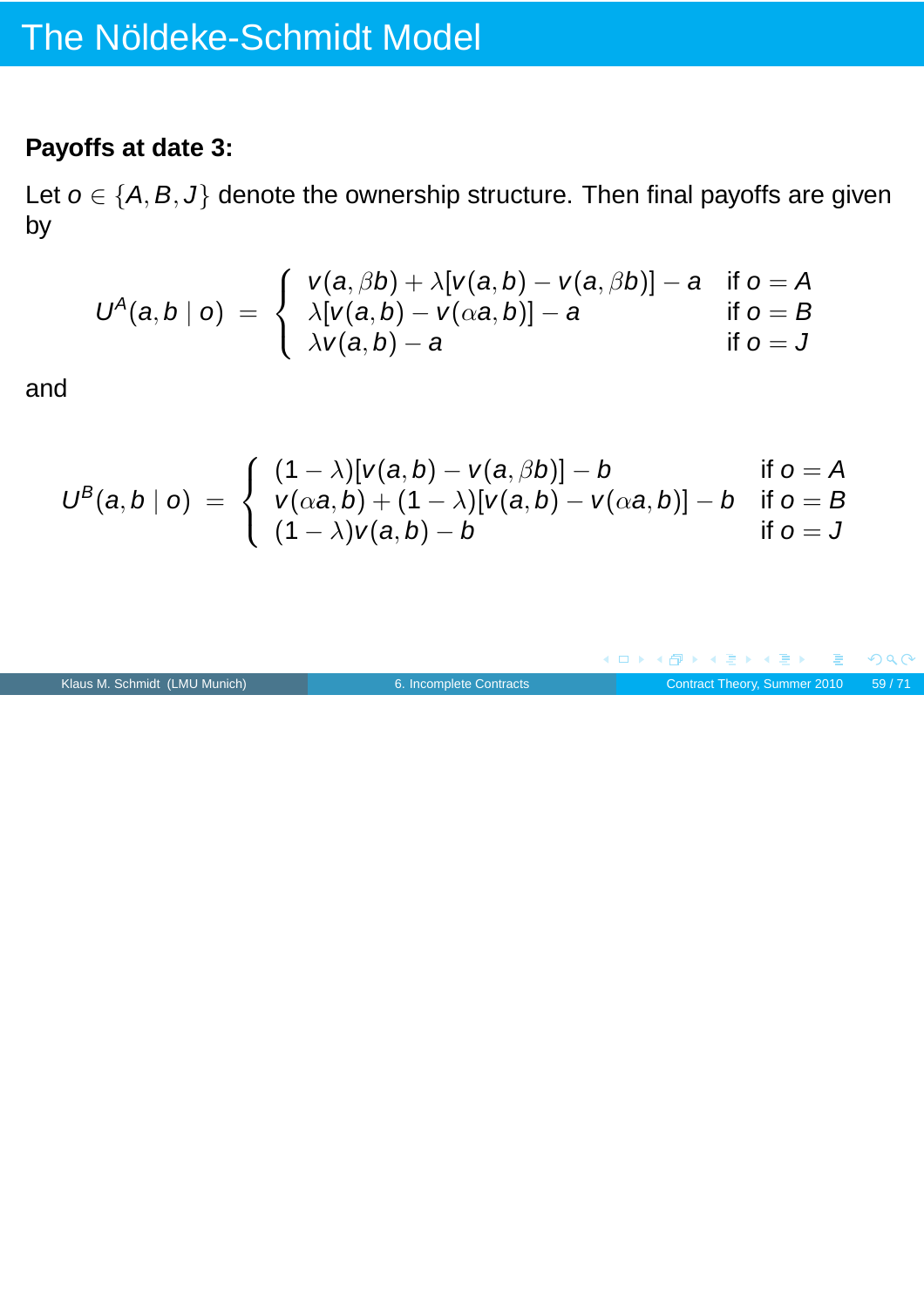## **Option Contracts without Renegotiation**

## Proposition 6.5

No unconditional allocation of ownership rights induces first best investments.

#### **Remarks:**

- 1. Proposition 6.5 adapts the basic result of Grossman and Hart (1986) to our setting with sequential investments.
- 2. Intuition: It is impossible to give both parties the full marginal return of their investments simultaneously.
- 3. The proof is slightly more complicated than in Grossman and Hart, because A can affect B's investment incentives through her investment decision.

Klaus M. Schmidt (LMU Munich) **[6. Incomplete Contracts](#page-0-0)** Contract Theory, Summer 2010 60/71

∢@ ▶ ∢ ∃ ▶ ∢ ∃ ▶

 $\left( \begin{array}{ccc} 1 & 1 \end{array} \right)$ 

 $\Omega$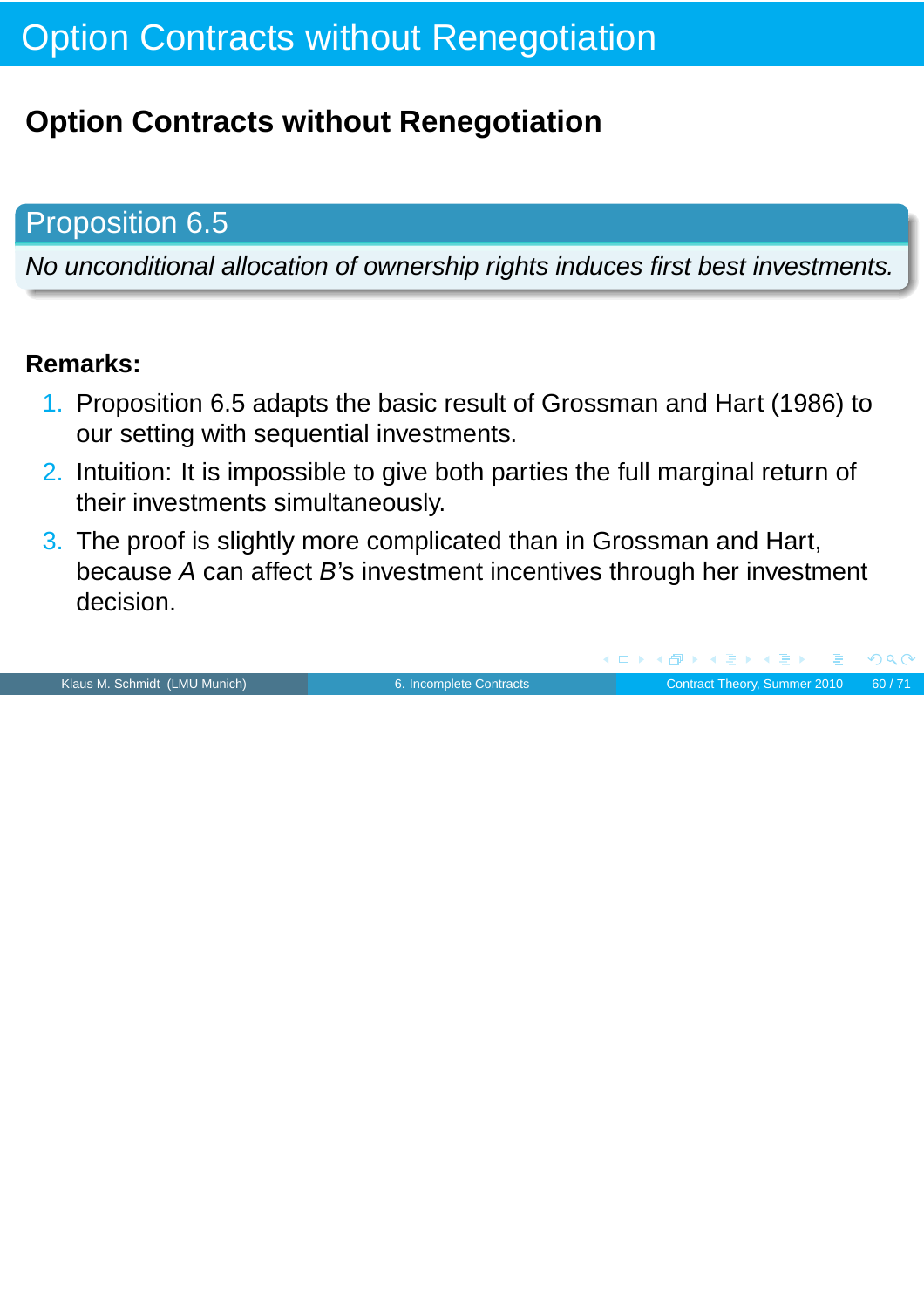#### **Options on ownership rights:**

A owns K, but B has the option to buy K at price p at date  $t = 2.5$ .

### Assumption 6.4

For all a, B's optimal investment decisions satisfy (a)  $b(a | B) = b^{*}(a)$ (b)  $b(a | A) = 0$ 

Assumption 6.4 requires that

- B, when owning the asset, makes the conditionally efficient investment
- B does not invest under A-ownership

Assumption 6.4 will be imposed throughout the paper. It will be discussed in more detail below.

Klaus M. Schmidt (LMU Munich) **[6. Incomplete Contracts](#page-0-0)** Contract Theory, Summer 2010 61/71

 $PQC$ 

(ロ) (伊) (唐) (唐)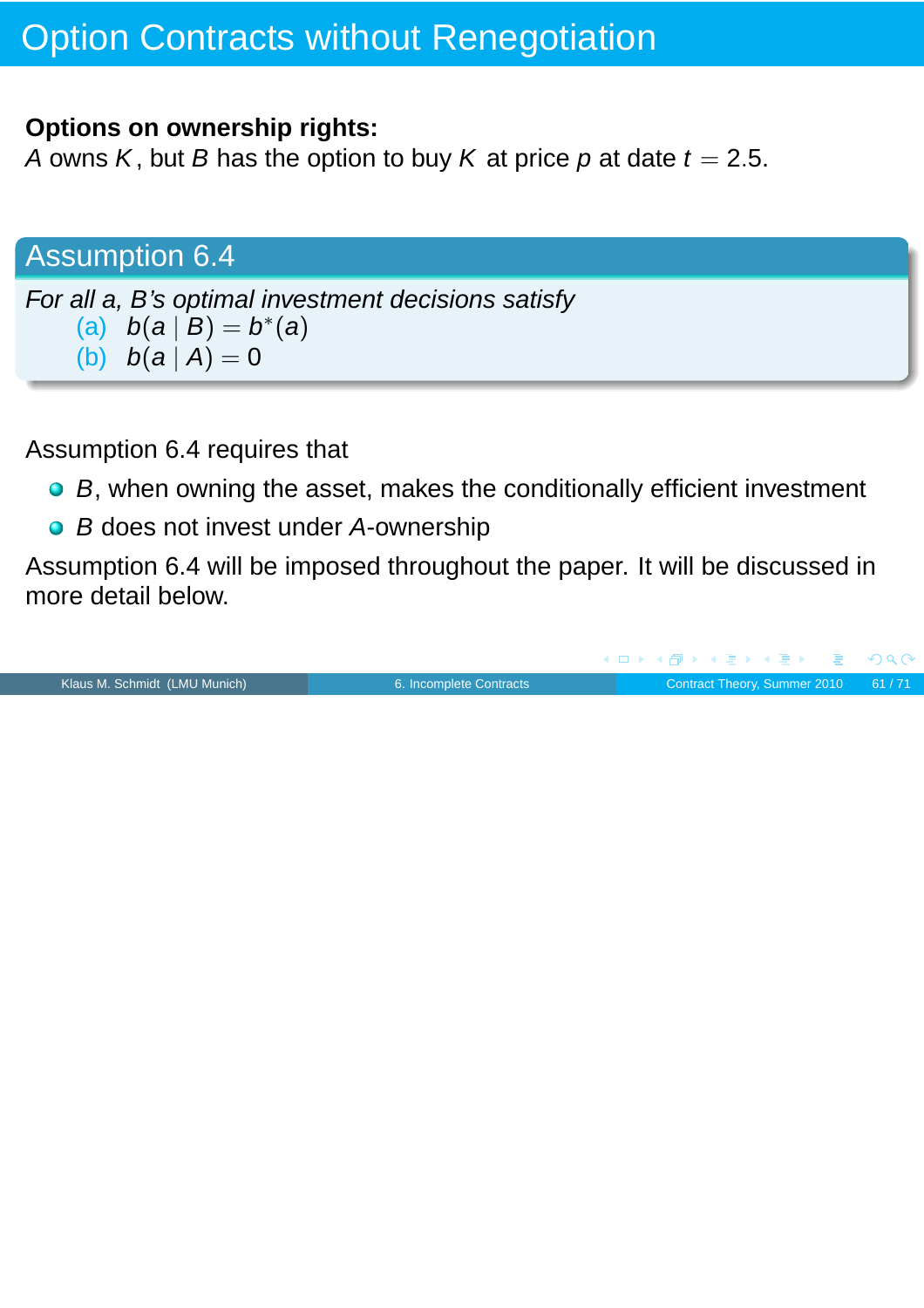## Proposition 6.6

An option contract, giving B the right to buy the asset at price

$$
p^* = U^B(a^*,b^* | B)
$$

after both investments have been made, induces first best investment levels  $(a^*, b^*)$ .

|                               |                         | - ◀ ㅁ ▶ ◀ @ ▶ ◀ 로 ▶ ◀ 로 ▶ _ 로 _ めQ (Ŷ |  |
|-------------------------------|-------------------------|---------------------------------------|--|
| Klaus M. Schmidt (LMU Munich) | 6. Incomplete Contracts | Contract Theory, Summer 2010 62/71    |  |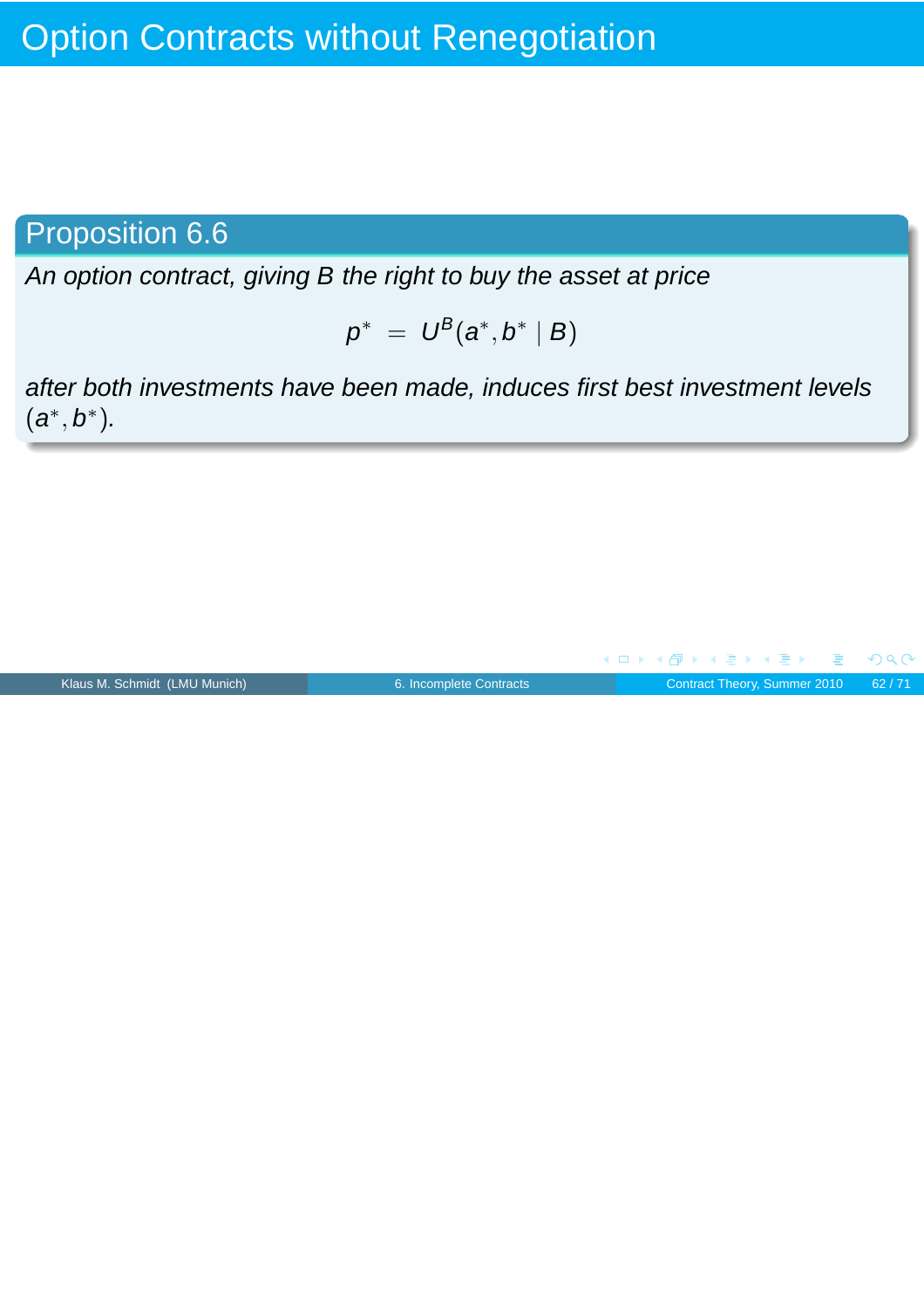#### **Intuition:**

- $\bullet$  B's valuation of the asset increases with A's investment. Thus, it is worth B's while to exercise his option only if A invested enough. By choosing  $p^*$ appropriately, B will exercise his option if and only if A invested at least  $a^*$ .
- If A invests  $a < a^*$ , he remains the owner and B will not invest (by Ass. 6.4(b)). Therefore, the asset is worth very little to A. Hence, A prefers to choose  $a = a^*$ .
- If A invests  $a > a^*$ , B will exercise his option and receive most of the marginal benefits of A's investment. Therefore A will not invest too much.
- Given that A chooses  $a = a^*$  and B becomes the owner, it is optimal for B to invest efficiently, too, by Ass. 6.4(b).

**Remark:** The result carries over if investments are multi-dimensional.

![](_page_62_Picture_7.jpeg)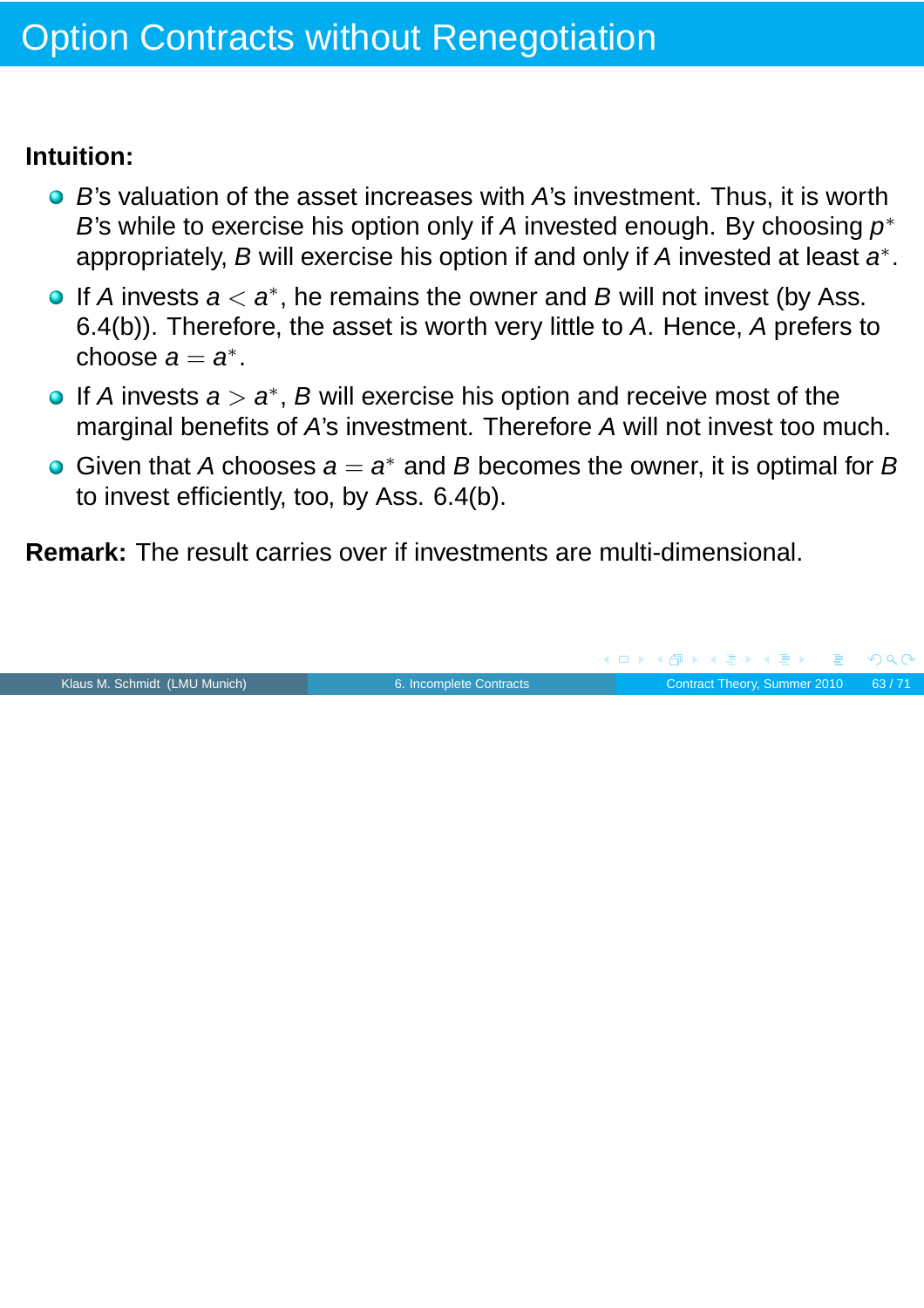Proof: Suppose A chooses a<sup>\*</sup>. If B does not want to exercise the option, he should not invest (by Ass. 6.4(b)) and receive an overall payoff of 0. On the other hand, if he is going to exercise his option, he should invest efficiently (by Ass. 6.4(a)) and receive

$$
u^B(a^*,b^*) = U^B(a^*,b^* | B) - p^* = 0.
$$

Hence, given  $a^*$  it is optimal for  $B$  to invest efficiently and to exercise his option. The resulting payoff for A is given by

$$
u^{A}(a^*,b^*) = p^* + U^{A}(a^*,b^* | B) = S(a^*,b^*)
$$

Note that B can always guarantee himself a payoff of at least 0 (by not investing and not exercising his option). Hence, given that A invested a, B's continuation payoff,  $u^B(a)$ , satisfies  $u^B(a)\geq 0.$  If  $A$  chooses  $a\neq a^*$  her continuation payoff,  $u^A(a)$ , thus satisfies

$$
u^A(a) \ \leq \ u^A(a) + u^B(a) \ \leq \ \max_b S(a,b) \ < \ S(a^*,b^*) \ .
$$

Hence,  $a = a^*$  is the uniquely optimal choice for A.  $Q.E.D.$  $Q.E.D.$  $Q.E.D.$ 

Klaus M. Schmidt (LMU Munich) [6. Incomplete Contracts](#page-0-0) Contract Contract Theory, Summer 2010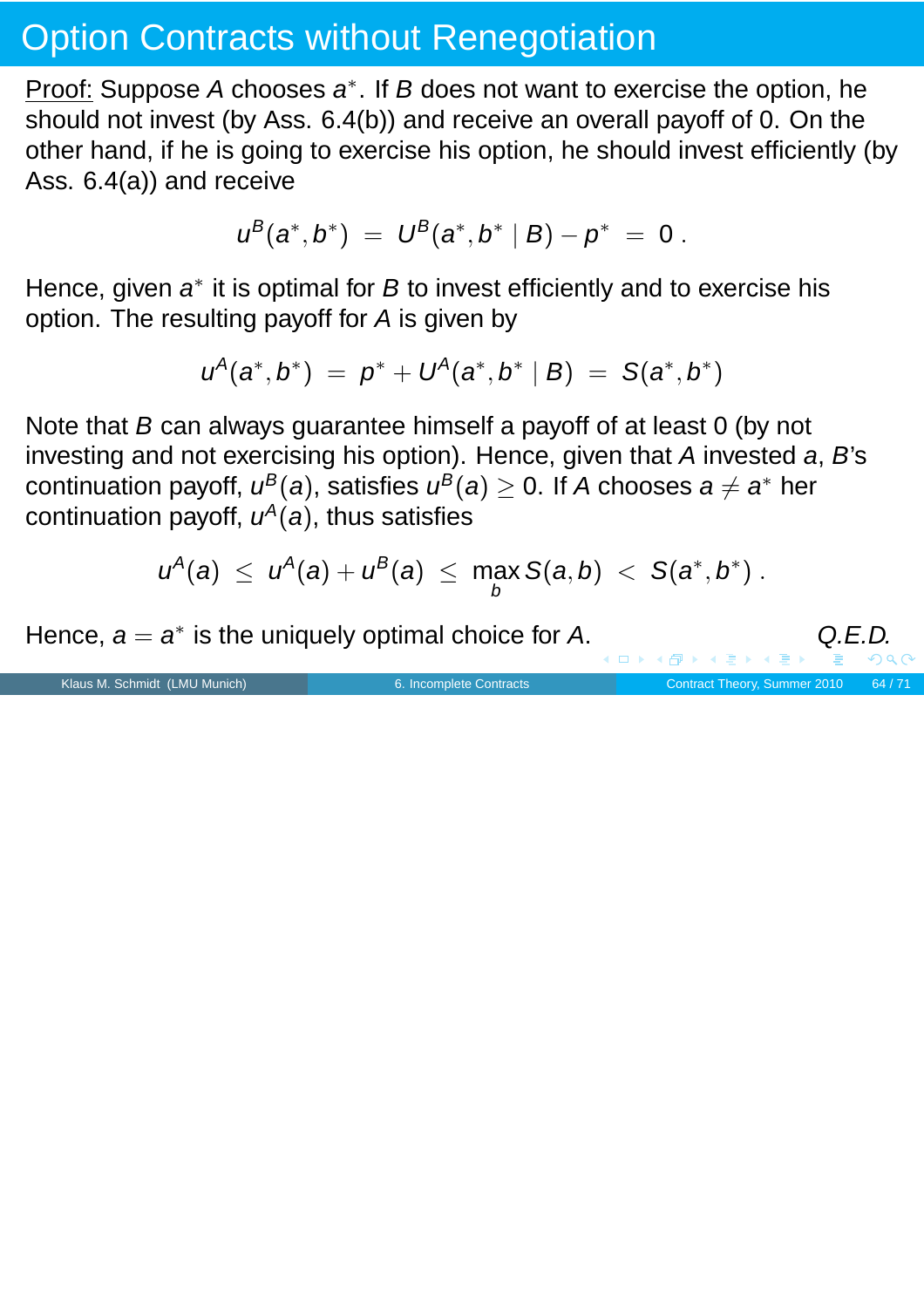#### **Discussion of Assumption 6.4:**

Ass. 6.4 holds if both parties invest in physical capital, i.e. if  $\alpha = \beta = 1$ . In this case payoffs are given by

$$
U^A(a,b | o) = \left\{ \begin{array}{ll} v(a,b) - a & \text{if } o = A \\ -a & \text{if } o = B \end{array} \right.
$$

$$
U^B(a,b | o) = \begin{cases} -b & \text{if } o = A \\ v(a,b) - b & \text{if } o = B \end{cases}
$$

Ass. 6.4(a) is also satisfied if investments are independent, i.e.

$$
v(a,b) = u(b) - c(a) ,
$$

i.e., if A's investment lowers the cost of producing the output, whereas B's investment increases his valutation of the output.

|                               |                         | - ◀ ㅁ ▶ ◀ 何 ▶ ◀ 로 ▶ ◀ 로 ▶ - 로 - ∽ 이 ٩ (^ |  |
|-------------------------------|-------------------------|------------------------------------------|--|
| Klaus M. Schmidt (LMU Munich) | 6. Incomplete Contracts | Contract Theory, Summer 2010 65/71       |  |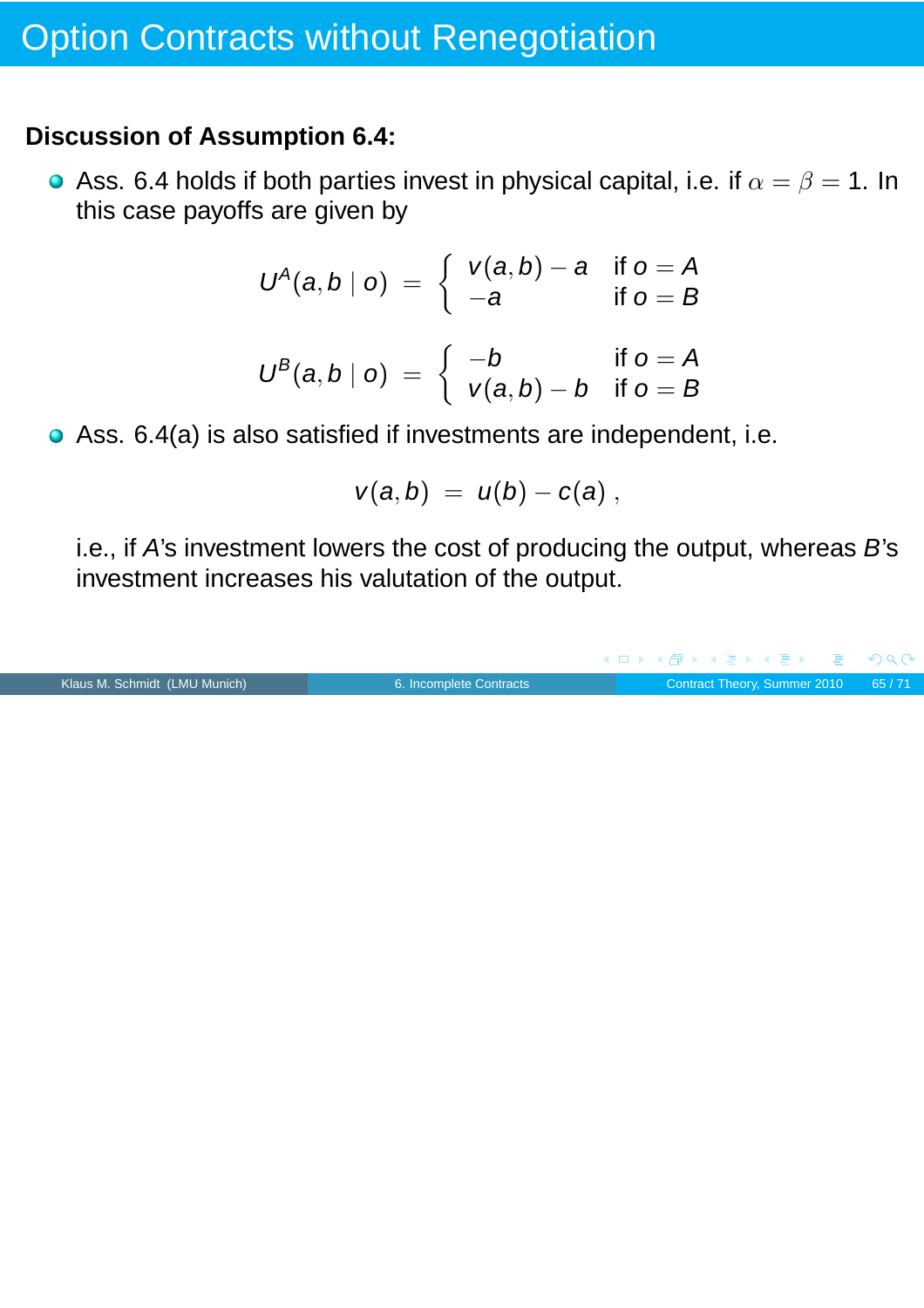Ass. 6.4(b) is also satisfied if B's bargaining power is sufficiently low or if the physical capital component of his investment  $(\beta)$  is sufficiently large. It holds if

 $(1 - \lambda)(1 - \beta)v_b(a, 0) < 1$ .

Ass. 6.4(a) is necessary for simple option contracts to work; Ass 6.4(b) is much too strong, but greatly facilitates the exposition.

![](_page_65_Figure_4.jpeg)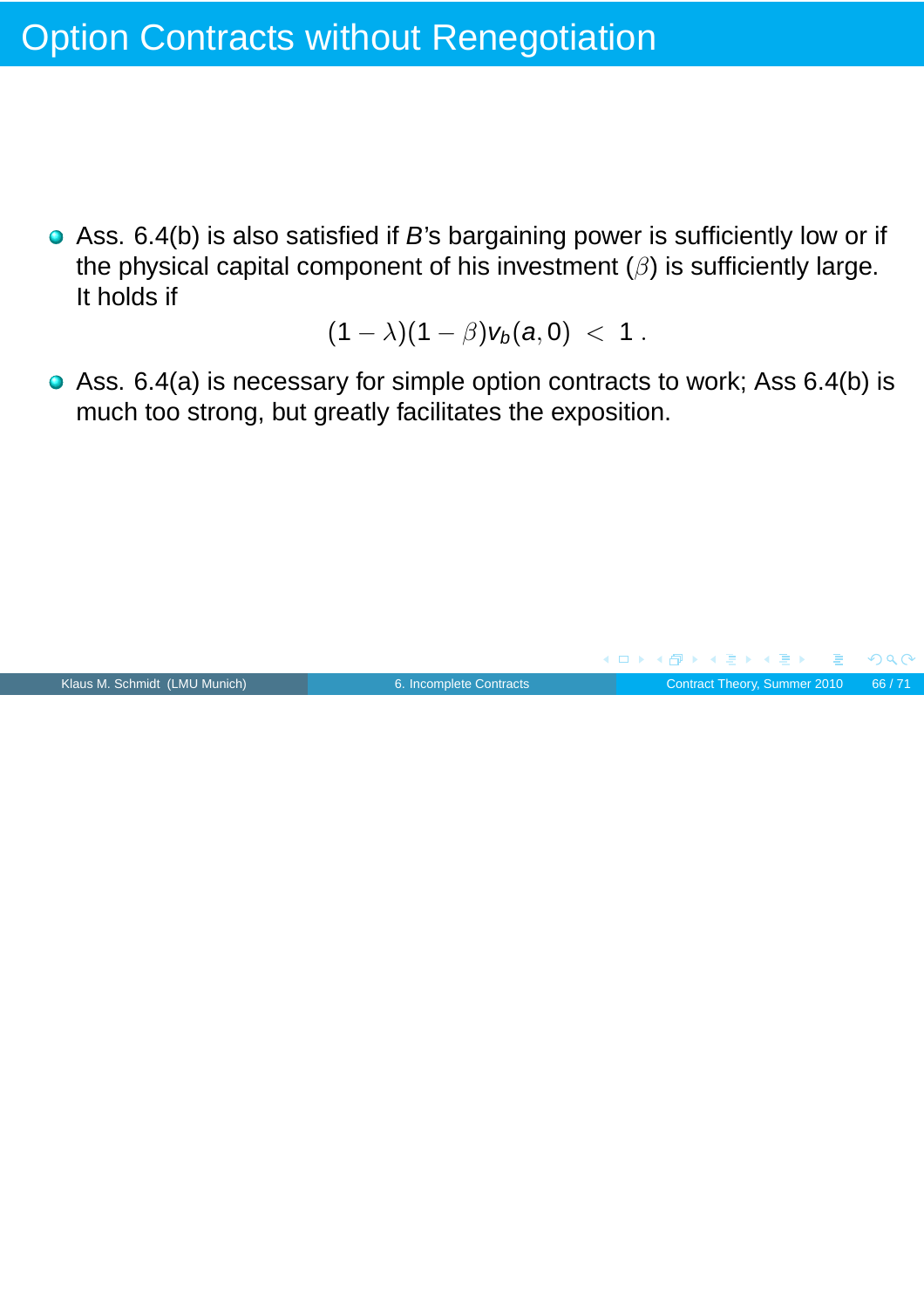The parties can renegotiate the ownership structure if this yields an efficiency improvement.

Suppose A chooses  $a < a^*$ . Given the option contract of Proposition 6.6, B would not exercise the option and not invest efficiently.

- $\Rightarrow$  $p^*$  will be renegotiated to make sure that B does exercise his option.
- $\Rightarrow$  If A gets some fraction of the surplus from renegotiation, her payoff from underinvesting goes up as compared to the no-renegotiation case.
- $\Rightarrow$  A may have an incentive to invest too little.

![](_page_66_Picture_7.jpeg)

Klaus M. Schmidt (LMU Munich) **[6. Incomplete Contracts](#page-0-0)** Contract Theory, Summer 2010 67/71

 $\Omega$ 

**≮ 伊 ▶ ( 唐 ▶ ( 唐 )** 

 $\Box$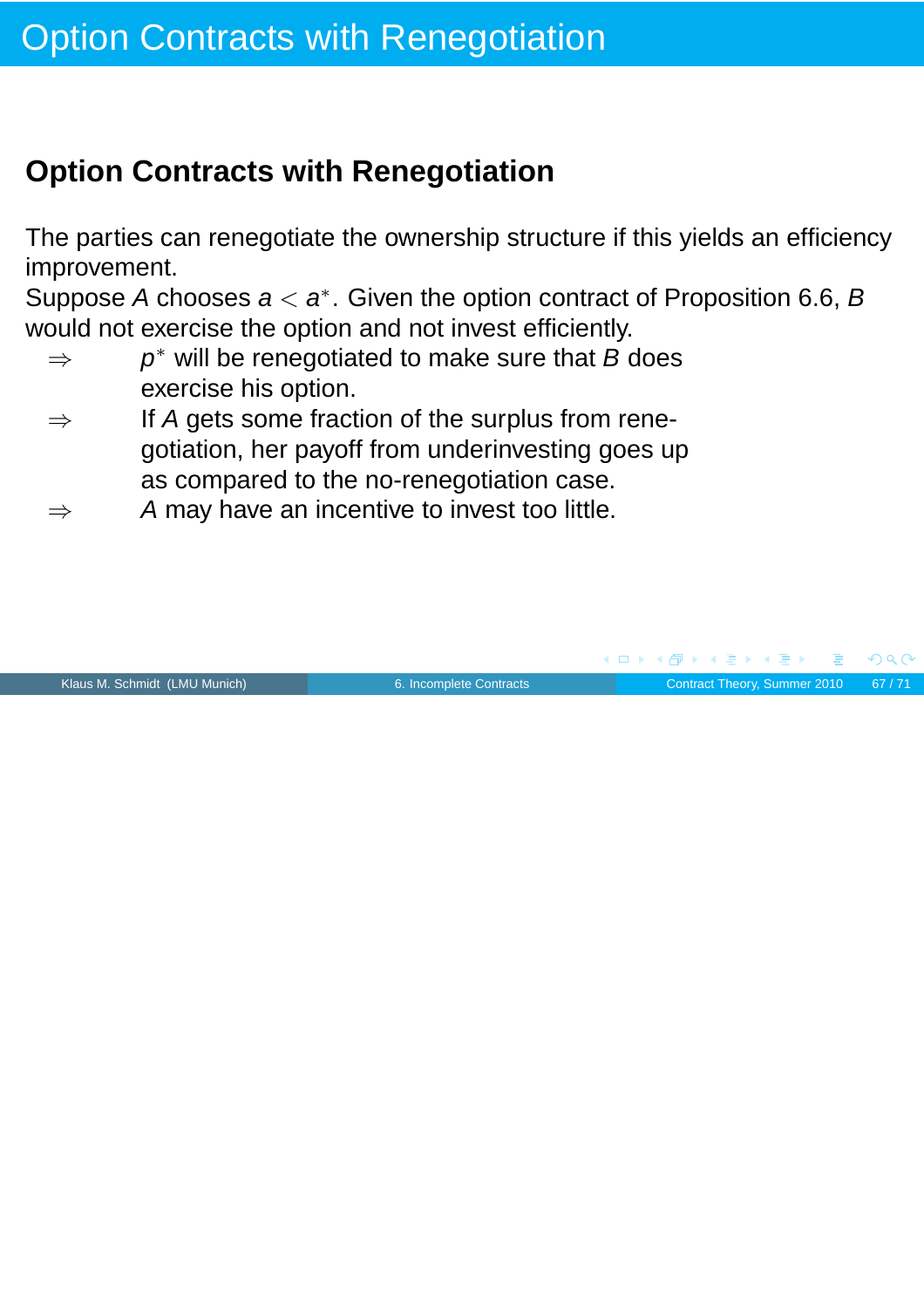### Proposition 6.7

An option contract that gives B the right to buy the asset at price

$$
p^* = U^B(a^*,b^* | B)
$$

at date  $2\frac{1}{2}$  $\frac{1}{2}$  induces first best investment levels  $(\bm{{a}}^*,\bm{{b}}^*)$  with renegotiation.

![](_page_67_Figure_5.jpeg)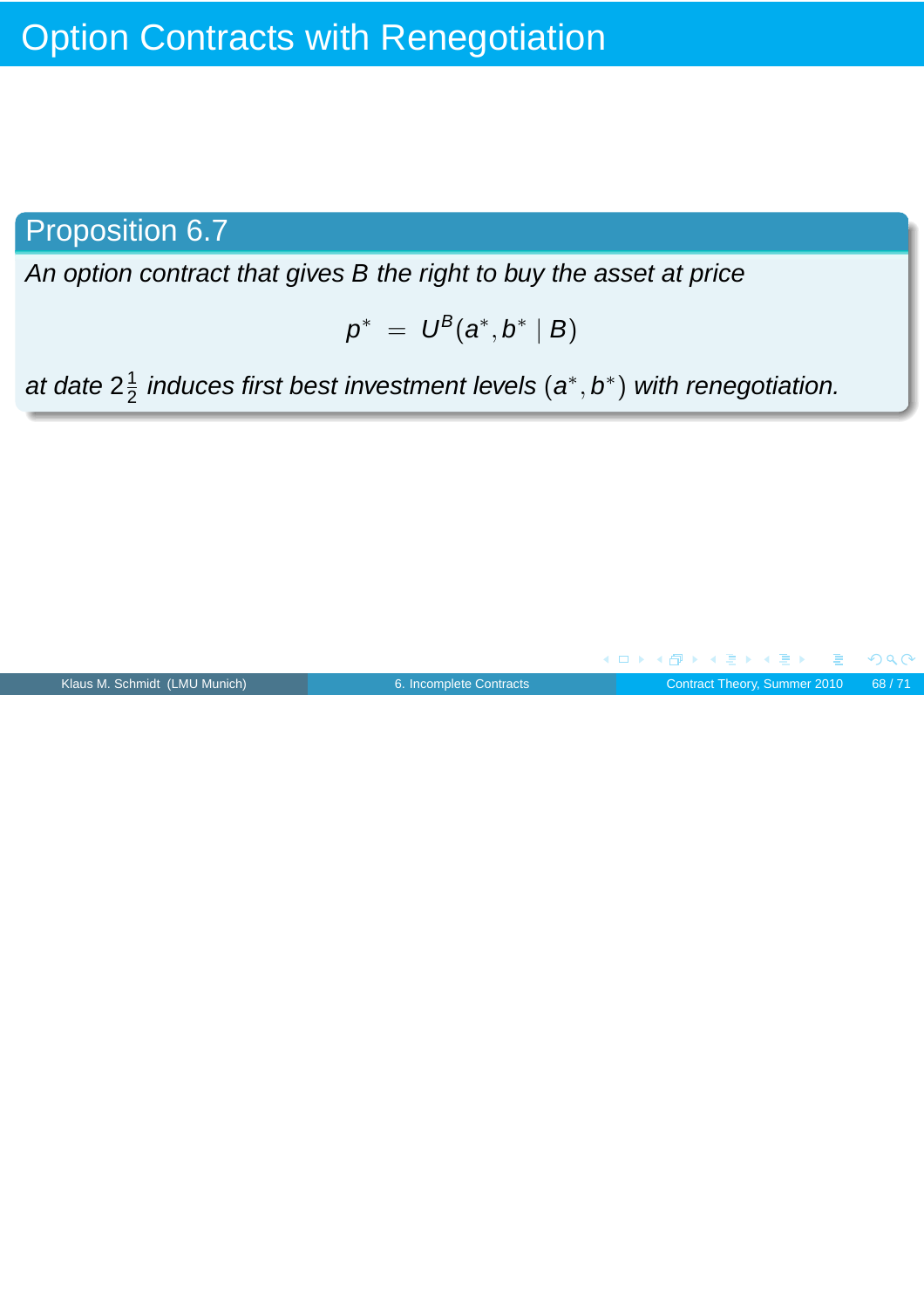### **Intuition:**

Suppose A invests  $a = a^*$ . In this case B will exercise his option anyway even if there is no renegotiation, and B will invest efficiently. Hence, if A refuses to renegotiate, she will get

$$
U^A(a^*,b^*) = p^* + U^A(a^*,b^* | B) = S(a^*,b^*) .
$$

- On the other hand, B cannot get less than 0, since he can always choose  $b = 0$ , not exercise his option, and refuse to renegotiate.
- Hence, A cannot get more than  $S(a^*,b^*)$  and  $a^*$  is again her optimal investment level.

![](_page_68_Figure_6.jpeg)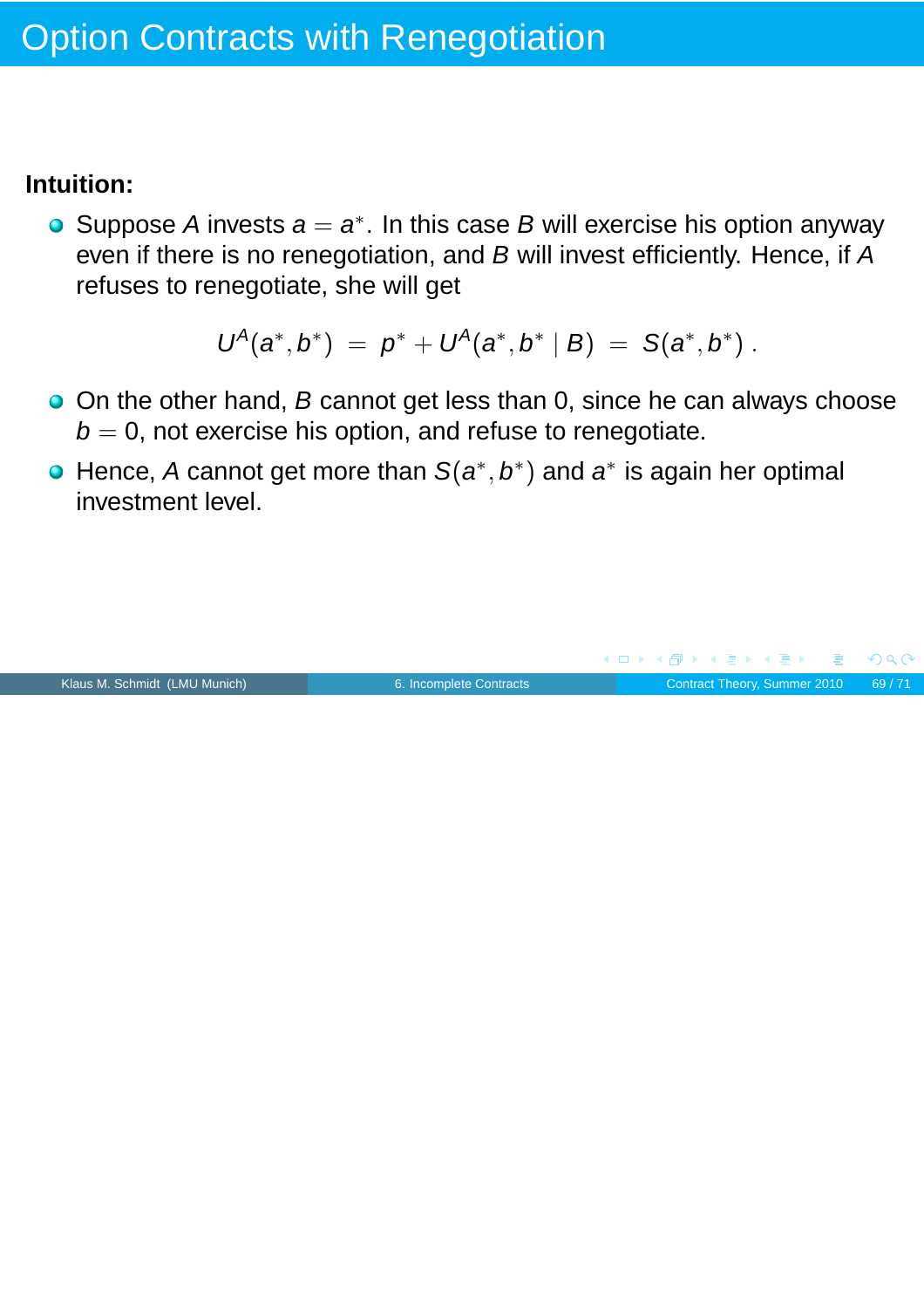Note that if renegotiation is possible, Proposition 6.5 need not hold anymore: A-ownership, that is renegotiated to B-ownership at date 1 $\frac{1}{2}$  may induce both parties to invest efficiently.

### Proposition 6.8

With renegotiation an initial contract specifying A-ownership induces first best investment levels if and only if  $v_a(a^*, 0) = 1$ .

This condition is satisfied if investment incentives are independent  $(v_{ab}(a, b) = 0)$ . In all other cases the simple ownership arrangement considered here does not lead to efficiency.

![](_page_69_Figure_5.jpeg)